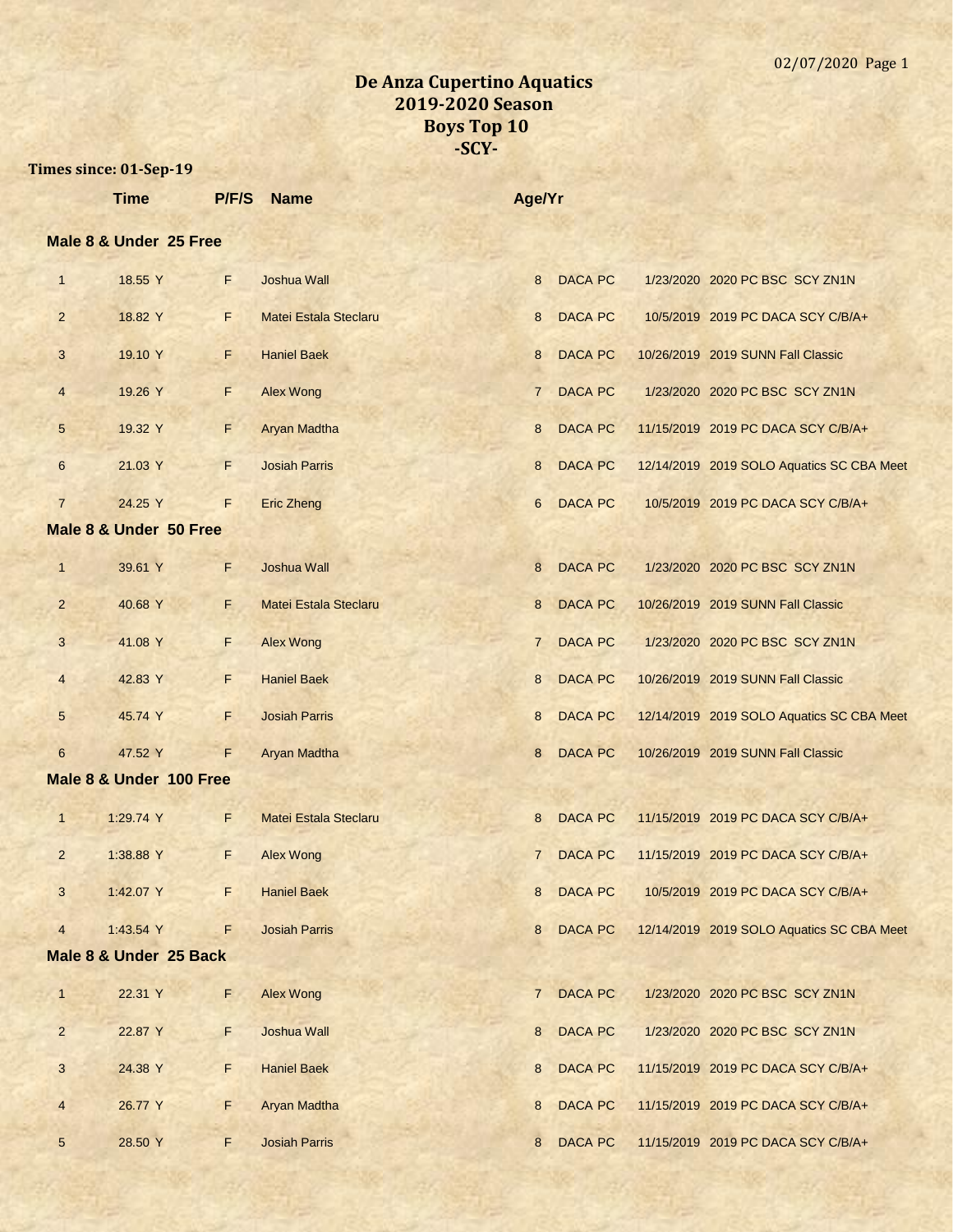|                 | <b>Time</b>                         | P/F/S | <b>Name</b>                  | Age/Yr          |                |                                           |
|-----------------|-------------------------------------|-------|------------------------------|-----------------|----------------|-------------------------------------------|
| $6\phantom{1}6$ | 29.30 Y                             | F     | <b>Eric Zheng</b>            | 6               | <b>DACA PC</b> | 10/5/2019 2019 PC DACA SCY C/B/A+         |
|                 | Male 8 & Under 50 Back              |       |                              |                 |                |                                           |
| $\mathbf{1}$    | 46.45 Y                             | F     | <b>Matei Estala Steclaru</b> | 8               | <b>DACA PC</b> | 10/26/2019 2019 SUNN Fall Classic         |
| $\overline{2}$  | 50.04 Y                             | F.    | <b>Alex Wong</b>             | $\overline{7}$  | <b>DACA PC</b> | 10/26/2019 2019 SUNN Fall Classic         |
| 3               | 51.79 Y                             | F     | <b>Haniel Baek</b>           | 8               | <b>DACA PC</b> | 11/15/2019 2019 PC DACA SCY C/B/A+        |
| $\overline{4}$  | 58.99 Y                             | F     | Aryan Madtha                 | 8               | <b>DACA PC</b> | 10/26/2019 2019 SUNN Fall Classic         |
| 5               | 59.07 Y                             | F     | <b>Josiah Parris</b>         | 8               | <b>DACA PC</b> | 10/26/2019 2019 SUNN Fall Classic         |
|                 | Male 8 & Under 25 Breast            |       |                              |                 |                |                                           |
| $\mathbf{1}$    | 23.69 Y                             | F     | <b>Matei Estala Steclaru</b> | 8               | <b>DACA PC</b> | 11/15/2019 2019 PC DACA SCY C/B/A+        |
| $\overline{2}$  | 24.60 Y                             | F.    | <b>Joshua Wall</b>           | 8               | <b>DACA PC</b> | 10/26/2019 2019 SUNN Fall Classic         |
| 3               | 24.97 Y                             | F     | Aryan Madtha                 | 8               | <b>DACA PC</b> | 11/15/2019 2019 PC DACA SCY C/B/A+        |
| $\overline{4}$  | 25.55 Y                             | F     | <b>Alex Wong</b>             | $\overline{7}$  | <b>DACA PC</b> | 1/23/2020 2020 PC BSC SCY ZN1N            |
| 5               | 26.89 Y                             | F.    | <b>Haniel Baek</b>           | 8               | <b>DACA PC</b> | 10/5/2019 2019 PC DACA SCY C/B/A+         |
| $6\phantom{1}6$ | 26.97 Y                             | F     | <b>Josiah Parris</b>         | 8               | <b>DACA PC</b> | 11/15/2019 2019 PC DACA SCY C/B/A+        |
|                 | <b>Male 8 &amp; Under 50 Breast</b> |       |                              |                 |                |                                           |
| $\mathbf{1}$    | 51.63 Y                             | F     | Matei Estala Steclaru        | 8               | <b>DACA PC</b> | 11/15/2019 2019 PC DACA SCY C/B/A+        |
| $\overline{2}$  | 54.27 Y                             | F.    | <b>Joshua Wall</b>           | 8               | <b>DACA PC</b> | 11/15/2019 2019 PC DACA SCY C/B/A+        |
| 3               | 55.62 Y                             | F     | Aryan Madtha                 | 8               | <b>DACA PC</b> | 11/15/2019 2019 PC DACA SCY C/B/A+        |
| $\overline{4}$  | 58.16 Y                             | F     | <b>Alex Wong</b>             | $7\overline{ }$ | <b>DACA PC</b> | 12/14/2019 2019 SOLO Aquatics SC CBA Meet |
| $5\overline{)}$ | 59.84 Y                             | F.    | <b>Josiah Parris</b>         | 8               | DACA PC        | 12/14/2019 2019 SOLO Aquatics SC CBA Meet |
| $6\phantom{1}6$ | 59.87 Y                             | F     | <b>Haniel Baek</b>           | 8               | <b>DACA PC</b> | 11/15/2019 2019 PC DACA SCY C/B/A+        |
|                 | Male 8 & Under 25 Fly               |       |                              |                 |                |                                           |
| $\mathbf{1}$    | 22.10 Y                             | F     | Matei Estala Steclaru        | 8               | <b>DACA PC</b> | 10/26/2019 2019 SUNN Fall Classic         |
| $\overline{2}$  | 23.54 Y                             | F.    | Joshua Wall                  | 8               | <b>DACA PC</b> | 10/26/2019 2019 SUNN Fall Classic         |
| 3               | 23.68 Y                             | F.    | Aryan Madtha                 | 8               | <b>DACA PC</b> | 10/26/2019 2019 SUNN Fall Classic         |
| $\overline{4}$  | 23.83 Y                             | F     | <b>Alex Wong</b>             | $\overline{7}$  | DACA PC        | 1/23/2020 2020 PC BSC SCY ZN1N            |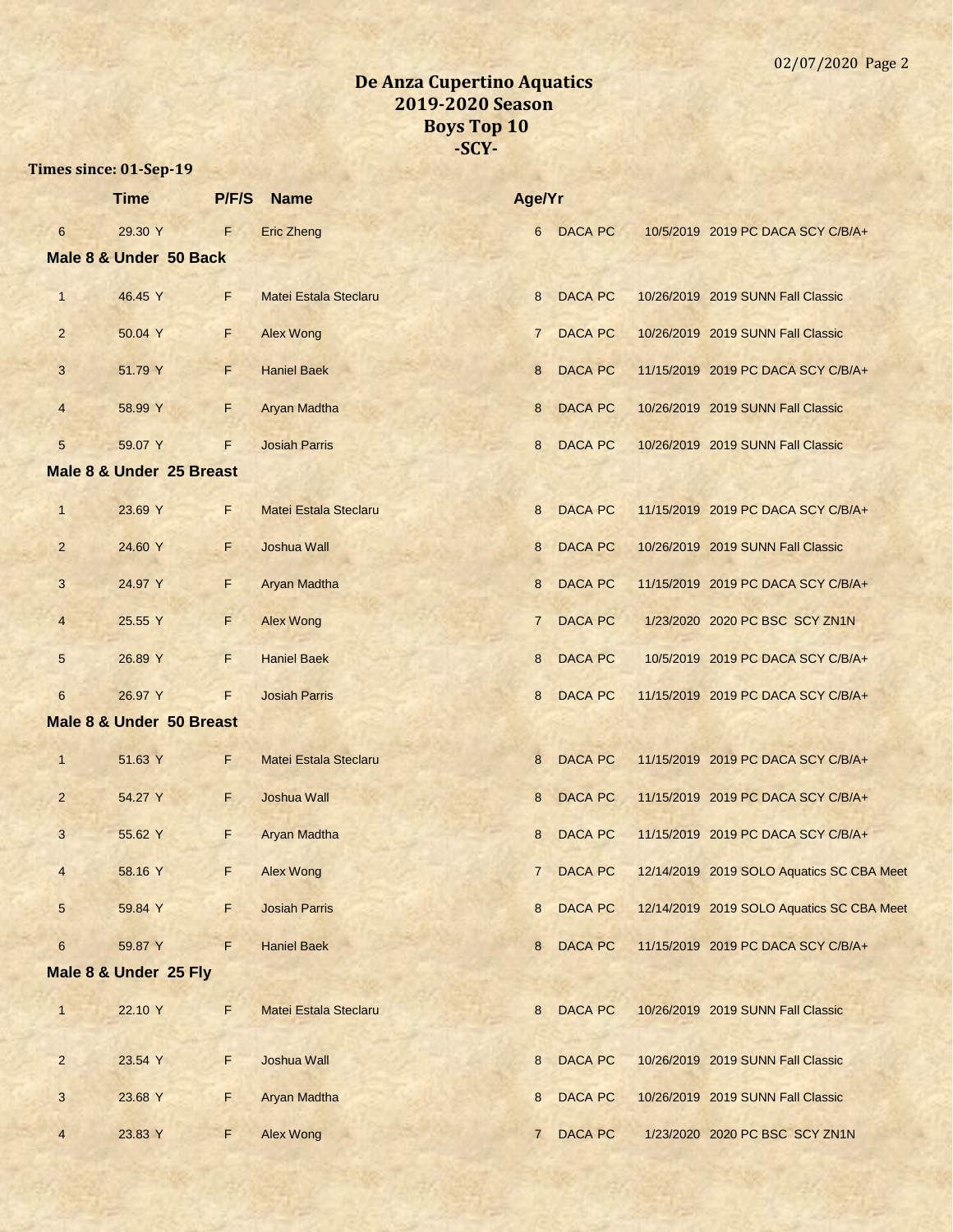|                 | <b>Time</b>           | <b>P/F/S</b> | <b>Name</b>           | Age/Yr         |                |                                           |
|-----------------|-----------------------|--------------|-----------------------|----------------|----------------|-------------------------------------------|
| $5\phantom{.0}$ | 28.64 Y               | F.           | <b>Haniel Baek</b>    |                | 8 DACA PC      | 10/5/2019 2019 PC DACA SCY C/B/A+         |
| 6               | 29.79 Y               | F            | Eric Zheng            | 6              | DACA PC        | 10/5/2019 2019 PC DACA SCY C/B/A+         |
| $\overline{7}$  | 30.27 Y               | F            | <b>Josiah Parris</b>  | 8              | <b>DACA PC</b> | 10/26/2019 2019 SUNN Fall Classic         |
|                 | Male 8 & Under 50 Fly |              |                       |                |                |                                           |
| 1               | 56.77 Y               | F.           | <b>Josiah Parris</b>  | 8              | DACA PC        | 11/15/2019 2019 PC DACA SCY C/B/A+        |
| $\overline{2}$  | 57.01 Y               | F            | Alex Wong             | $7^{\circ}$    | <b>DACA PC</b> | 11/15/2019 2019 PC DACA SCY C/B/A+        |
|                 | Male 8 & Under 100 IM |              |                       |                |                |                                           |
| $\mathbf{1}$    | 1:40.73 Y             | F.           | Matei Estala Steclaru |                | 8 DACA PC      | 10/26/2019 2019 SUNN Fall Classic         |
| $\overline{2}$  | 1:46.31 Y             | F            | <b>Alex Wong</b>      | $\overline{7}$ | <b>DACA PC</b> | 1/23/2020 2020 PC BSC SCY ZN1N            |
| 3               | 1:52.64 Y             | F.           | <b>Joshua Wall</b>    | 8              | <b>DACA PC</b> | 10/26/2019 2019 SUNN Fall Classic         |
| $\overline{4}$  | 1:55.81 Y             | F.           | <b>Josiah Parris</b>  | 8              | DACA PC        | 12/14/2019 2019 SOLO Aquatics SC CBA Meet |
| 5               | 1:58.56 Y             | F.           | <b>Aryan Madtha</b>   | 8              | DACA PC        | 11/15/2019 2019 PC DACA SCY C/B/A+        |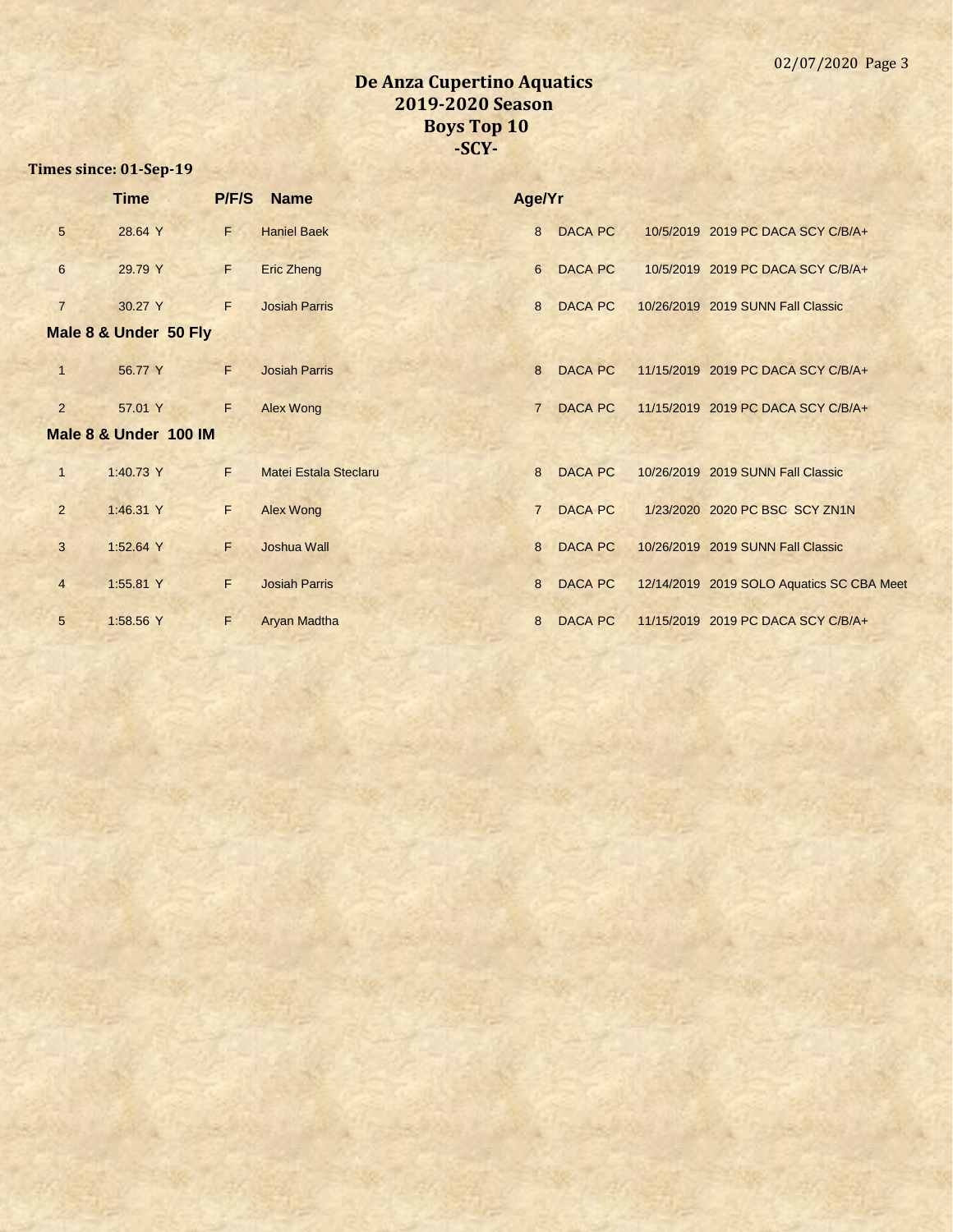|                  | <b>Time</b>               | P/F/S | <b>Name</b>            | Age/Yr |                |                                            |
|------------------|---------------------------|-------|------------------------|--------|----------------|--------------------------------------------|
|                  | <b>Male 9-10 50 Free</b>  |       |                        |        |                |                                            |
| $\mathbf{1}$     | 32.23 Y                   | F     | <b>William Wong</b>    | 10     | <b>DACA PC</b> | 10/5/2019 2019 PC DACA SCY C/B/A+          |
| $\overline{2}$   | 32.33 Y                   | F     | <b>Cannon Dodge</b>    | 10     | <b>DACA PC</b> | 10/26/2019 2019 SUNN Fall Classic          |
| 3                | 32.75 Y                   | F     | <b>Logan Partridge</b> | 10     | <b>DACA PC</b> | 10/5/2019 2019 PC DACA SCY C/B/A+          |
| $\overline{4}$   | 32.97 Y L                 | F     | David Gao              | 10     | <b>DACA PC</b> | 1/20/2020 2020 Thunderbolt RR Champ Finals |
| 5                | 33.76 Y                   | F     | <b>Samuel Zhang</b>    | 10     | <b>DACA PC</b> | 10/26/2019 2019 SUNN Fall Classic          |
| $6\phantom{.}6$  | 33.84 Y                   | F     | <b>Alex Zou</b>        | 10     | <b>DACA PC</b> | 1/18/2020 2020 Thunderbolt RR Invitational |
| $\overline{7}$   | 34.44 Y                   | F     | <b>Rollan Tannert</b>  | 9      | <b>DACA PC</b> | 10/26/2019 2019 SUNN Fall Classic          |
| 8                | 34.74 Y                   | F     | Shreejay Arja          | 9      | <b>DACA PC</b> | 1/18/2020 2020 Thunderbolt RR Invitational |
| 9                | 35.24 Y                   | F.    | <b>Luke Snyder</b>     | 9      | <b>DACA PC</b> | 11/15/2019 2019 PC DACA SCY C/B/A+         |
| 10               | 35.59 Y                   | F.    | <b>Ashmik Ray</b>      | 10     | <b>DACA PC</b> | 10/5/2019 2019 PC DACA SCY C/B/A+          |
|                  | <b>Male 9-10 100 Free</b> |       |                        |        |                |                                            |
| $\mathbf{1}$     | 1:09.80 Y                 | F     | David Gao              | 10     | <b>DACA PC</b> | 12/14/2019 2019 SOLO Aquatics SC CBA Meet  |
| $\overline{2}$   | 1:11.73 Y                 | F     | <b>Jalen Wong</b>      | 10     | <b>DACA PC</b> | 10/5/2019 2019 PC DACA SCY C/B/A+          |
| 3                | 1:12.38 Y                 | F     | <b>William Wong</b>    | 10     | <b>DACA PC</b> | 1/23/2020 2020 PC BSC SCY ZN1N             |
| $\overline{4}$   | 1:15.82 Y                 | F     | <b>Rollan Tannert</b>  | 9      | <b>DACA PC</b> | 1/23/2020 2020 PC BSC SCY ZN1N             |
| 5                | 1:16.13 Y                 | F.    | <b>Samuel Zhang</b>    | 10     | <b>DACA PC</b> | 11/15/2019 2019 PC DACA SCY C/B/A+         |
| $\,6$            | 1:16.83 Y                 | F.    | <b>Mason Lien</b>      | 10     | <b>DACA PC</b> | 11/15/2019 2019 PC DACA SCY C/B/A+         |
| $\overline{7}$   | 1:17.29 Y                 | F.    | <b>Cannon Dodge</b>    | 10     | <b>DACA PC</b> | 1/18/2020 2020 Thunderbolt RR Invitational |
| $\boldsymbol{8}$ | 1:17.32 Y                 | F     | Kevin Yuan             | 10     | DACA PC        | 1/18/2020 2020 Thunderbolt RR Invitational |
| $\boldsymbol{9}$ | 1:17.73 Y                 | F     | Alex Zou               | 10     | DACA PC        | 1/20/2020 2020 Thunderbolt RR Champ Finals |
| 10               | 1:18.11 Y                 | F     | Alex Lau               | 10     | <b>DACA PC</b> | 10/5/2019 2019 PC DACA SCY C/B/A+          |
|                  | <b>Male 9-10 200 Free</b> |       |                        |        |                |                                            |
| $\mathbf{1}$     | 2:31.72 Y                 | F     | <b>Jalen Wong</b>      | 10     | <b>DACA PC</b> | 10/5/2019 2019 PC DACA SCY C/B/A+          |
| $\overline{2}$   | 2:37.93 Y                 | F     | David Gao              | 10     | <b>DACA PC</b> | 1/18/2020 2020 Thunderbolt RR Invitational |
| 3                | 2:40.25 Y                 | F.    | <b>William Wong</b>    | 10     | DACA PC        | 11/15/2019 2019 PC DACA SCY C/B/A+         |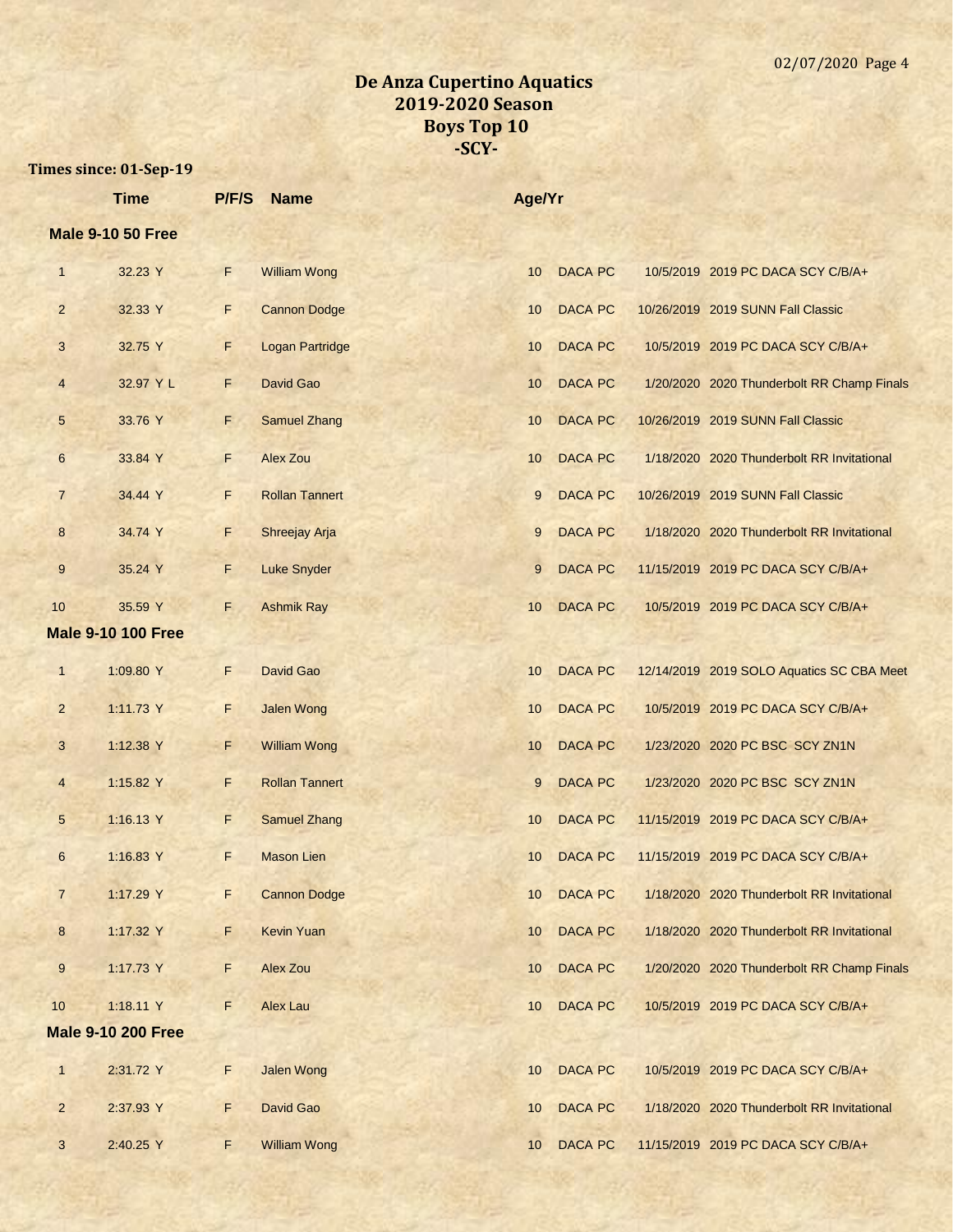|                 | <b>Time</b>               | P/F/S | <b>Name</b>           | Age/Yr |                |                                            |
|-----------------|---------------------------|-------|-----------------------|--------|----------------|--------------------------------------------|
| $\overline{4}$  | 2:45.45 Y                 | F     | <b>Kevin Yuan</b>     | 9      | <b>DACA PC</b> | 11/15/2019 2019 PC DACA SCY C/B/A+         |
| $\sqrt{5}$      | 2:47.97 Y                 | F.    | <b>Mason Lien</b>     | 10     | <b>DACA PC</b> | 11/15/2019 2019 PC DACA SCY C/B/A+         |
| $6\phantom{1}6$ | 2:48.60 Y                 | F     | <b>Rollan Tannert</b> | 9      | <b>DACA PC</b> | 11/15/2019 2019 PC DACA SCY C/B/A+         |
| $\overline{7}$  | 2:50.63 Y                 | F     | <b>Samuel Zhang</b>   | 10     | <b>DACA PC</b> | 1/18/2020 2020 Thunderbolt RR Invitational |
| 8               | 2:50.82 Y                 | F     | <b>Cannon Dodge</b>   | 10     | <b>DACA PC</b> | 11/15/2019 2019 PC DACA SCY C/B/A+         |
| $\overline{9}$  | 3:04.03 Y                 | F.    | <b>Andrew Gong</b>    | 10     | <b>DACA PC</b> | 1/18/2020 2020 Thunderbolt RR Invitational |
| 10              | 3:18.28 Y                 | F     | <b>Toby Liang</b>     | 10     | <b>DACA PC</b> | 11/15/2019 2019 PC DACA SCY C/B/A+         |
|                 | <b>Male 9-10 500 Free</b> |       |                       |        |                |                                            |
| $\mathbf{1}$    | 6:59.25 Y                 | F     | David Gao             | 10     | <b>DACA PC</b> | 12/14/2019 2019 SOLO Aquatics SC CBA Meet  |
| $\overline{2}$  | 7:13.81 Y                 | F     | <b>William Wong</b>   | 10     | <b>DACA PC</b> | 10/26/2019 2019 SUNN Fall Classic          |
| 3               | 7:43.02 Y                 | F     | <b>Cannon Dodge</b>   | 10     | <b>DACA PC</b> | 10/26/2019 2019 SUNN Fall Classic          |
| $\overline{4}$  | 8:03.84 Y                 | F     | <b>Andrew Gong</b>    | 10     | <b>DACA PC</b> | 12/14/2019 2019 SOLO Aquatics SC CBA Meet  |
|                 | <b>Male 9-10 50 Back</b>  |       |                       |        |                |                                            |
| $\mathbf{1}$    | 37.55 Y                   | F     | <b>Samuel Zhang</b>   | 10     | <b>DACA PC</b> | 11/15/2019 2019 PC DACA SCY C/B/A+         |
| $\overline{2}$  | 37.71 Y                   | F     | <b>David Gao</b>      | 10     | <b>DACA PC</b> | 10/26/2019 2019 SUNN Fall Classic          |
| 3               | 38.27 Y                   | F     | Shreejay Arja         | 9      | DACA PC        | 1/18/2020 2020 Thunderbolt RR Invitational |
| $\overline{4}$  | 38.47 Y                   | F     | <b>Jalen Wong</b>     | 10     | <b>DACA PC</b> | 10/5/2019 2019 PC DACA SCY C/B/A+          |
| 5               | 39.09 Y                   | F     | <b>William Wong</b>   | 10     | <b>DACA PC</b> | 1/23/2020 2020 PC BSC SCY ZN1N             |
| $6\phantom{a}$  | 39.15 Y                   | F     | <b>Kevin Yuan</b>     | 9      | <b>DACA PC</b> | 11/15/2019 2019 PC DACA SCY C/B/A+         |
| $\overline{7}$  | 39.94 Y                   | F     | <b>Mason Lien</b>     | 10     | <b>DACA PC</b> | 10/5/2019 2019 PC DACA SCY C/B/A+          |
| $\bf{8}$        | 40.54 Y                   | F     | <b>Andrew Gong</b>    | 10     | DACA PC        | 12/14/2019 2019 SOLO Aquatics SC CBA Meet  |
| 9               | 41.04 Y                   | F     | <b>Rollan Tannert</b> | 9      | <b>DACA PC</b> | 1/23/2020 2020 PC BSC SCY ZN1N             |
| 10              | 41.89 Y                   | F     | <b>Luke Snyder</b>    | 9      | <b>DACA PC</b> | 11/15/2019 2019 PC DACA SCY C/B/A+         |
|                 | <b>Male 9-10 100 Back</b> |       |                       |        |                |                                            |
| $\mathbf{1}$    | 1:20.20 Y                 | F     | David Gao             | 10     | <b>DACA PC</b> | 12/14/2019 2019 SOLO Aquatics SC CBA Meet  |
| $\overline{2}$  | 1:20.72 Y                 | F     | <b>Samuel Zhang</b>   | 10     | DACA PC        | 1/20/2020 2020 Thunderbolt RR Champ Finals |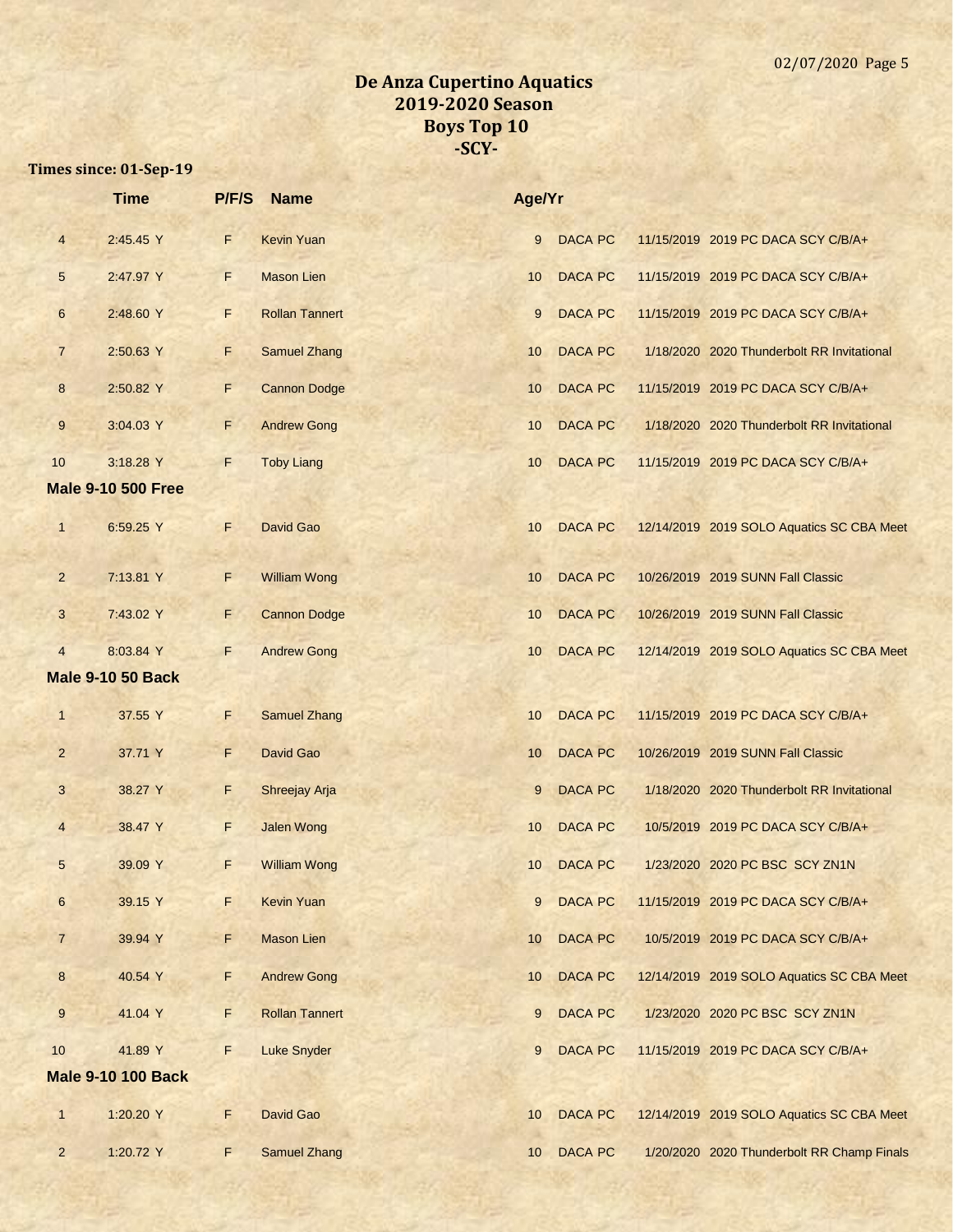|                  | <b>Time</b>                 | P/F/S | <b>Name</b>             | Age/Yr |                |                                            |
|------------------|-----------------------------|-------|-------------------------|--------|----------------|--------------------------------------------|
| $\mathbf{3}$     | 1:21.52 Y                   | F     | <b>Jalen Wong</b>       | 10     | <b>DACA PC</b> | 10/5/2019 2019 PC DACA SCY C/B/A+          |
| $\overline{4}$   | 1:26.34 Y                   | F.    | <b>William Wong</b>     | 10     | <b>DACA PC</b> | 10/26/2019 2019 SUNN Fall Classic          |
| 5                | 1:27.77 Y                   | F     | <b>Andrew Gong</b>      | 10     | <b>DACA PC</b> | 12/14/2019 2019 SOLO Aquatics SC CBA Meet  |
| $\boldsymbol{6}$ | 1:27.95 Y                   | F     | <b>Mason Lien</b>       | 10     | <b>DACA PC</b> | 10/26/2019 2019 SUNN Fall Classic          |
| $\overline{7}$   | 1:29.62 Y                   | F     | Shreejay Arja           | 9      | <b>DACA PC</b> | 1/18/2020 2020 Thunderbolt RR Invitational |
| 8                | 1:32.34 Y                   | F     | <b>Cannon Dodge</b>     | 10     | <b>DACA PC</b> | 10/26/2019 2019 SUNN Fall Classic          |
| 9                | 1:33.01 Y                   | F.    | <b>Rollan Tannert</b>   | 9      | <b>DACA PC</b> | 10/26/2019 2019 SUNN Fall Classic          |
| 10               | 1:35.66 Y                   | F     | <b>Alexander Strots</b> | 9      | <b>DACA PC</b> | 10/5/2019 2019 PC DACA SCY C/B/A+          |
|                  | Male 9-10 50 Breast         |       |                         |        |                |                                            |
| $\mathbf{1}$     | 41.00 Y                     | F     | <b>Logan Partridge</b>  | 10     | <b>DACA PC</b> | 10/5/2019 2019 PC DACA SCY C/B/A+          |
| $\overline{2}$   | 42.04 Y                     | F     | David Gao               | 10     | <b>DACA PC</b> | 12/14/2019 2019 SOLO Aquatics SC CBA Meet  |
| $\mathbf{3}$     | 45.68 Y                     | F     | <b>Samuel Zhang</b>     | 10     | <b>DACA PC</b> | 1/18/2020 2020 Thunderbolt RR Invitational |
| $\overline{4}$   | 46.12 Y                     | F     | <b>William Wong</b>     | 10     | <b>DACA PC</b> | 1/23/2020 2020 PC BSC SCY ZN1N             |
| $\overline{5}$   | 46.30 Y                     | F     | <b>Toby Liang</b>       | 10     | <b>DACA PC</b> | 11/15/2019 2019 PC DACA SCY C/B/A+         |
| $6\phantom{1}$   | 47.83 Y                     | F     | <b>Mason Lien</b>       | 10     | <b>DACA PC</b> | 10/5/2019 2019 PC DACA SCY C/B/A+          |
| $\overline{7}$   | 48.11 Y                     | F     | <b>Rollan Tannert</b>   | 9      | <b>DACA PC</b> | 12/14/2019 2019 SOLO Aquatics SC CBA Meet  |
| 8                | 48.29 Y                     | F     | <b>Cannon Dodge</b>     | 10     | <b>DACA PC</b> | 1/18/2020 2020 Thunderbolt RR Invitational |
| $9\,$            | 48.84 Y                     | F     | <b>Alex Lau</b>         | 10     | <b>DACA PC</b> | 10/5/2019 2019 PC DACA SCY C/B/A+          |
| 10               | 49.12 Y                     | F     | Victor Wu               | 10     | <b>DACA PC</b> | 11/15/2019 2019 PC DACA SCY C/B/A+         |
|                  | <b>Male 9-10 100 Breast</b> |       |                         |        |                |                                            |
| $\mathbf{1}$     | 1:30.96 Y                   | F     | David Gao               | 10     | <b>DACA PC</b> | 1/18/2020 2020 Thunderbolt RR Invitational |
| $\overline{c}$   | 1:33.00 Y                   | F.    | <b>Logan Partridge</b>  | 10     | <b>DACA PC</b> | 10/5/2019 2019 PC DACA SCY C/B/A+          |
| $\mathbf{3}$     | 1:37.97 Y                   | F.    | <b>Toby Liang</b>       | 10     | <b>DACA PC</b> | 10/5/2019 2019 PC DACA SCY C/B/A+          |
| $\overline{4}$   | 1:38.00 Y                   | F     | <b>Samuel Zhang</b>     | 10     | <b>DACA PC</b> | 11/15/2019 2019 PC DACA SCY C/B/A+         |
| $\sqrt{5}$       | 1:39.50 Y                   | F     | <b>William Wong</b>     | 10     | <b>DACA PC</b> | 11/15/2019 2019 PC DACA SCY C/B/A+         |
| $6\overline{6}$  | 1:42.52 Y                   | F     | Darrin Lin              | 9      | <b>DACA PC</b> | 10/26/2019 2019 SUNN Fall Classic          |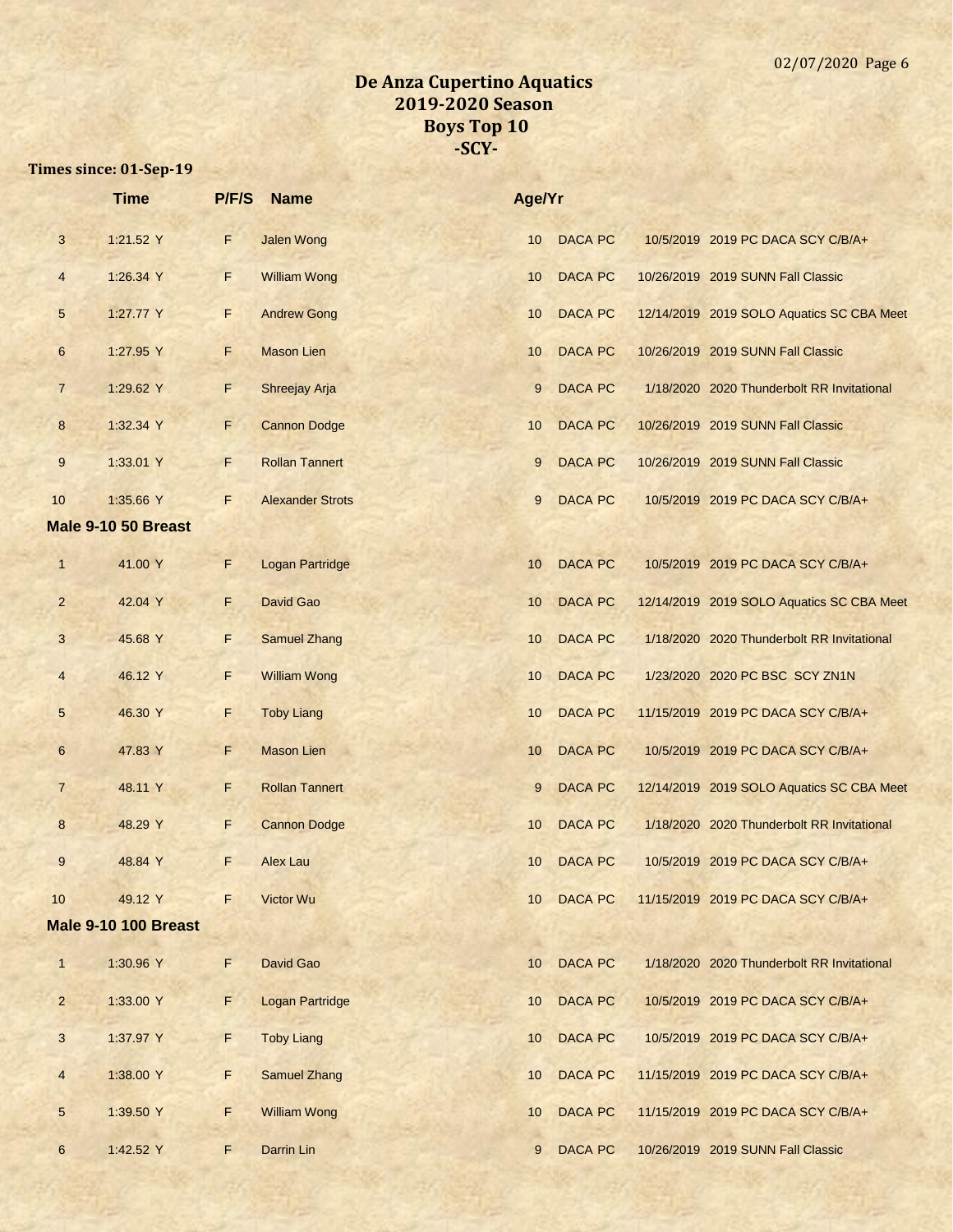|                 | <b>Time</b>              | P/F/S       | <b>Name</b>            | Age/Yr          |                |                                            |
|-----------------|--------------------------|-------------|------------------------|-----------------|----------------|--------------------------------------------|
| $\overline{7}$  | 1:43.23 Y                | F           | <b>Mason Lien</b>      | 10 <sup>°</sup> | <b>DACA PC</b> | 11/15/2019 2019 PC DACA SCY C/B/A+         |
| 8               | 1:46.62 Y                | F.          | <b>Rollan Tannert</b>  | 9               | <b>DACA PC</b> | 12/14/2019 2019 SOLO Aquatics SC CBA Meet  |
| 9               | 1:47.48 Y                | F           | Aadi Subba             | 10              | <b>DACA PC</b> | 10/26/2019 2019 SUNN Fall Classic          |
| 10              | 1:48.36 Y                | F           | <b>Cannon Dodge</b>    | 10              | <b>DACA PC</b> | 11/15/2019 2019 PC DACA SCY C/B/A+         |
|                 | <b>Male 9-10 50 Fly</b>  |             |                        |                 |                |                                            |
| $\mathbf{1}$    | 36.46 Y                  | F.          | <b>Logan Partridge</b> | 10              | <b>DACA PC</b> | 10/26/2019 2019 SUNN Fall Classic          |
| $\overline{2}$  | 36.49 Y                  | F.          | <b>William Wong</b>    | 10              | <b>DACA PC</b> | 1/23/2020 2020 PC BSC SCY ZN1N             |
| 3               | 40.02 Y                  | F           | David Gao              | 10              | <b>DACA PC</b> | 1/18/2020 2020 Thunderbolt RR Invitational |
| $\overline{4}$  | 40.23 Y                  | F           | <b>Samuel Zhang</b>    | 10              | <b>DACA PC</b> | 10/26/2019 2019 SUNN Fall Classic          |
| 5               | 41.03 Y                  | F           | Shreejay Arja          | 9               | <b>DACA PC</b> | 1/18/2020 2020 Thunderbolt RR Invitational |
| $6\phantom{1}$  | 41.14 Y                  | F           | <b>Rollan Tannert</b>  | 9               | <b>DACA PC</b> | 10/26/2019 2019 SUNN Fall Classic          |
| $\overline{7}$  | 43.05 Y                  | F           | <b>Mason Lien</b>      | 10              | <b>DACA PC</b> | 10/26/2019 2019 SUNN Fall Classic          |
| 8               | 43.81 Y                  | F           | <b>Alex Zou</b>        | 10              | <b>DACA PC</b> | 1/18/2020 2020 Thunderbolt RR Invitational |
| $9$             | 44.12 Y                  | F           | Alex Lau               | 10              | <b>DACA PC</b> | 10/5/2019 2019 PC DACA SCY C/B/A+          |
| 10              | 44.40 Y                  | F           | <b>Cannon Dodge</b>    | 10              | <b>DACA PC</b> | 1/18/2020 2020 Thunderbolt RR Invitational |
|                 | <b>Male 9-10 100 Fly</b> |             |                        |                 |                |                                            |
| $\mathbf{1}$    | 1:29.27 Y                | F           | David Gao              | 10              | <b>DACA PC</b> | 1/18/2020 2020 Thunderbolt RR Invitational |
| 2               | 1:33.36 Y                | F           | <b>William Wong</b>    | 10              | DACA PC        | 10/5/2019 2019 PC DACA SCY C/B/A+          |
| 3               | 1:36.80 Y                | F           | <b>Samuel Zhang</b>    | 10              | <b>DACA PC</b> | 11/15/2019 2019 PC DACA SCY C/B/A+         |
| $\overline{4}$  | 2:01.03 Y                | F           | <b>Cannon Dodge</b>    | 10              | <b>DACA PC</b> | 1/18/2020 2020 Thunderbolt RR Invitational |
|                 | Male 9-10 100 IM         |             |                        |                 |                |                                            |
| $\mathbf{1}$    | 1:21.60 Y                | F           | David Gao              | 10              | <b>DACA PC</b> | 12/14/2019 2019 SOLO Aquatics SC CBA Meet  |
| $\overline{2}$  | 1:21.81 Y                | $\mathsf F$ | <b>Jalen Wong</b>      | 10              | <b>DACA PC</b> | 10/5/2019 2019 PC DACA SCY C/B/A+          |
| 3               | 1:23.78 Y                | F           | <b>William Wong</b>    | 10              | <b>DACA PC</b> | 1/23/2020 2020 PC BSC SCY ZN1N             |
| $\overline{4}$  | 1:24.64 Y                | F           | <b>Logan Partridge</b> | 10              | DACA PC        | 10/5/2019 2019 PC DACA SCY C/B/A+          |
| $5\phantom{.0}$ | 1:26.71 Y                | F           | <b>Kevin Yuan</b>      | 10              | <b>DACA PC</b> | 1/18/2020 2020 Thunderbolt RR Invitational |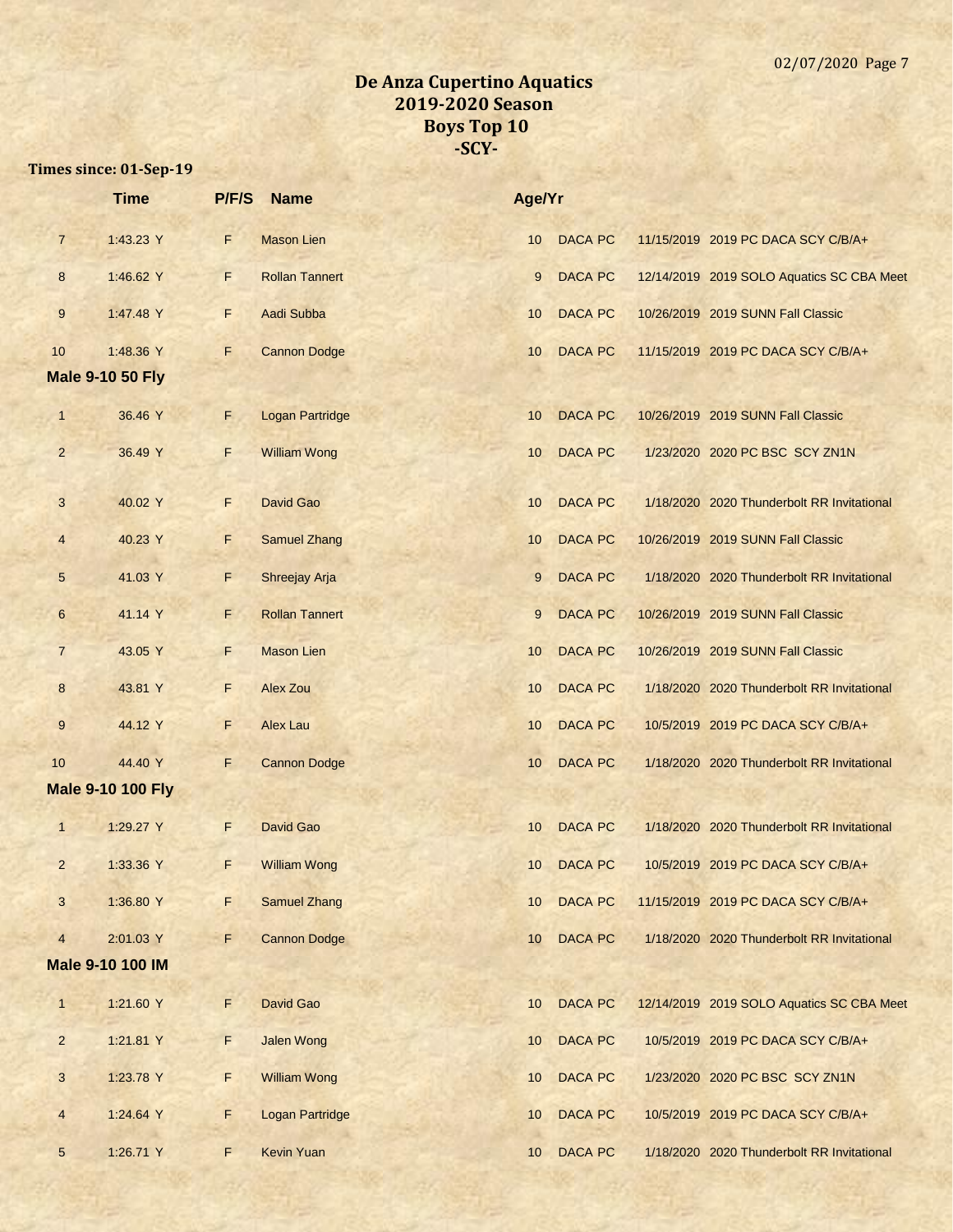|                | <b>Time</b>      | <b>P/F/S</b> | <b>Name</b>           | Age/Yr |                |                                           |
|----------------|------------------|--------------|-----------------------|--------|----------------|-------------------------------------------|
| $6\phantom{1}$ | 1:27.48 Y        | F.           | <b>Rollan Tannert</b> | 9      | <b>DACA PC</b> | 12/14/2019 2019 SOLO Aquatics SC CBA Meet |
| $\overline{7}$ | 1:28.12 Y        | F.           | <b>Cannon Dodge</b>   | 10     | <b>DACA PC</b> | 1/23/2020 2020 PC BSC SCY ZN1N            |
| 8              | 1:32.76 Y        | F.           | David Weber           | 10     | <b>DACA PC</b> | 10/26/2019 2019 SUNN Fall Classic         |
| 9              | 1:32.94 Y        | F            | <b>Mason Lien</b>     | 10     | <b>DACA PC</b> | 10/5/2019 2019 PC DACA SCY C/B/A+         |
| 10             | 1:34.99 Y        | F.           | <b>Andrew Gong</b>    | 10     | <b>DACA PC</b> | 10/26/2019 2019 SUNN Fall Classic         |
|                | Male 9-10 200 IM |              |                       |        |                |                                           |
| $\mathbf{1}$   | 2:53.07 Y        | F            | <b>Jalen Wong</b>     | 10     | DACA PC        | 10/5/2019 2019 PC DACA SCY C/B/A+         |
| 2              | 3:04.74 Y        | F            | <b>William Wong</b>   | 10     | <b>DACA PC</b> | 10/5/2019 2019 PC DACA SCY C/B/A+         |
| 3              | 3:15.86 Y        | F            | <b>Samuel Zhang</b>   | 10     | DACA PC        | 10/5/2019 2019 PC DACA SCY C/B/A+         |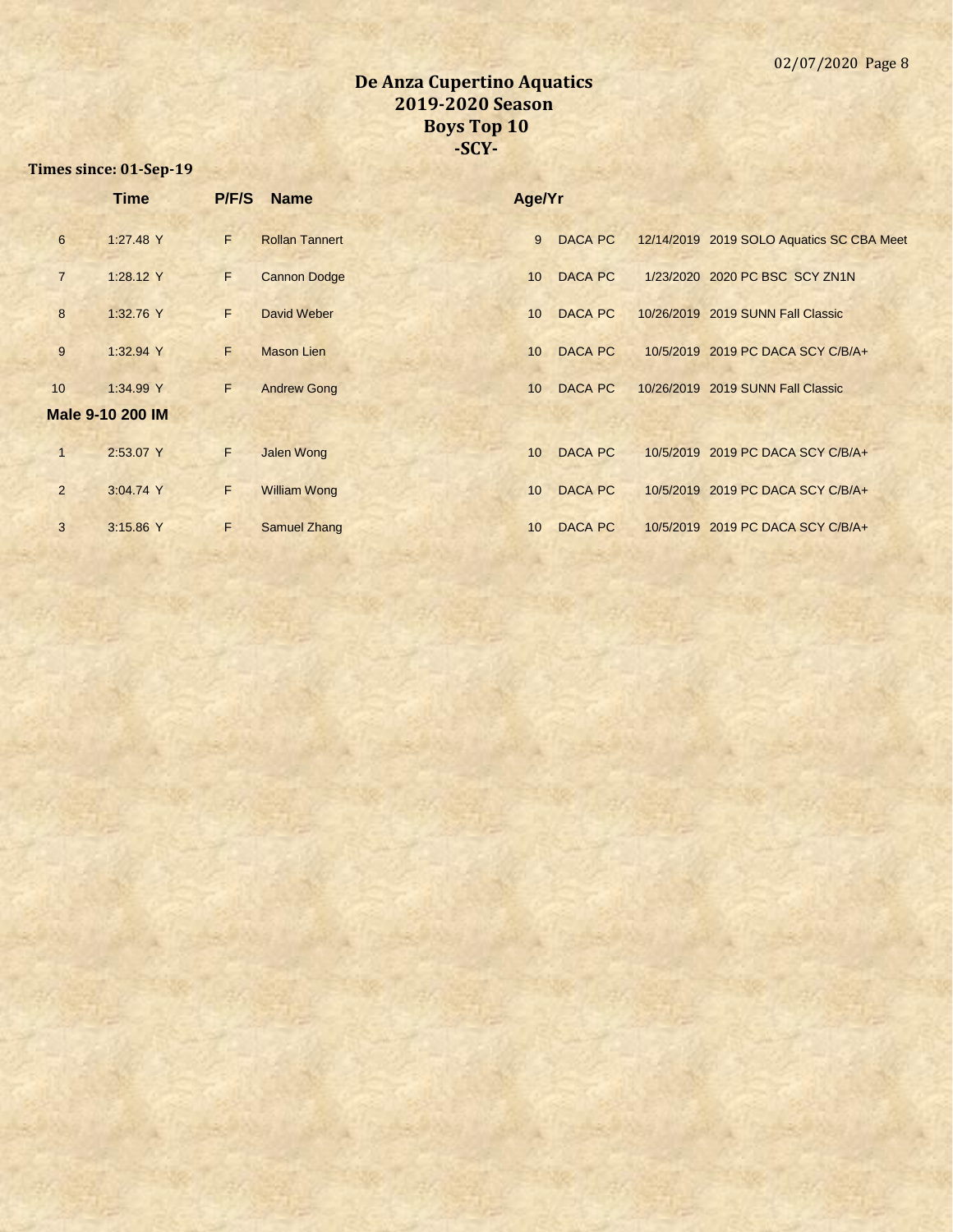|                 | <b>Time</b>                | P/F/S | <b>Name</b>                    | Age/Yr |                |                                            |
|-----------------|----------------------------|-------|--------------------------------|--------|----------------|--------------------------------------------|
|                 | <b>Male 11-12 50 Free</b>  |       |                                |        |                |                                            |
| $\mathbf{1}$    | 25.96 Y                    | F     | <b>Isaac Shang</b>             | 12     | <b>DACA PC</b> | 1/18/2020 2020 Thunderbolt RR Invitational |
| $\overline{2}$  | 26.37 Y                    | F     | <b>Christopher Lee-Weinand</b> | 12     | <b>DACA PC</b> | 1/23/2020 2020 PC BSC SCY ZN1N             |
| 3               | 27.64 Y                    | F     | <b>Samuel Baumert</b>          | 12     | <b>DACA PC</b> | 1/23/2020 2020 PC BSC SCY ZN1N             |
| $\overline{4}$  | 28.69 Y                    | F     | <b>Peter Chen</b>              | 12     | <b>DACA PC</b> | 1/20/2020 2020 Thunderbolt RR Champ Finals |
| 5               | 28.92 Y                    | F     | <b>Oliver Roman</b>            | 12     | <b>DACA PC</b> | 12/14/2019 2019 SOLO Aquatics SC CBA Meet  |
| $6\phantom{.}6$ | 29.23 Y                    | F     | <b>Carlin Wong</b>             | 12     | <b>DACA PC</b> | 11/15/2019 2019 PC DACA SCY C/B/A+         |
| $\overline{7}$  | 29.51 Y                    | F     | <b>Andrew Hunyady</b>          | 12     | <b>DACA PC</b> | 1/20/2020 2020 Thunderbolt RR Champ Finals |
| 8               | 29.95 Y                    | F     | <b>Taewon Yim</b>              | 11     | <b>DACA PC</b> | 12/14/2019 2019 SOLO Aquatics SC CBA Meet  |
| 9               | 30.22 Y                    | F     | <b>Euan Wang</b>               | 11     | <b>DACA PC</b> | 1/23/2020 2020 PC BSC SCY ZN1N             |
| 10              | 30.96 Y                    | F.    | <b>Roman Manokhin</b>          | 12     | <b>DACA PC</b> | 11/15/2019 2019 PC DACA SCY C/B/A+         |
|                 | <b>Male 11-12 100 Free</b> |       |                                |        |                |                                            |
| $\mathbf{1}$    | 56.19 Y                    | F     | <b>Christopher Lee-Weinand</b> | 12     | <b>DACA PC</b> | 11/15/2019 2019 PC DACA SCY C/B/A+         |
| $\overline{2}$  | 58.20 Y                    | F     | <b>Isaac Shang</b>             | 12     | <b>DACA PC</b> | 12/14/2019 2019 SOLO Aquatics SC CBA Meet  |
| 3               | 59.32 Y                    | F     | <b>Yassin Bouali</b>           | 12     | <b>DACA PC</b> | 10/5/2019 2019 PC DACA SCY C/B/A+          |
| $\overline{4}$  | 1:01.94 Y L                | F     | <b>Oliver Roman</b>            | 12     | <b>DACA PC</b> | 1/20/2020 2020 Thunderbolt RR Champ Finals |
| 5               | 1:03.27 Y                  | F     | <b>Samuel Baumert</b>          | 12     | <b>DACA PC</b> | 12/14/2019 2019 SOLO Aquatics SC CBA Meet  |
| 6               | 1:03.42 Y                  | F     | <b>Carlin Wong</b>             | 12     | <b>DACA PC</b> | 11/15/2019 2019 PC DACA SCY C/B/A+         |
| $\overline{7}$  | 1:04.12 Y                  | F     | Peter Chen                     | 12     | <b>DACA PC</b> | 1/23/2020 2020 PC BSC SCY ZN1N             |
| $\bf 8$         | 1:05.32 Y                  | F     | <b>Taewon Yim</b>              | 11     | <b>DACA PC</b> | 1/18/2020 2020 Thunderbolt RR Invitational |
| 9               | 1:06.85 Y                  | F     | <b>Andrew Hunyady</b>          | 12     | <b>DACA PC</b> | 12/14/2019 2019 SOLO Aquatics SC CBA Meet  |
| 10              | 1:08.01 Y                  | F     | Euan Wang                      | 11     | <b>DACA PC</b> | 11/15/2019 2019 PC DACA SCY C/B/A+         |
|                 | <b>Male 11-12 200 Free</b> |       |                                |        |                |                                            |
| $\mathbf{1}$    | 2:03.89 Y                  | F     | <b>Christopher Lee-Weinand</b> | 12     | <b>DACA PC</b> | 11/15/2019 2019 PC DACA SCY C/B/A+         |
| $\overline{2}$  | 2:09.04 Y                  | F.    | <b>Isaac Shang</b>             | 12     | <b>DACA PC</b> | 10/26/2019 2019 SUNN Fall Classic          |
| 3               | 2:09.07 Y                  | F     | <b>Yassin Bouali</b>           | 12     | <b>DACA PC</b> | 10/5/2019 2019 PC DACA SCY C/B/A+          |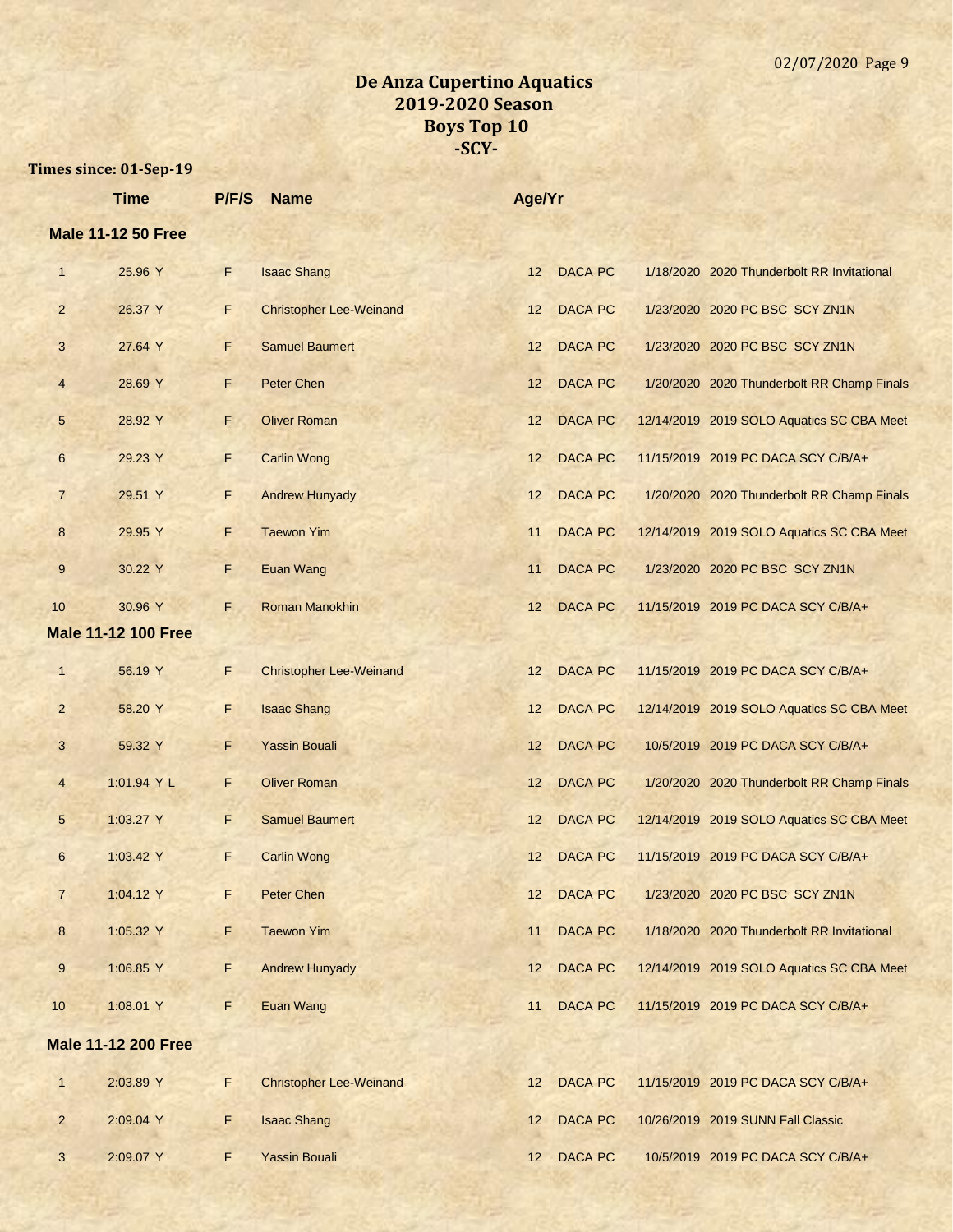|                | <b>Time</b>                | P/F/S | <b>Name</b>                    | Age/Yr |                |                                            |
|----------------|----------------------------|-------|--------------------------------|--------|----------------|--------------------------------------------|
| $\overline{4}$ | 2:12.91 Y                  | F     | <b>Oliver Roman</b>            | 12     | <b>DACA PC</b> | 1/20/2020 2020 Thunderbolt RR Champ Finals |
| 5              | 2:20.88 Y                  | F     | Peter Chen                     | 12     | <b>DACA PC</b> | 10/26/2019 2019 SUNN Fall Classic          |
| 6              | 2:21.10 Y                  | F     | <b>Taewon Yim</b>              | 11     | <b>DACA PC</b> | 1/18/2020 2020 Thunderbolt RR Invitational |
| $\overline{7}$ | 2:27.00 Y                  | F     | <b>Andrew Hunyady</b>          | 12     | <b>DACA PC</b> | 12/14/2019 2019 SOLO Aquatics SC CBA Meet  |
| 8              | 2:30.22 Y                  | F     | Euan Wang                      | 11     | <b>DACA PC</b> | 12/14/2019 2019 SOLO Aquatics SC CBA Meet  |
| 9              | 2:31.05 Y                  | F     | <b>Jalen Wong</b>              | 11     | <b>DACA PC</b> | 11/15/2019 2019 PC DACA SCY C/B/A+         |
| 10             | 2:33.26 Y                  | F.    | Roman Manokhin                 | 12     | <b>DACA PC</b> | 10/26/2019 2019 SUNN Fall Classic          |
|                | <b>Male 11-12 500 Free</b> |       |                                |        |                |                                            |
| $\mathbf{1}$   | 6:42.59 Y                  | F     | <b>Taewon Yim</b>              | 11     | <b>DACA PC</b> | 10/5/2019 2019 PC DACA SCY C/B/A+          |
|                | <b>Male 11-12 50 Back</b>  |       |                                |        |                |                                            |
| $\mathbf{1}$   | 28.49 Y                    | F     | <b>Isaac Shang</b>             | 12     | <b>DACA PC</b> | 1/18/2020 2020 Thunderbolt RR Invitational |
| $\overline{2}$ | 31.38 Y                    | F     | <b>Yassin Bouali</b>           | 12     | <b>DACA PC</b> | 10/5/2019 2019 PC DACA SCY C/B/A+          |
| 3              | 34.22 Y                    | F     | <b>Samuel Baumert</b>          | 12     | <b>DACA PC</b> | 12/14/2019 2019 SOLO Aquatics SC CBA Meet  |
| $\overline{4}$ | 34.49 Y                    | F     | <b>Oliver Roman</b>            | 12     | <b>DACA PC</b> | 1/18/2020 2020 Thunderbolt RR Invitational |
| 5              | 34.87 Y                    | F     | <b>Peter Chen</b>              | 12     | <b>DACA PC</b> | 10/26/2019 2019 SUNN Fall Classic          |
| 6              | 36.31 Y                    | F     | <b>Taewon Yim</b>              | 11     | <b>DACA PC</b> | 10/26/2019 2019 SUNN Fall Classic          |
| $\overline{7}$ | 36.41 Y                    | F     | <b>Andrew Hunyady</b>          | 12     | <b>DACA PC</b> | 12/14/2019 2019 SOLO Aquatics SC CBA Meet  |
| 8              | 36.77 Y                    | F     | <b>Hogeun Shin</b>             | 12     | <b>DACA PC</b> | 10/5/2019 2019 PC DACA SCY C/B/A+          |
| 9              | 36.92 Y                    | F     | <b>Dmitri Verstak</b>          | 12     | <b>DACA PC</b> | 11/15/2019 2019 PC DACA SCY C/B/A+         |
| 10             | 37.16 Y                    | F     | <b>Ethan Chen</b>              | 11     | <b>DACA PC</b> | 11/15/2019 2019 PC DACA SCY C/B/A+         |
|                | <b>Male 11-12 100 Back</b> |       |                                |        |                |                                            |
| $\mathbf{1}$   | 1:00.44 Y                  | F.    | <b>Isaac Shang</b>             | 12     | <b>DACA PC</b> | 1/20/2020 2020 Thunderbolt RR Champ Finals |
| $\overline{2}$ | 1:06.30 Y                  | F.    | <b>Yassin Bouali</b>           | 12     | <b>DACA PC</b> | 10/5/2019 2019 PC DACA SCY C/B/A+          |
| $\mathbf{3}$   | 1:11.41 Y                  | F     | <b>Christopher Lee-Weinand</b> | 12     | <b>DACA PC</b> | 1/18/2020 2020 Thunderbolt RR Invitational |
| $\overline{4}$ | 1:12.11 Y                  | F     | <b>Oliver Roman</b>            | 12     | <b>DACA PC</b> | 1/18/2020 2020 Thunderbolt RR Invitational |
| $\overline{5}$ | 1:15.78 Y                  | F     | <b>Taewon Yim</b>              | 11     | DACA PC        | 1/18/2020 2020 Thunderbolt RR Invitational |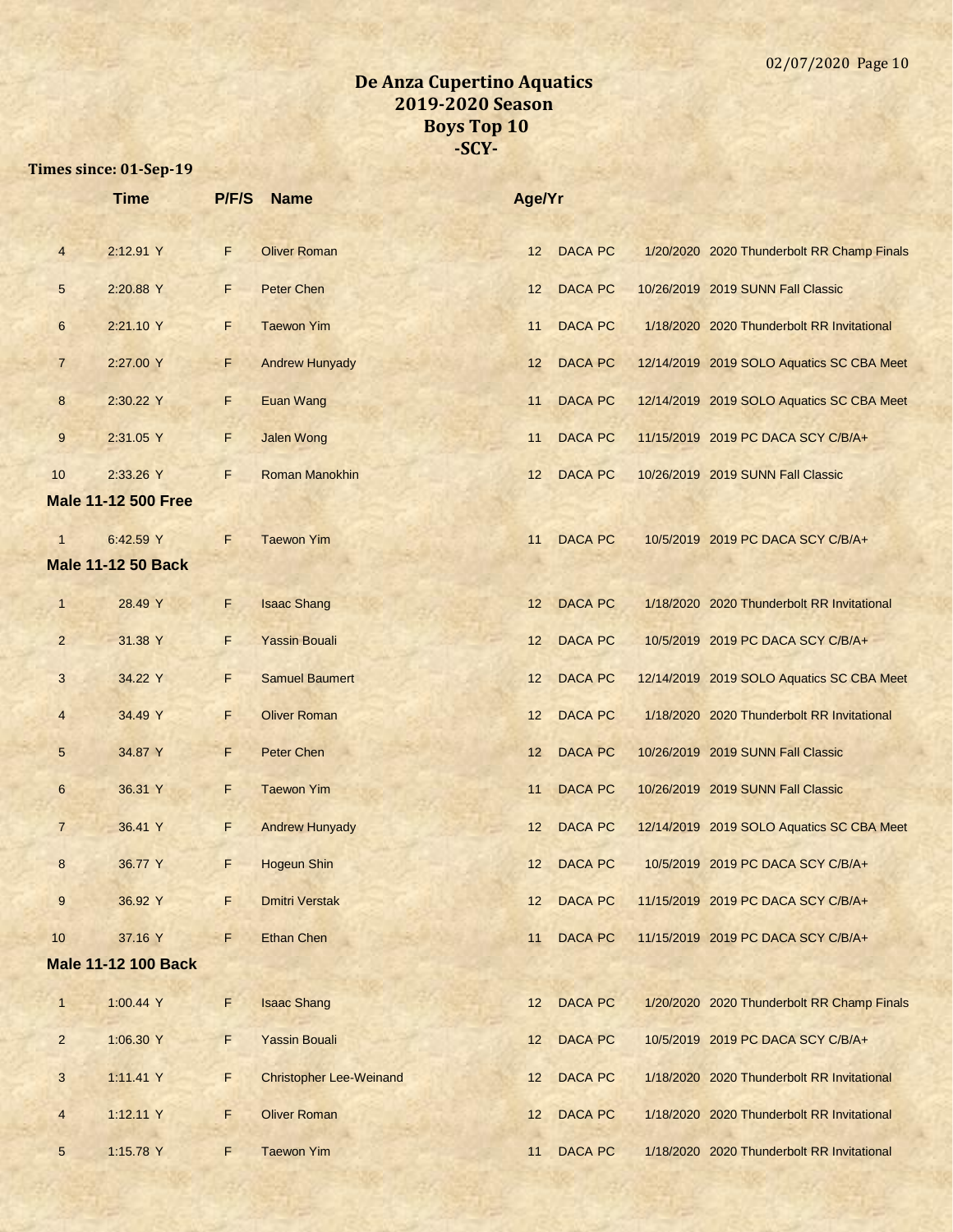|                  | <b>Time</b>                  | P/F/S | <b>Name</b>                    | Age/Yr          |                |                                            |
|------------------|------------------------------|-------|--------------------------------|-----------------|----------------|--------------------------------------------|
| $\boldsymbol{6}$ | 1:17.40 Y                    | F     | Peter Chen                     | 12              | <b>DACA PC</b> | 1/18/2020 2020 Thunderbolt RR Invitational |
| $\overline{7}$   | 1:18.05 Y                    | F     | <b>Euan Wang</b>               | 11              | <b>DACA PC</b> | 1/18/2020 2020 Thunderbolt RR Invitational |
| 8                | 1:21.38 Y                    | F     | <b>Jalen Wong</b>              | 11              | <b>DACA PC</b> | 11/15/2019 2019 PC DACA SCY C/B/A+         |
| 9                | 1:22.38 Y                    | F     | <b>Ethan Chen</b>              | 11              | <b>DACA PC</b> | 11/15/2019 2019 PC DACA SCY C/B/A+         |
| 10               | 1:23.54 Y                    | F     | <b>Richard Yuan</b>            | 12              | <b>DACA PC</b> | 11/15/2019 2019 PC DACA SCY C/B/A+         |
|                  | <b>Male 11-12 200 Back</b>   |       |                                |                 |                |                                            |
| $\overline{1}$   | 2:12.91 Y                    | F     | <b>Isaac Shang</b>             | 12              | <b>DACA PC</b> | 12/6/2019 2019 JO SC Winter Championships  |
| $\overline{a}$   | 2:34.92 Y                    | F     | <b>Oliver Roman</b>            | 12              | <b>DACA PC</b> | 11/15/2019 2019 PC DACA SCY C/B/A+         |
| 3                | 2:53.37 Y                    | F.    | <b>Andrew Hunyady</b>          | 12              | <b>DACA PC</b> | 10/26/2019 2019 SUNN Fall Classic          |
| $\overline{4}$   | 2:56.44 Y                    | F     | <b>Euan Wang</b>               | 11              | <b>DACA PC</b> | 11/15/2019 2019 PC DACA SCY C/B/A+         |
| 5                | 2:58.59 Y                    | F     | <b>Jayden Stenfort</b>         | 12              | <b>DACA PC</b> | 12/14/2019 2019 SOLO Aquatics SC CBA Meet  |
| $6\phantom{.}$   | 3:26.26 Y                    | F     | <b>Michael Lonich</b>          | 12              | <b>DACA PC</b> | 12/14/2019 2019 SOLO Aquatics SC CBA Meet  |
|                  | <b>Male 11-12 50 Breast</b>  |       |                                |                 |                |                                            |
| $\mathbf{1}$     | 34.61 Y                      | F     | <b>Isaac Shang</b>             | 12              | <b>DACA PC</b> | 1/18/2020 2020 Thunderbolt RR Invitational |
| $\overline{a}$   | 35.66 Y                      | F     | Euan Wang                      | 11              | <b>DACA PC</b> | 1/20/2020 2020 Thunderbolt RR Champ Finals |
| 3                | 36.30 Y                      | F     | <b>Christopher Lee-Weinand</b> | 12              | <b>DACA PC</b> | 1/23/2020 2020 PC BSC SCY ZN1N             |
| $\overline{4}$   | 37.40 Y                      | F     | Roman Manokhin                 | 12              | <b>DACA PC</b> | 11/15/2019 2019 PC DACA SCY C/B/A+         |
| $\sqrt{5}$       | 37.85 Y                      | F.    | <b>Samuel Baumert</b>          | 12              | <b>DACA PC</b> | 1/23/2020 2020 PC BSC SCY ZN1N             |
| 6                | 39.50 Y                      | F     | <b>Andrew Hunyady</b>          | 12              | <b>DACA PC</b> | 10/5/2019 2019 PC DACA SCY C/B/A+          |
| $\overline{7}$   | 40.98 Y                      | F     | Peter Chen                     | 12              | <b>DACA PC</b> | 10/5/2019 2019 PC DACA SCY C/B/A+          |
| 8                | 42.20 Y                      | F     | <b>Logan Partridge</b>         | 11              | <b>DACA PC</b> | 1/18/2020 2020 Thunderbolt RR Invitational |
| 9                | 43.41 Y                      | F     | Ethan Shen                     | 12 <sup>2</sup> | <b>DACA PC</b> | 10/5/2019 2019 PC DACA SCY C/B/A+          |
| 10               | 44.27 Y                      | F     | <b>Tanay Ubale</b>             | 12 <sup>2</sup> | <b>DACA PC</b> | 11/15/2019 2019 PC DACA SCY C/B/A+         |
|                  | <b>Male 11-12 100 Breast</b> |       |                                |                 |                |                                            |
| $\mathbf{1}$     | 1:14.72 Y                    | F     | <b>Isaac Shang</b>             | 12              | <b>DACA PC</b> | 1/18/2020 2020 Thunderbolt RR Invitational |
| $\overline{2}$   | 1:16.79 Y                    | F     | <b>Christopher Lee-Weinand</b> | 12              | <b>DACA PC</b> | 1/18/2020 2020 Thunderbolt RR Invitational |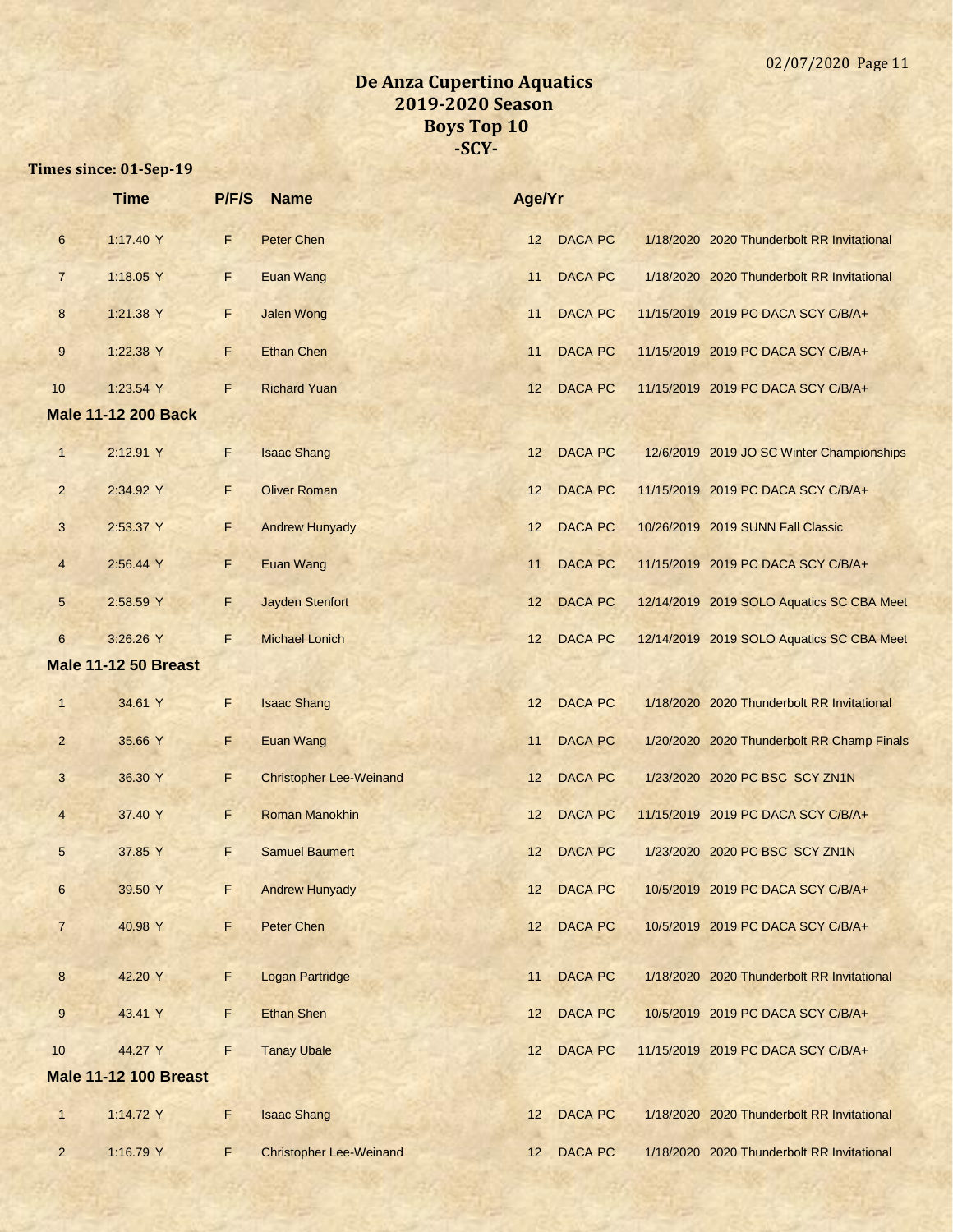|                | <b>Time</b>                  | P/F/S | <b>Name</b>                    | Age/Yr |                |                                            |
|----------------|------------------------------|-------|--------------------------------|--------|----------------|--------------------------------------------|
| $\mathbf{3}$   | 1:18.76 Y                    | F.    | <b>Euan Wang</b>               | 11     | <b>DACA PC</b> | 1/20/2020 2020 Thunderbolt RR Champ Finals |
| $\overline{4}$ | 1:22.35 Y                    | F.    | <b>Roman Manokhin</b>          | 12     | <b>DACA PC</b> | 11/15/2019 2019 PC DACA SCY C/B/A+         |
| 5              | 1:23.39 Y                    | F     | <b>Oliver Roman</b>            | 12     | <b>DACA PC</b> | 1/18/2020 2020 Thunderbolt RR Invitational |
| $6\phantom{1}$ | 1:24.64 Y                    | F     | <b>Andrew Hunyady</b>          | 12     | <b>DACA PC</b> | 12/14/2019 2019 SOLO Aquatics SC CBA Meet  |
| $\overline{7}$ | 1:26.68 Y                    | F.    | Peter Chen                     | 12     | <b>DACA PC</b> | 12/14/2019 2019 SOLO Aquatics SC CBA Meet  |
| 8              | 1:27.31 Y                    | F.    | <b>Samuel Baumert</b>          | 12     | <b>DACA PC</b> | 12/14/2019 2019 SOLO Aquatics SC CBA Meet  |
| 9              | 1:29.14 Y                    | F     | <b>Ethan Shen</b>              | 12     | <b>DACA PC</b> | 10/26/2019 2019 SUNN Fall Classic          |
| 10             | 1:30.51 Y                    | F     | <b>Richard Yuan</b>            | 12     | <b>DACA PC</b> | 10/5/2019 2019 PC DACA SCY C/B/A+          |
|                | <b>Male 11-12 200 Breast</b> |       |                                |        |                |                                            |
| $\mathbf{1}$   | 2:54.79 Y                    | F     | Euan Wang                      | 11     | <b>DACA PC</b> | 11/15/2019 2019 PC DACA SCY C/B/A+         |
| $\overline{2}$ | 2:55.49 Y                    | F     | <b>Oliver Roman</b>            | 12     | <b>DACA PC</b> | 11/15/2019 2019 PC DACA SCY C/B/A+         |
| 3              | 2:59.86 Y                    | F     | Roman Manokhin                 | 12     | <b>DACA PC</b> | 11/15/2019 2019 PC DACA SCY C/B/A+         |
| $\overline{4}$ | 3:29.17 Y                    | F     | <b>Ethan Traister</b>          | 12     | <b>DACA PC</b> | 11/15/2019 2019 PC DACA SCY C/B/A+         |
|                | <b>Male 11-12 50 Fly</b>     |       |                                |        |                |                                            |
| $\mathbf{1}$   | 27.98 Y                      | F     | <b>Christopher Lee-Weinand</b> | 12     | <b>DACA PC</b> | 1/23/2020 2020 PC BSC SCY ZN1N             |
| $\overline{2}$ | 28.33 Y                      | P     | <b>Isaac Shang</b>             | 12     | <b>DACA PC</b> | 12/6/2019 2019 JO SC Winter Championships  |
| 3              | 31.04 Y                      | F     | <b>Yassin Bouali</b>           | 12     | <b>DACA PC</b> | 10/5/2019 2019 PC DACA SCY C/B/A+          |
| $\overline{4}$ | 32.17 Y                      | F     | <b>Samuel Baumert</b>          | 12     | <b>DACA PC</b> | 1/23/2020 2020 PC BSC SCY ZN1N             |
| $\mathbf{p}$   | 34.23 Y                      | F.    | <b>Taewon Yim</b>              | 11     | <b>DACA PC</b> | 1/18/2020 2020 Thunderbolt RR Invitational |
| $6\phantom{1}$ | 34.53 Y                      | F.    | <b>Carlin Wong</b>             | 12     | <b>DACA PC</b> | 11/15/2019 2019 PC DACA SCY C/B/A+         |
| $\overline{7}$ | 35.73 Y                      | F     | <b>Richard Yuan</b>            | 12     | <b>DACA PC</b> | 11/15/2019 2019 PC DACA SCY C/B/A+         |
| $8\phantom{1}$ | 35.76 Y                      | F.    | Euan Wang                      | 11     | <b>DACA PC</b> | 1/18/2020 2020 Thunderbolt RR Invitational |
| 9              | 36.11 Y                      | F.    | <b>Peter Chen</b>              | 12     | <b>DACA PC</b> | 10/5/2019 2019 PC DACA SCY C/B/A+          |
| 10             | 38.19 Y                      | F     | <b>Ethan Chen</b>              | 11     | <b>DACA PC</b> | 11/15/2019 2019 PC DACA SCY C/B/A+         |
|                | <b>Male 11-12 100 Fly</b>    |       |                                |        |                |                                            |
| $\mathbf{1}$   | 1:01.04 Y                    | F.    | <b>Christopher Lee-Weinand</b> |        | 12 DACA PC     | 1/18/2020 2020 Thunderbolt RR Invitational |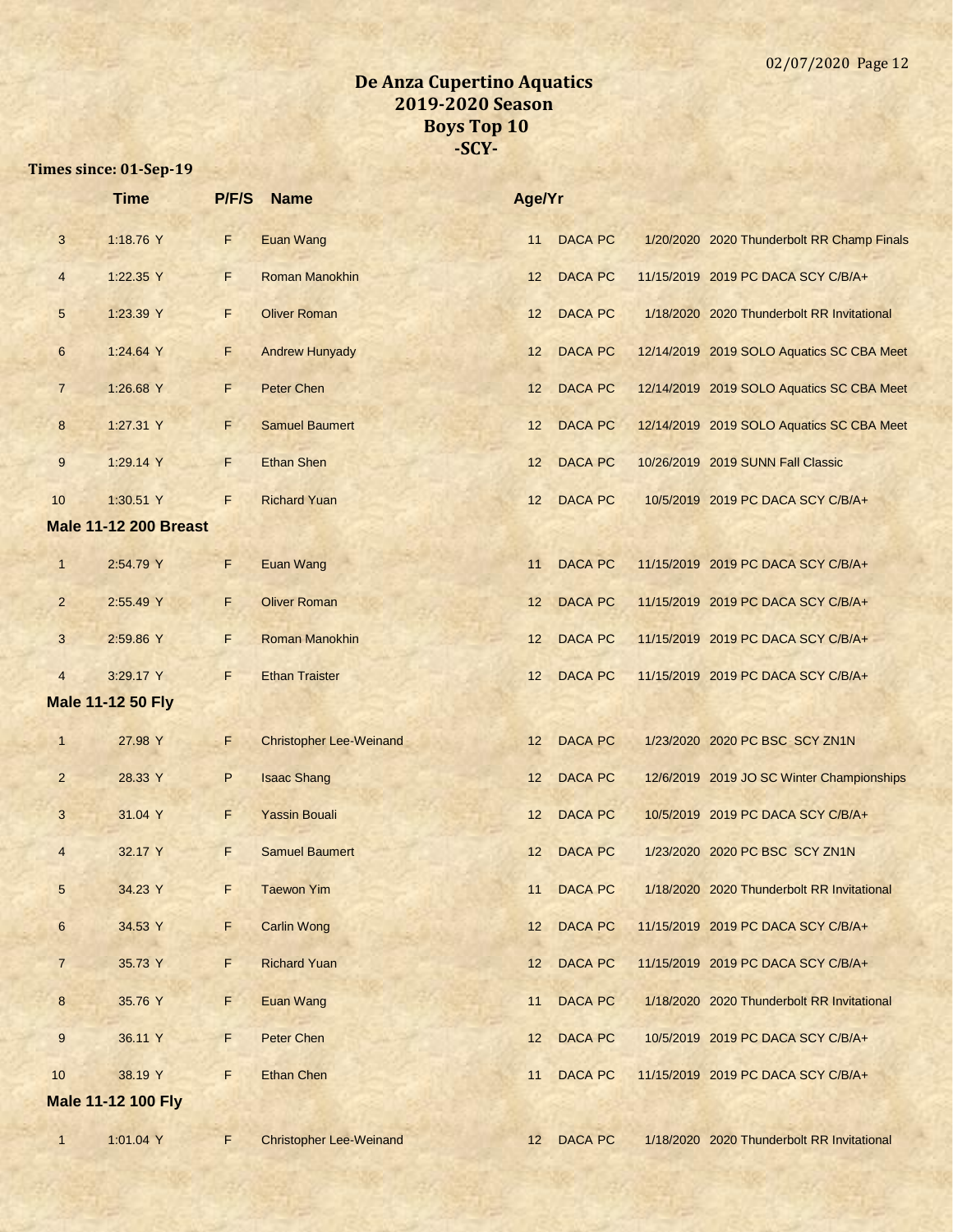|                         | <b>Time</b>               | P/F/S | <b>Name</b>                    | Age/Yr |                |                                            |
|-------------------------|---------------------------|-------|--------------------------------|--------|----------------|--------------------------------------------|
| $\overline{2}$          | 1:03.42 Y                 | F     | <b>Isaac Shang</b>             | 12     | <b>DACA PC</b> | 1/18/2020 2020 Thunderbolt RR Invitational |
| $\mathbf{3}$            | 1:11.69 Y                 | F     | <b>Oliver Roman</b>            | 12     | <b>DACA PC</b> | 11/15/2019 2019 PC DACA SCY C/B/A+         |
| $\overline{4}$          | 1:16.01 Y                 | F     | <b>Taewon Yim</b>              | 11     | <b>DACA PC</b> | 1/18/2020 2020 Thunderbolt RR Invitational |
| $\sqrt{5}$              | 1:19.37 Y                 | F     | <b>Euan Wang</b>               | 11     | <b>DACA PC</b> | 1/18/2020 2020 Thunderbolt RR Invitational |
| $\,6$                   | 1:20.32 Y                 | F     | <b>Peter Chen</b>              | 12     | <b>DACA PC</b> | 1/18/2020 2020 Thunderbolt RR Invitational |
| $\overline{7}$          | 1:23.68 Y                 | F     | <b>Carlin Wong</b>             | 12     | <b>DACA PC</b> | 10/5/2019 2019 PC DACA SCY C/B/A+          |
| $\bf 8$                 | 1:29.18 Y                 | F     | <b>Jayden Stenfort</b>         | 12     | <b>DACA PC</b> | 10/5/2019 2019 PC DACA SCY C/B/A+          |
| $9\,$                   | 1:30.43 Y                 | F     | <b>Logan Partridge</b>         | 11     | <b>DACA PC</b> | 1/18/2020 2020 Thunderbolt RR Invitational |
| 10                      | 1:30.91 Y                 | F     | Neebir Natarajan               | 12     | <b>DACA PC</b> | 10/5/2019 2019 PC DACA SCY C/B/A+          |
|                         | <b>Male 11-12 200 Fly</b> |       |                                |        |                |                                            |
| $\mathbf{1}$            | 2:18.52 Y                 | F     | <b>Christopher Lee-Weinand</b> | 12     | <b>DACA PC</b> | 11/15/2019 2019 PC DACA SCY C/B/A+         |
| $\overline{2}$          | 2:18.59 Y                 | P     | <b>Isaac Shang</b>             | 12     | <b>DACA PC</b> | 12/6/2019 2019 JO SC Winter Championships  |
| $\mathbf{3}$            | x2:43.99 Y                | F     | <b>Taewon Yim</b>              | 11     | <b>DACA PC</b> | 1/18/2020 2020 Thunderbolt RR Invitational |
| $\overline{4}$          | 3:13.27 Y                 | F     | Suhan Hajela                   | 11     | <b>DACA PC</b> | 10/26/2019 2019 SUNN Fall Classic          |
|                         | <b>Male 11-12 100 IM</b>  |       |                                |        |                |                                            |
| $\mathbf{1}$            | 1:04.99 Y                 | F     | <b>Isaac Shang</b>             | 12     | <b>DACA PC</b> | 12/14/2019 2019 SOLO Aquatics SC CBA Meet  |
| $\overline{2}$          | 1:06.92 Y                 | F     | <b>Christopher Lee-Weinand</b> | 12     | <b>DACA PC</b> | 1/23/2020 2020 PC BSC SCY ZN1N             |
| $\mathbf{3}$            | 1:11.72 Y                 | F     | <b>Samuel Baumert</b>          | 12     | <b>DACA PC</b> | 12/14/2019 2019 SOLO Aquatics SC CBA Meet  |
| $\overline{\mathbf{4}}$ | 1:12.58 Y                 | F     | <b>Yassin Bouali</b>           | 12     | <b>DACA PC</b> | 10/5/2019 2019 PC DACA SCY C/B/A+          |
| $5\phantom{.0}$         | 1:14.46 Y                 | F     | Euan Wang                      | 11     | <b>DACA PC</b> | 12/14/2019 2019 SOLO Aquatics SC CBA Meet  |
| $\boldsymbol{6}$        | 1:15.45 Y                 | F     | Peter Chen                     | 12     | <b>DACA PC</b> | 10/26/2019 2019 SUNN Fall Classic          |
| $\overline{7}$          | 1:16.86 Y                 | F     | <b>Taewon Yim</b>              | 11     | <b>DACA PC</b> | 12/14/2019 2019 SOLO Aquatics SC CBA Meet  |
| $\bf{8}$                | 1:17.52 Y                 | F     | <b>Carlin Wong</b>             | 12     | <b>DACA PC</b> | 10/5/2019 2019 PC DACA SCY C/B/A+          |
| $\boldsymbol{9}$        | 1:19.21 Y                 | F     | <b>Andrew Hunyady</b>          | 12     | <b>DACA PC</b> | 12/14/2019 2019 SOLO Aquatics SC CBA Meet  |
| 10                      | 1:20.26 Y                 | F     | Roman Manokhin                 | 12     | <b>DACA PC</b> | 11/15/2019 2019 PC DACA SCY C/B/A+         |
|                         | Male 11-12 200 IM         |       |                                |        |                |                                            |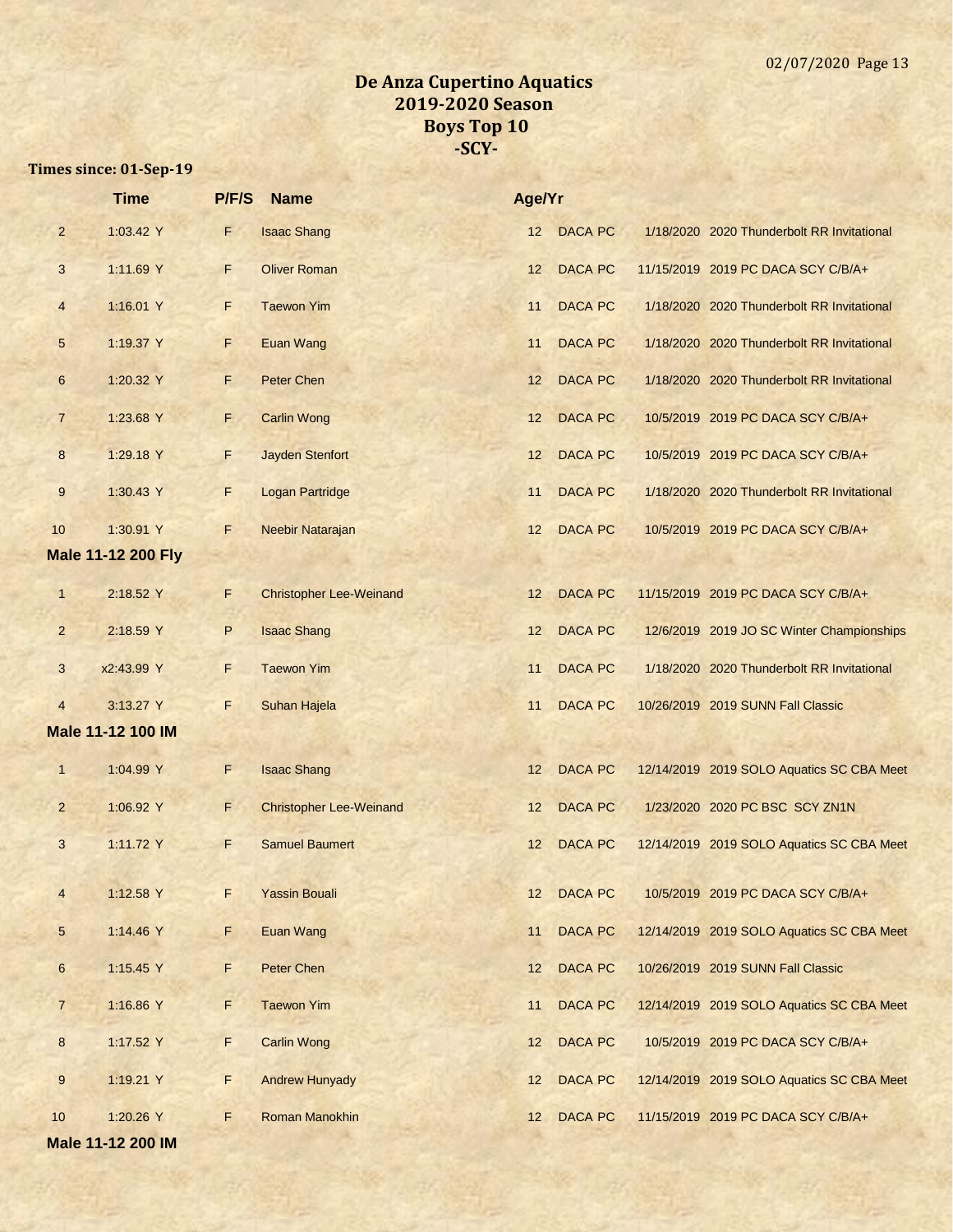|                | <b>Time</b>              | P/F/S | <b>Name</b>                    | Age/Yr |                |                                            |
|----------------|--------------------------|-------|--------------------------------|--------|----------------|--------------------------------------------|
| $\mathbf{1}$   | 2:17.36 Y                | F     | <b>Isaac Shang</b>             | 12     | <b>DACA PC</b> | 1/18/2020 2020 Thunderbolt RR Invitational |
| $\overline{2}$ | 2:25.62 Y                | F     | <b>Christopher Lee-Weinand</b> | 12     | <b>DACA PC</b> | 1/18/2020 2020 Thunderbolt RR Invitational |
| 3              | 2:33.06 Y                | F     | <b>Oliver Roman</b>            | 12     | <b>DACA PC</b> | 1/18/2020 2020 Thunderbolt RR Invitational |
| $\overline{4}$ | 2:37.06 Y                | F     | <b>Taewon Yim</b>              | 11     | <b>DACA PC</b> | 1/20/2020 2020 Thunderbolt RR Champ Finals |
| 5 <sup>5</sup> | 2:40.43 Y                | F     | <b>Carlin Wong</b>             | 12     | <b>DACA PC</b> | 11/15/2019 2019 PC DACA SCY C/B/A+         |
| $6\phantom{.}$ | 2:40.86 Y                | F.    | <b>Peter Chen</b>              | 12     | <b>DACA PC</b> | 1/18/2020 2020 Thunderbolt RR Invitational |
| $\overline{7}$ | 2:49.01 Y                | F     | <b>Jalen Wong</b>              | 11     | <b>DACA PC</b> | 11/15/2019 2019 PC DACA SCY C/B/A+         |
| 8              | 2:49.13 Y                | F     | Euan Wang                      | 11     | <b>DACA PC</b> | 10/5/2019 2019 PC DACA SCY C/B/A+          |
| 9              | 3:04.13 Y                | F     | <b>Jayden Stenfort</b>         | 12     | <b>DACA PC</b> | 10/5/2019 2019 PC DACA SCY C/B/A+          |
|                | <b>Male 11-12 400 IM</b> |       |                                |        |                |                                            |
| $\mathbf{1}$   | 5:00.79 Y                | F     | <b>Christopher Lee-Weinand</b> | 12     | <b>DACA PC</b> | 10/26/2019 2019 SUNN Fall Classic          |
| $\overline{2}$ | 5:13.99 Y                | F.    | <b>Oliver Roman</b>            | 12     | <b>DACA PC</b> | 12/14/2019 2019 SOLO Aquatics SC CBA Meet  |
| 3              | 6:17.75 Y                | F     | <b>Jayden Stenfort</b>         | 12     | <b>DACA PC</b> | 12/14/2019 2019 SOLO Aquatics SC CBA Meet  |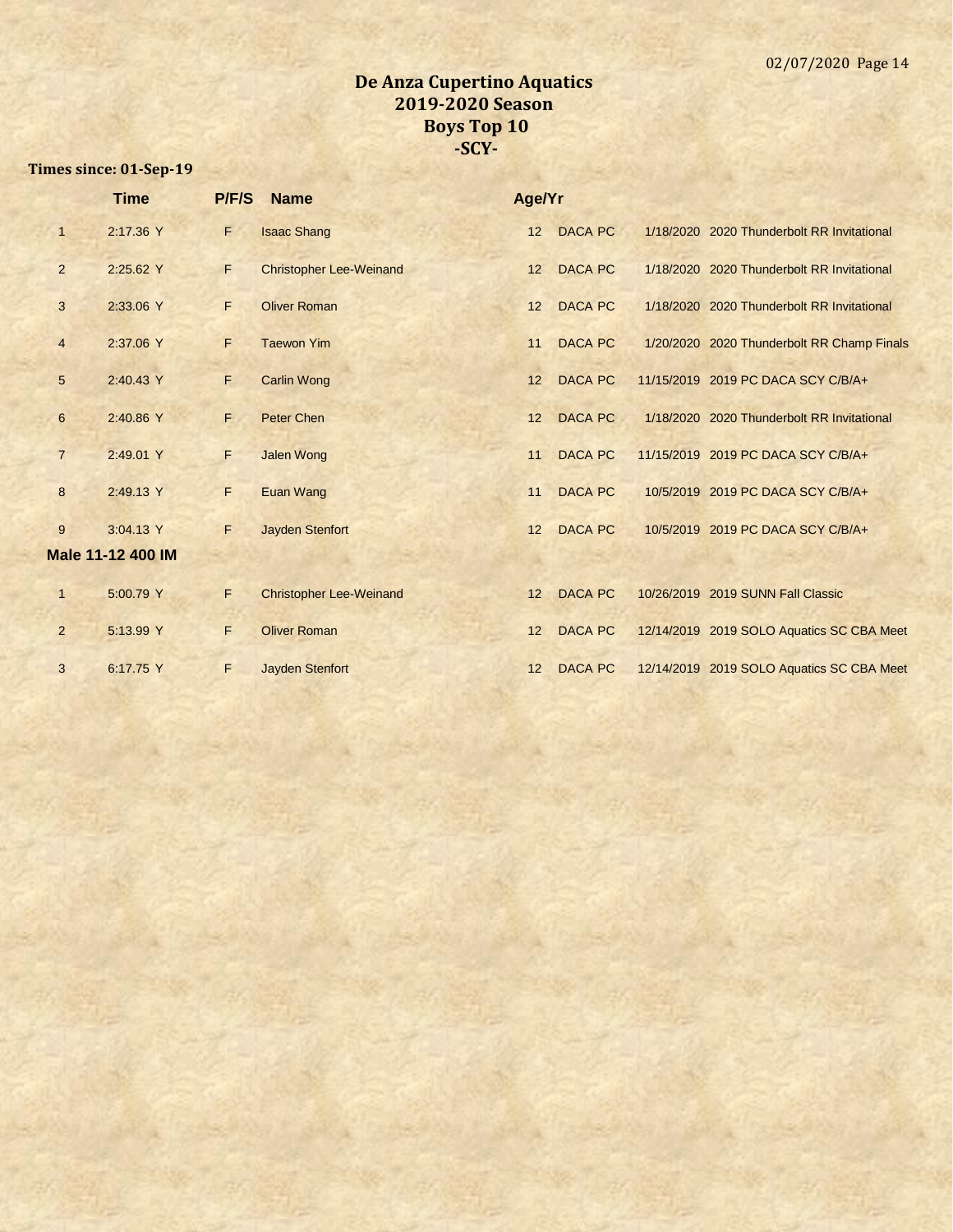|                  | <b>Time</b>                | P/F/S | <b>Name</b>             | Age/Yr |                |                                            |
|------------------|----------------------------|-------|-------------------------|--------|----------------|--------------------------------------------|
|                  | <b>Male 13-14 50 Free</b>  |       |                         |        |                |                                            |
| $\mathbf{1}$     | 24.11 Y L                  | F     | <b>Tyler Roller</b>     | 13     | <b>DACA PC</b> | 12/6/2019 2019 JO SC Winter Championships  |
| $\overline{2}$   | 24.37 Y                    | F.    | Leona Matsumoto         | 13     | <b>DACA PC</b> | 1/18/2020 2020 Thunderbolt RR Invitational |
| 3                | 24.64 Y                    | P     | <b>Arnav Patil</b>      | 14     | <b>DACA PC</b> | 12/7/2019 2019 PC WCAB SCY SRII T&F        |
| $\overline{4}$   | 24.76 Y                    | F     | <b>Liam Roedling</b>    | 13     | <b>DACA PC</b> | 12/14/2019 2019 SOLO Aquatics SC CBA Meet  |
| $\sqrt{5}$       | 24.79 Y                    | F     | <b>Tyler Newton</b>     | 14     | <b>DACA PC</b> | 1/25/2020 Santa Clara Senior Open          |
| $6\phantom{.}6$  | 25.26 Y                    | F     | <b>Channie Hong</b>     | 14     | <b>DACA PC</b> | 10/5/2019 2019 PC DACA SCY C/B/A+          |
| $\overline{7}$   | 25.38 Y                    | P     | Joshua Naim             | 13     | <b>DACA PC</b> | 12/6/2019 2019 JO SC Winter Championships  |
| $\bf 8$          | 25.47 Y                    | F     | <b>Rojel Acot</b>       | 14     | <b>DACA PC</b> | 11/15/2019 2019 PC DACA SCY C/B/A+         |
| 9                | 25.53 Y                    | F.    | <b>Maxim Manokhin</b>   | 14     | <b>DACA PC</b> | 10/26/2019 2019 SUNN Fall Classic          |
| 10               | 26.02 Y                    | F.    | <b>Jack Wong</b>        | 14     | <b>DACA PC</b> | 11/15/2019 2019 PC DACA SCY C/B/A+         |
|                  | <b>Male 13-14 100 Free</b> |       |                         |        |                |                                            |
| $\mathbf{1}$     | 51.69 Y                    | F     | <b>Tyler Roller</b>     | 13     | <b>DACA PC</b> | 1/18/2020 2020 Thunderbolt RR Invitational |
| $\overline{2}$   | 52.87 Y                    | F     | <b>Arnav Patil</b>      | 14     | <b>DACA PC</b> | 1/25/2020 Santa Clara Senior Open          |
| 3                | 53.26 Y                    | F     | <b>Tyler Newton</b>     | 14     | <b>DACA PC</b> | 1/25/2020 Santa Clara Senior Open          |
| $\overline{4}$   | 53.78 Y                    | P     | <b>Liam Roedling</b>    | 13     | <b>DACA PC</b> | 12/6/2019 2019 JO SC Winter Championships  |
| 5                | 53.83 Y                    | F     | Leona Matsumoto         | 13     | <b>DACA PC</b> | 11/15/2019 2019 PC DACA SCY C/B/A+         |
| 6                | 55.45 Y                    | F     | <b>Joshua Naim</b>      | 13     | <b>DACA PC</b> | 12/14/2019 2019 SOLO Aquatics SC CBA Meet  |
| $\overline{7}$   | 55.83 Y                    | P     | <b>Elijah Sayson</b>    | 14     | <b>DACA PC</b> | 12/7/2019 2019 PC WCAB SCY SRII T&F        |
| $\bf 8$          | 56.15 Y                    | F     | <b>Benjamin Everitt</b> | 14     | <b>DACA PC</b> | 12/14/2019 2019 SOLO Aquatics SC CBA Meet  |
| $\boldsymbol{9}$ | 56.18 Y                    | F     | <b>Rojel Acot</b>       | 14     | DACA PC        | 11/15/2019 2019 PC DACA SCY C/B/A+         |
| 10               | 56.25 Y                    | F     | <b>Gunner Hopkins</b>   | 13     | <b>DACA PC</b> | 12/14/2019 2019 SOLO Aquatics SC CBA Meet  |
|                  | <b>Male 13-14 200 Free</b> |       |                         |        |                |                                            |
| $\mathbf{1}$     | 1:50.51 Y                  | F     | <b>Tyler Roller</b>     | 13     | <b>DACA PC</b> | 1/18/2020 2020 Thunderbolt RR Invitational |
| $\overline{2}$   | 1:54.10 Y                  | P     | <b>Tyler Newton</b>     | 14     | <b>DACA PC</b> | 12/7/2019 2019 PC WCAB SCY SRII T&F        |
| $\mathbf{3}$     | 1:55.77 Y                  | F     | <b>Arnav Patil</b>      | 14     | <b>DACA PC</b> | 1/25/2020 Santa Clara Senior Open          |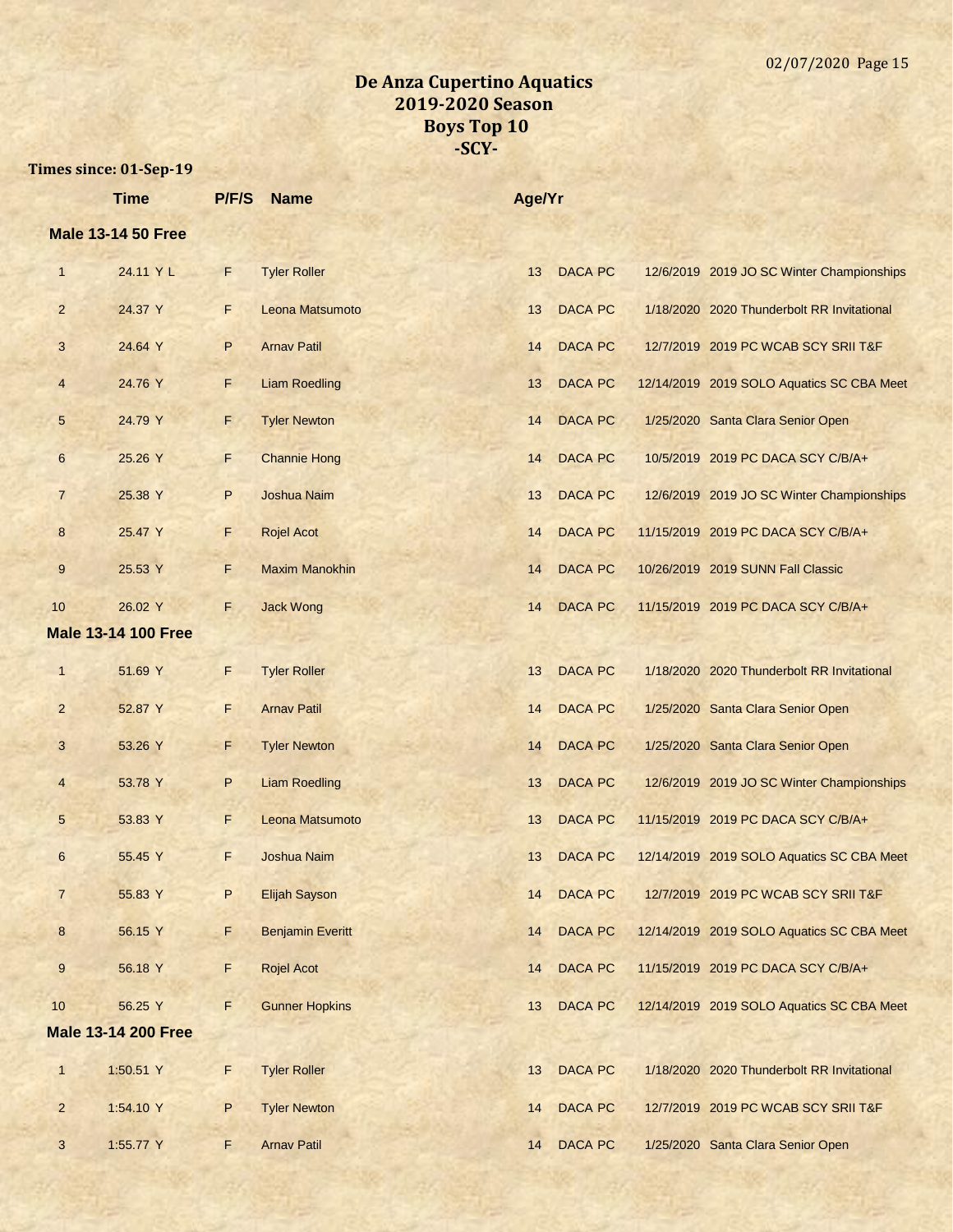|                | <b>Time</b>                 | P/F/S | <b>Name</b>             | Age/Yr |                |                                             |
|----------------|-----------------------------|-------|-------------------------|--------|----------------|---------------------------------------------|
| $\overline{4}$ | 1:56.19 Y                   | F     | Leona Matsumoto         | 13     | <b>DACA PC</b> | 10/26/2019 2019 SUNN Fall Classic           |
| 5              | 1:56.66 Y                   | P     | <b>Liam Roedling</b>    | 13     | <b>DACA PC</b> | 12/6/2019 2019 JO SC Winter Championships   |
| 6              | 1:59.66 Y                   | F     | <b>Joshua Naim</b>      | 13     | <b>DACA PC</b> | 11/15/2019 2019 PC DACA SCY C/B/A+          |
| $\overline{7}$ | 1:59.86 Y                   | F     | <b>Benjamin Everitt</b> | 14     | <b>DACA PC</b> | 1/20/2020 2020 Thunderbolt RR Champ Finals  |
| $8*$           | 2:02.52 Y                   | F     | <b>Gunner Hopkins</b>   | 13     | <b>DACA PC</b> | 10/26/2019 2019 SUNN Fall Classic           |
| $8*$           | 2:02.52 Y                   | F     | <b>Max Lien</b>         | 13     | <b>DACA PC</b> | 11/15/2019 2019 PC DACA SCY C/B/A+          |
| 10             | 2:04.83 Y                   | F     | <b>Maxim Manokhin</b>   | 14     | <b>DACA PC</b> | 11/15/2019 2019 PC DACA SCY C/B/A+          |
|                | <b>Male 13-14 500 Free</b>  |       |                         |        |                |                                             |
| $\mathbf{1}$   | 4:57.81 Y                   | F     | <b>Tyler Newton</b>     | 14     | <b>DACA PC</b> | 12/7/2019 2019 PC WCAB SCY SRII T&F         |
| $\overline{2}$ | 4:59.66 Y                   | F     | <b>Tyler Roller</b>     | 13     | <b>DACA PC</b> | 12/6/2019 2019 JO SC Winter Championships   |
| 3              | 5:08.76 Y                   | F     | <b>Liam Roedling</b>    | 13     | <b>DACA PC</b> | 12/6/2019 2019 JO SC Winter Championships   |
| $\overline{4}$ | 5:15.87 Y                   | P     | <b>Arnav Patil</b>      | 14     | <b>DACA PC</b> | 11/9/2019 Pacific Swimming SCY Senior 2 T&F |
| 5              | 5:19.38 Y                   | F     | Joshua Naim             | 13     | <b>DACA PC</b> | 12/6/2019 2019 JO SC Winter Championships   |
| 6              | 5:26.54 Y                   | P     | <b>Rojel Acot</b>       | 14     | <b>DACA PC</b> | 12/7/2019 2019 PC WCAB SCY SRII T&F         |
| $\overline{7}$ | 5:28.43 Y                   | F     | <b>Gunner Hopkins</b>   | 13     | <b>DACA PC</b> | 11/15/2019 2019 PC DACA SCY C/B/A+          |
| 8              | 5:29.18 Y                   | F.    | <b>Benjamin Everitt</b> | 14     | DACA PC        | 12/14/2019 2019 SOLO Aquatics SC CBA Meet   |
| 9              | 5:29.82 Y                   | F     | Joseph Bloom            | 14     | DACA PC        | 10/26/2019 2019 SUNN Fall Classic           |
| 10             | 5:34.21 Y                   | F     | <b>Yassin Bouali</b>    | 13     | <b>DACA PC</b> | 10/26/2019 2019 SUNN Fall Classic           |
|                | <b>Male 13-14 1000 Free</b> |       |                         |        |                |                                             |
| $\mathbf{1}$   | 10:12.62 Y                  | F     | <b>Tyler Newton</b>     | 14     | <b>DACA PC</b> | 1/25/2020 Santa Clara Senior Open           |
| $\overline{c}$ | 11:08.06 Y                  | F     | <b>Benjamin Everitt</b> | 14     | DACA PC        | 1/20/2020 2020 Thunderbolt RR Champ Finals  |
| 3              | 11:14.44 Y                  | F     | <b>Yassin Bouali</b>    | 13     | DACA PC        | 1/20/2020 2020 Thunderbolt RR Champ Finals  |
| $\overline{4}$ | 12:30.57 Y                  | F     | <b>Carson Smith</b>     | 13     | <b>DACA PC</b> | 1/20/2020 2020 Thunderbolt RR Champ Finals  |
|                | <b>Male 13-14 100 Back</b>  |       |                         |        |                |                                             |
| $\mathbf{1}$   | 58.68 Y L                   | F     | <b>Liam Roedling</b>    | 13     | <b>DACA PC</b> | 1/18/2020 2020 Thunderbolt RR Invitational  |
| $\overline{2}$ | 1:00.00 Y                   | F     | <b>Tyler Roller</b>     | 13     | <b>DACA PC</b> | 11/15/2019 2019 PC DACA SCY C/B/A+          |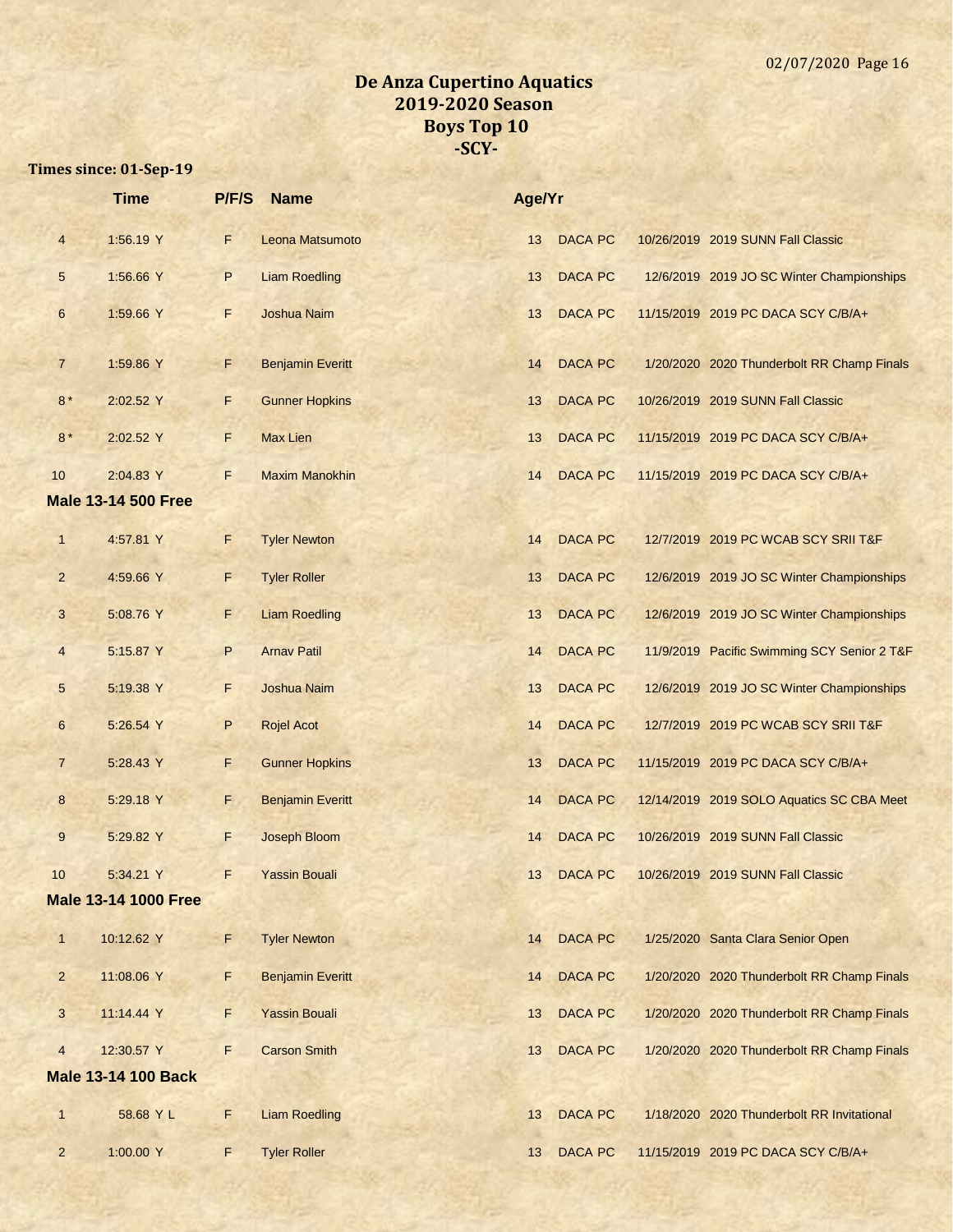|                | <b>Time</b>                  | P/F/S | <b>Name</b>             | Age/Yr |                |                                            |
|----------------|------------------------------|-------|-------------------------|--------|----------------|--------------------------------------------|
| 3              | 1:01.86 Y                    | F     | Leona Matsumoto         | 13     | <b>DACA PC</b> | 12/14/2019 2019 SOLO Aquatics SC CBA Meet  |
| $\overline{4}$ | 1:01.93 Y                    | F.    | Joshua Naim             | 13     | <b>DACA PC</b> | 11/15/2019 2019 PC DACA SCY C/B/A+         |
| 5              | 1:04.56 Y                    | F     | <b>Yassin Bouali</b>    | 13     | <b>DACA PC</b> | 1/18/2020 2020 Thunderbolt RR Invitational |
| 6              | 1:04.93 Y                    | F     | <b>Tyler Newton</b>     | 14     | <b>DACA PC</b> | 10/5/2019 2019 PC DACA SCY C/B/A+          |
| $\overline{7}$ | 1:05.11 Y                    | F     | <b>Benjamin Everitt</b> | 14     | <b>DACA PC</b> | 1/18/2020 2020 Thunderbolt RR Invitational |
| 8              | 1:05.14 Y                    | F.    | <b>Gunner Hopkins</b>   | 14     | <b>DACA PC</b> | 1/18/2020 2020 Thunderbolt RR Invitational |
| 9              | 1:05.91 Y                    | F     | <b>Jack Wong</b>        | 14     | <b>DACA PC</b> | 1/23/2020 2020 PC BSC SCY ZN1N             |
| 10             | 1:06.03 Y                    | F     | <b>Rojel Acot</b>       | 14     | <b>DACA PC</b> | 11/15/2019 2019 PC DACA SCY C/B/A+         |
|                | <b>Male 13-14 200 Back</b>   |       |                         |        |                |                                            |
| $\mathbf{1}$   | 2:04.35 Y                    | F.    | <b>Liam Roedling</b>    | 13     | <b>DACA PC</b> | 12/6/2019 2019 JO SC Winter Championships  |
| $\overline{2}$ | 2:10.37 Y                    | P     | Joshua Naim             | 13     | <b>DACA PC</b> | 12/6/2019 2019 JO SC Winter Championships  |
| $\mathbf{3}$   | 2:11.45 Y                    | F     | <b>Tyler Newton</b>     | 14     | <b>DACA PC</b> | 1/25/2020 Santa Clara Senior Open          |
| $\overline{4}$ | 2:15.44 Y                    | F     | <b>Gunner Hopkins</b>   | 14     | <b>DACA PC</b> | 1/18/2020 2020 Thunderbolt RR Invitational |
| 5              | 2:18.14 Y                    | F.    | <b>Yassin Bouali</b>    | 13     | <b>DACA PC</b> | 1/18/2020 2020 Thunderbolt RR Invitational |
| $6\phantom{1}$ | 2:23.30 Y                    | F     | <b>Jack Wong</b>        | 13     | <b>DACA PC</b> | 10/5/2019 2019 PC DACA SCY C/B/A+          |
| $\overline{7}$ | 2:28.27 Y                    | F     | <b>Carson Smith</b>     | 13     | <b>DACA PC</b> | 11/15/2019 2019 PC DACA SCY C/B/A+         |
| 8              | 2:28.41 Y                    | F.    | <b>Jarrett Singh</b>    | 13     | <b>DACA PC</b> | 11/15/2019 2019 PC DACA SCY C/B/A+         |
| $9\,$          | 2:29.09 Y                    | F     | Ryan Ko                 | 13     | <b>DACA PC</b> | 10/5/2019 2019 PC DACA SCY C/B/A+          |
| 10             | 3:16.62 Y                    | F     | Daniel Im               | 14     | <b>DACA PC</b> | 11/15/2019 2019 PC DACA SCY C/B/A+         |
|                | <b>Male 13-14 100 Breast</b> |       |                         |        |                |                                            |
| $\mathbf{1}$   | 1:03.76 Y                    | P     | Elijah Sayson           | 14     | <b>DACA PC</b> | 12/7/2019 2019 PC WCAB SCY SRII T&F        |
| $\overline{2}$ | 1:04.26 Y                    | P     | <b>Tyler Roller</b>     | 13     | <b>DACA PC</b> | 12/6/2019 2019 JO SC Winter Championships  |
| 3              | 1:05.71 Y                    | P     | <b>Arnav Patil</b>      | 14     | <b>DACA PC</b> | 12/7/2019 2019 PC WCAB SCY SRII T&F        |
| $\overline{4}$ | 1:05.99 Y                    | F     | Leona Matsumoto         | 13     | <b>DACA PC</b> | 1/23/2020 2020 PC BSC SCY ZN1N             |
| 5              | 1:06.49 Y                    | F     | <b>Gunner Hopkins</b>   | 14     | <b>DACA PC</b> | 1/18/2020 2020 Thunderbolt RR Invitational |
| 6              | 1:07.80 Y                    | F     | <b>Rojel Acot</b>       | 14     | <b>DACA PC</b> | 11/15/2019 2019 PC DACA SCY C/B/A+         |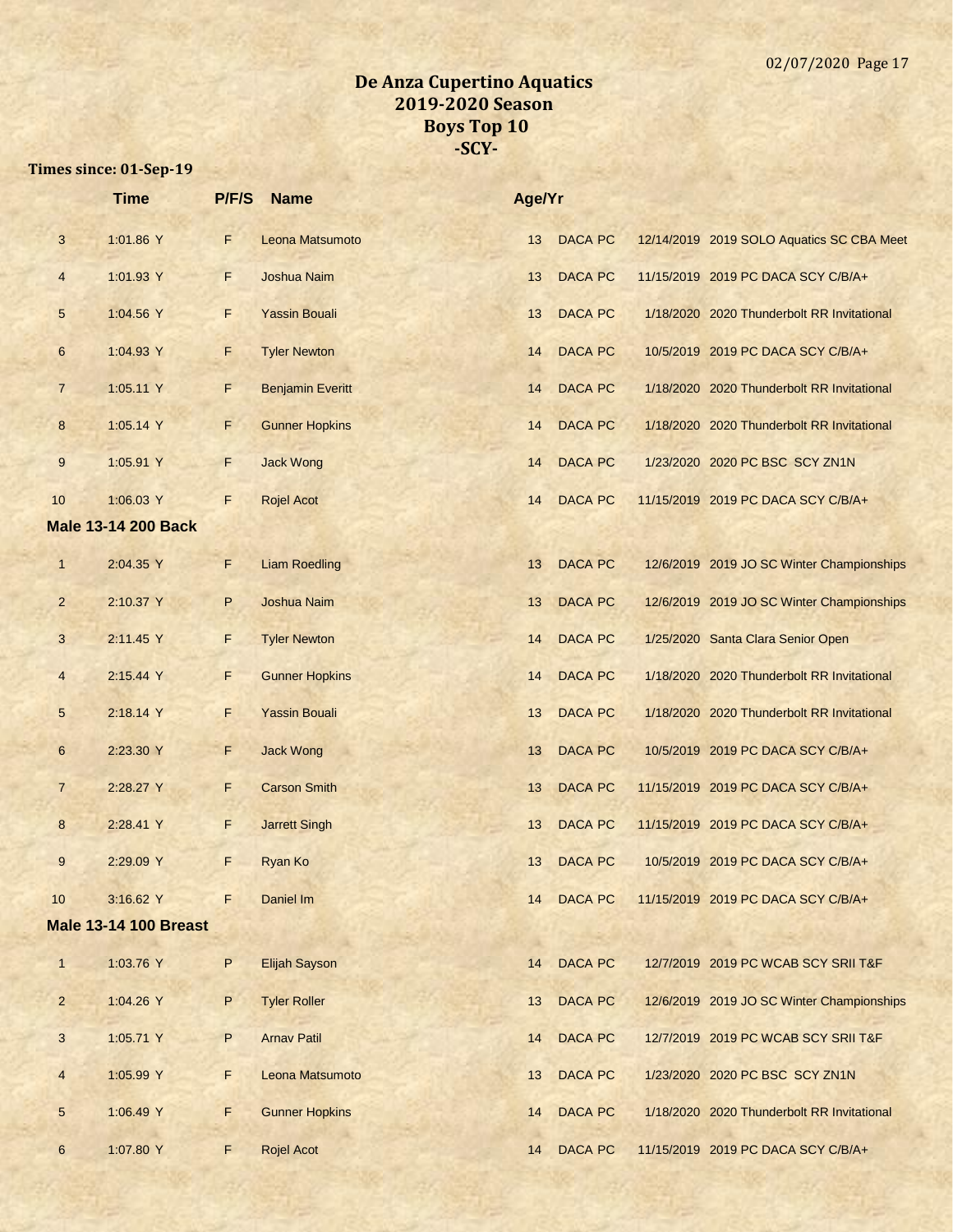|                          | <b>Time</b>                  | P/F/S | <b>Name</b>             | Age/Yr |                |                                            |
|--------------------------|------------------------------|-------|-------------------------|--------|----------------|--------------------------------------------|
| $\overline{7}$           | 1:08.13 Y                    | P     | <b>Max Lien</b>         | 13     | <b>DACA PC</b> | 12/6/2019 2019 JO SC Winter Championships  |
| 8                        | 1:10.98 Y                    | F     | <b>Jack Wong</b>        | 14     | <b>DACA PC</b> | 1/23/2020 2020 PC BSC SCY ZN1N             |
| 9                        | 1:11.80 Y                    | F     | <b>Channie Hong</b>     | 14     | <b>DACA PC</b> | 10/5/2019 2019 PC DACA SCY C/B/A+          |
| 10                       | 1:12.30 Y                    | F     | <b>Liam Roedling</b>    | 13     | <b>DACA PC</b> | 1/23/2020 2020 PC BSC SCY ZN1N             |
|                          | <b>Male 13-14 200 Breast</b> |       |                         |        |                |                                            |
| $\mathbf{1}$             | 2:16.63 Y                    | F     | <b>Tyler Roller</b>     | 13     | <b>DACA PC</b> | 1/18/2020 2020 Thunderbolt RR Invitational |
| $\overline{2}$           | 2:18.24 Y                    | F.    | <b>Gunner Hopkins</b>   | 14     | <b>DACA PC</b> | 1/18/2020 2020 Thunderbolt RR Invitational |
| 3                        | 2:19.35 Y                    | F     | <b>Arnav Patil</b>      | 14     | <b>DACA PC</b> | 10/5/2019 2019 PC DACA SCY C/B/A+          |
| $\overline{\mathcal{A}}$ | 2:19.80 Y                    | F     | <b>Elijah Sayson</b>    | 14     | <b>DACA PC</b> | 10/5/2019 2019 PC DACA SCY C/B/A+          |
| 5                        | 2:25.22 Y                    | F     | Leona Matsumoto         | 13     | <b>DACA PC</b> | 12/14/2019 2019 SOLO Aquatics SC CBA Meet  |
| $6\phantom{.}$           | 2:28.39 Y                    | F     | <b>Max Lien</b>         | 13     | <b>DACA PC</b> | 11/15/2019 2019 PC DACA SCY C/B/A+         |
| $\overline{7}$           | 2:31.21 Y                    | F     | <b>Rojel Acot</b>       | 14     | <b>DACA PC</b> | 10/5/2019 2019 PC DACA SCY C/B/A+          |
| $\bf{8}$                 | 2:32.67 Y                    | F     | <b>Liam Roedling</b>    | 13     | <b>DACA PC</b> | 12/14/2019 2019 SOLO Aquatics SC CBA Meet  |
| 9                        | 2:39.28 Y                    | F     | <b>Benjamin Everitt</b> | 14     | <b>DACA PC</b> | 1/18/2020 2020 Thunderbolt RR Invitational |
| 10                       | 2:39.81 Y                    | F     | <b>Jack Wong</b>        | 13     | <b>DACA PC</b> | 10/5/2019 2019 PC DACA SCY C/B/A+          |
|                          | <b>Male 13-14 100 Fly</b>    |       |                         |        |                |                                            |
| $\mathbf{1}$             | 56.96 Y                      | F     | <b>Tyler Newton</b>     | 14     | <b>DACA PC</b> | 1/25/2020 Santa Clara Senior Open          |
| $\overline{2}$           | 57.34 Y                      | P     | <b>Elijah Sayson</b>    | 14     | <b>DACA PC</b> | 12/7/2019 2019 PC WCAB SCY SRII T&F        |
| 3                        | 57.87 Y                      | P     | Leona Matsumoto         | 13     | <b>DACA PC</b> | 12/6/2019 2019 JO SC Winter Championships  |
| $\overline{4}$           | 58.66 Y                      | F     | <b>Arnav Patil</b>      | 14     | <b>DACA PC</b> | 10/5/2019 2019 PC DACA SCY C/B/A+          |
| 5                        | 59.55 Y                      | F     | <b>Tyler Roller</b>     | 13     | <b>DACA PC</b> | 1/18/2020 2020 Thunderbolt RR Invitational |
| $\bf 6$                  | 1:01.24 Y                    | F     | <b>Jack Wong</b>        | 14     | <b>DACA PC</b> | 11/15/2019 2019 PC DACA SCY C/B/A+         |
| $\overline{7}$           | 1:02.00 Y                    | F     | <b>Liam Roedling</b>    | 13     | <b>DACA PC</b> | 1/18/2020 2020 Thunderbolt RR Invitational |
| $\bf8$                   | 1:02.80 Y                    | F     | <b>Rojel Acot</b>       | 14     | <b>DACA PC</b> | 11/15/2019 2019 PC DACA SCY C/B/A+         |
| 9                        | 1:03.01 Y                    | F     | <b>Maxim Manokhin</b>   | 14     | <b>DACA PC</b> | 11/15/2019 2019 PC DACA SCY C/B/A+         |
| 10                       | 1:04.27 Y                    | F     | <b>Gunner Hopkins</b>   | 13     | <b>DACA PC</b> | 12/14/2019 2019 SOLO Aquatics SC CBA Meet  |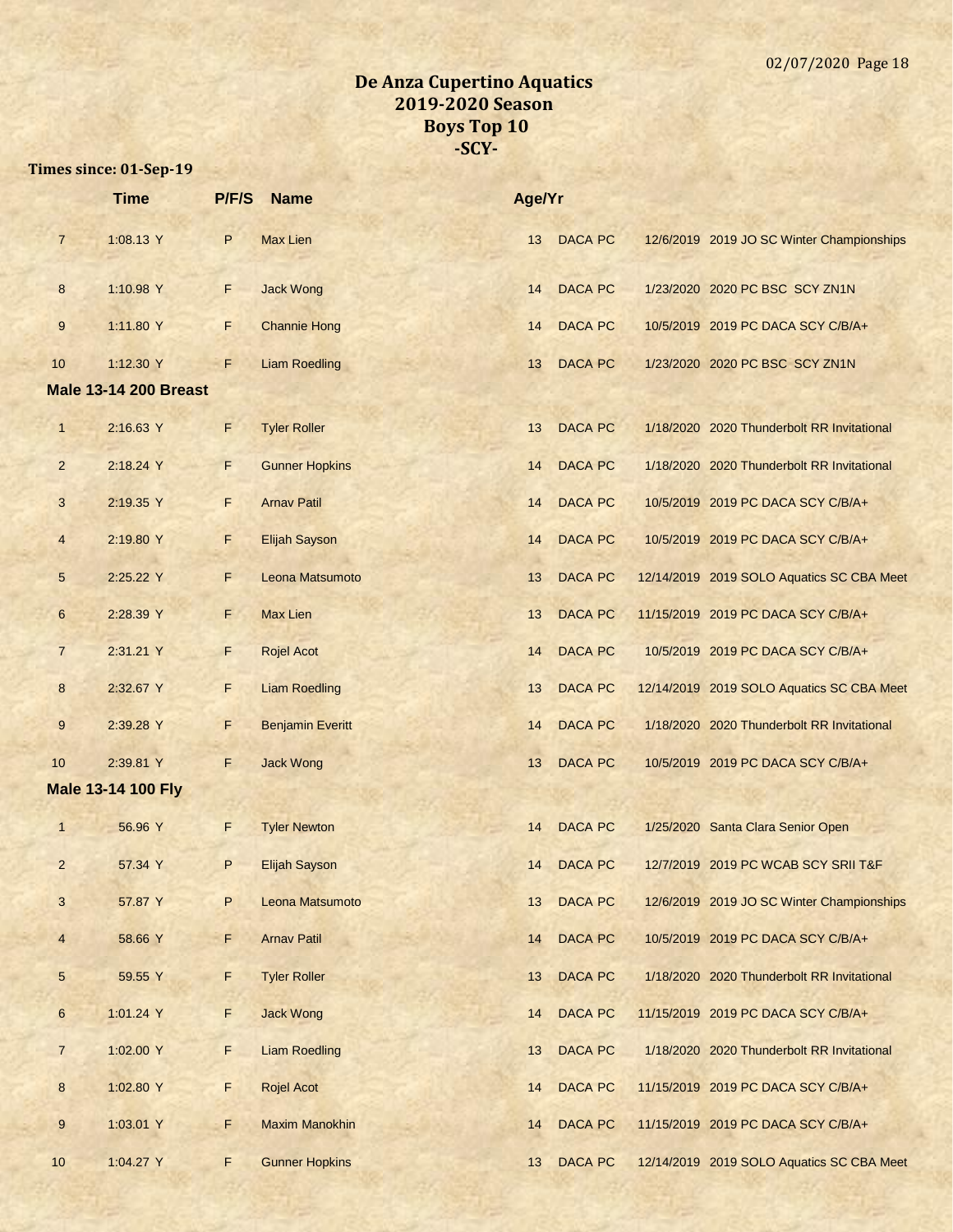|                         | <b>Time</b>               | P/F/S | <b>Name</b>             | Age/Yr |                |                                            |
|-------------------------|---------------------------|-------|-------------------------|--------|----------------|--------------------------------------------|
|                         | <b>Male 13-14 200 Fly</b> |       |                         |        |                |                                            |
| $\mathbf{1}$            | 2:05.05 Y                 | P     | Leona Matsumoto         | 13     | <b>DACA PC</b> | 12/6/2019 2019 JO SC Winter Championships  |
| $\overline{2}$          | 2:07.78 Y                 | F.    | <b>Elijah Sayson</b>    | 14     | <b>DACA PC</b> | 10/5/2019 2019 PC DACA SCY C/B/A+          |
| 3                       | 2:23.24 Y                 | F     | <b>Jack Wong</b>        | 14     | <b>DACA PC</b> | 11/15/2019 2019 PC DACA SCY C/B/A+         |
| $\overline{4}$          | 2:36.00 Y                 | F     | <b>Carson Smith</b>     | 13     | <b>DACA PC</b> | 11/15/2019 2019 PC DACA SCY C/B/A+         |
| 5                       | 2:40.33 Y                 | F     | <b>Benjamin Everitt</b> | 14     | <b>DACA PC</b> | 1/18/2020 2020 Thunderbolt RR Invitational |
|                         | Male 13-14 200 IM         |       |                         |        |                |                                            |
| $\mathbf{1}$            | 2:04.94 Y                 | F     | <b>Tyler Roller</b>     | 13     | <b>DACA PC</b> | 12/6/2019 2019 JO SC Winter Championships  |
| $\overline{2}$          | 2:06.21 Y                 | F.    | <b>Arnav Patil</b>      | 14     | <b>DACA PC</b> | 1/25/2020 Santa Clara Senior Open          |
| 3                       | 2:08.25 Y                 | F     | <b>Tyler Newton</b>     | 14     | <b>DACA PC</b> | 1/25/2020 Santa Clara Senior Open          |
| 4                       | 2:10.09 Y                 | F.    | Leona Matsumoto         | 13     | <b>DACA PC</b> | 1/18/2020 2020 Thunderbolt RR Invitational |
| 5                       | 2:10.10 Y                 | F.    | <b>Liam Roedling</b>    | 13     | <b>DACA PC</b> | 1/23/2020 2020 PC BSC SCY ZN1N             |
| 6                       | 2:11.28 Y                 | F     | <b>Gunner Hopkins</b>   | 14     | <b>DACA PC</b> | 1/18/2020 2020 Thunderbolt RR Invitational |
| $\overline{7}$          | 2:12.92 Y                 | F     | <b>Elijah Sayson</b>    | 14     | <b>DACA PC</b> | 10/5/2019 2019 PC DACA SCY C/B/A+          |
| 8                       | 2:13.13 Y                 | P     | <b>Joshua Naim</b>      | 13     | <b>DACA PC</b> | 12/6/2019 2019 JO SC Winter Championships  |
| 9                       | 2:15.60 Y                 | P     | <b>Rojel Acot</b>       | 14     | <b>DACA PC</b> | 12/7/2019 2019 PC WCAB SCY SRII T&F        |
| 10                      | 2:17.12 Y                 | F     | <b>Max Lien</b>         | 13     | <b>DACA PC</b> | 11/15/2019 2019 PC DACA SCY C/B/A+         |
|                         | Male 13-14 400 IM         |       |                         |        |                |                                            |
| $\mathbf{1}$            | 4:29.19 Y                 | F     | <b>Tyler Roller</b>     | 13     | DACA PC        | 1/20/2020 2020 Thunderbolt RR Champ Finals |
| $\overline{c}$          | 4:30.40 Y                 | F     | <b>Arnav Patil</b>      | 14     | DACA PC        | 10/5/2019 2019 PC DACA SCY C/B/A+          |
| 3                       | 4:31.93 Y                 | F     | Leona Matsumoto         | 13     | DACA PC        | 11/15/2019 2019 PC DACA SCY C/B/A+         |
| $\overline{\mathbf{r}}$ | 4:33.95 Y                 | F     | <b>Gunner Hopkins</b>   | 14     | <b>DACA PC</b> | 1/20/2020 2020 Thunderbolt RR Champ Finals |
| $\sqrt{5}$              | 4:34.37 Y                 | F     | <b>Liam Roedling</b>    | 13     | <b>DACA PC</b> | 12/6/2019 2019 JO SC Winter Championships  |
| 6                       | 4:55.06 Y                 | F,    | <b>Jack Wong</b>        | 14     | <b>DACA PC</b> | 11/15/2019 2019 PC DACA SCY C/B/A+         |
| $\overline{7}$          | 5:11.59 Y                 | F.    | <b>Carson Smith</b>     | 13     | DACA PC        | 11/15/2019 2019 PC DACA SCY C/B/A+         |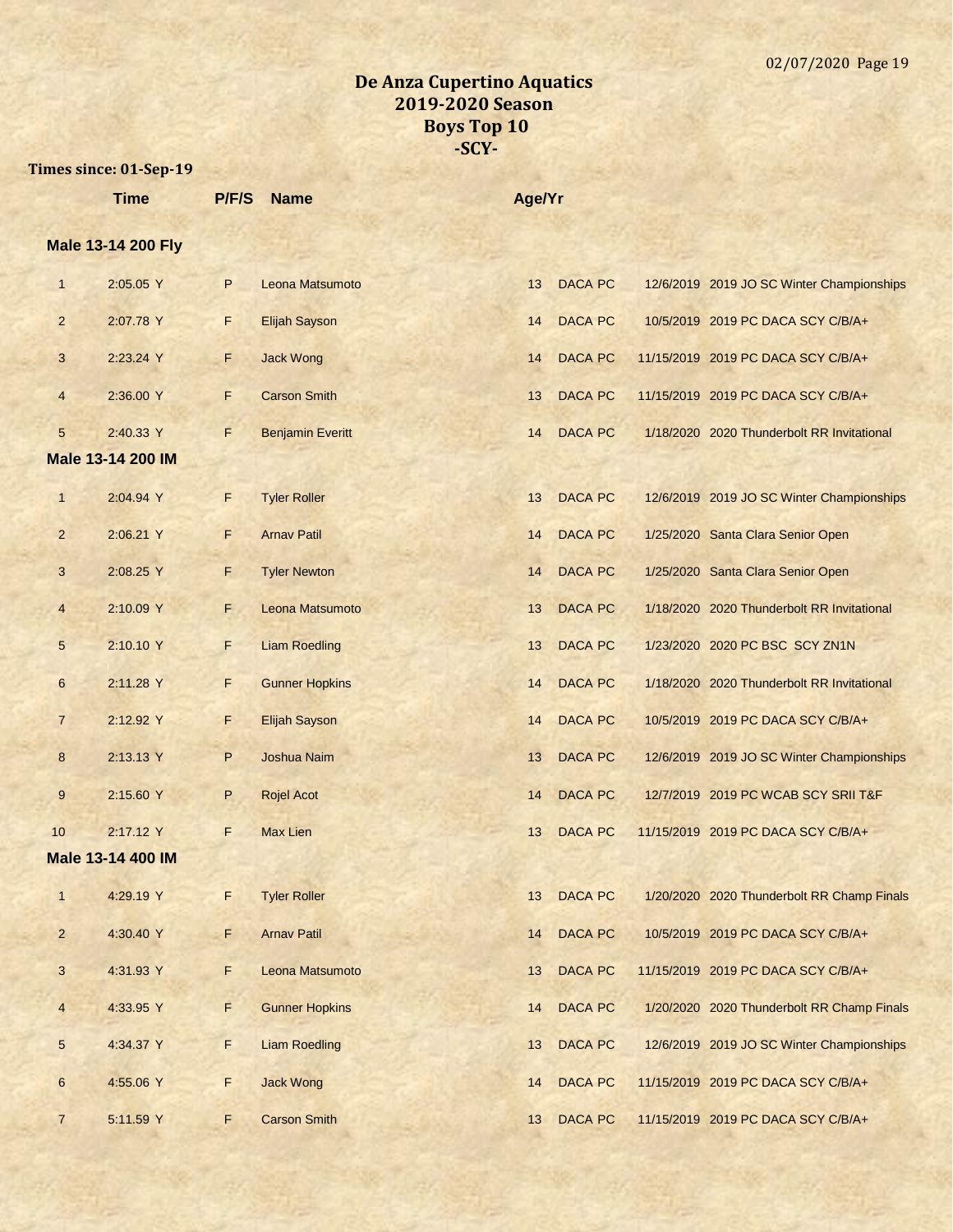|                 | <b>Time</b>                | P/F/S | <b>Name</b>                    | Age/Yr |                |                                             |
|-----------------|----------------------------|-------|--------------------------------|--------|----------------|---------------------------------------------|
|                 | <b>Male 15-16 50 Free</b>  |       |                                |        |                |                                             |
| $\mathbf{1}$    | 22.07 Y                    | P     | <b>Ryan Kirton</b>             | 16     | <b>DACA PC</b> | 11/9/2019 Pacific Swimming SCY Senior 2 T&F |
| $\overline{2}$  | 22.16 Y                    | F     | <b>Kyle Shang</b>              | 16     | <b>DACA PC</b> | 1/25/2020 Santa Clara Senior Open           |
| 3               | 22.53 Y                    | P     | <b>Logan Spencer</b>           | 16     | <b>DACA PC</b> | 12/7/2019 2019 PC WCAB SCY SRII T&F         |
| 4               | 22.82 Y                    | P     | Arjun Rao                      | 16     | <b>DACA PC</b> | 12/7/2019 2019 PC WCAB SCY SRII T&F         |
| 5               | 22.92 Y                    | F     | <b>Brandon Fung</b>            | 16     | <b>DACA PC</b> | 10/5/2019 2019 PC DACA SCY C/B/A+           |
| $6\phantom{.}6$ | 23.33 Y                    | F     | <b>Robert Griswold</b>         | 15     | <b>DACA PC</b> | 1/25/2020 Santa Clara Senior Open           |
| $\overline{7}$  | 23.40 Y                    | P     | <b>Michael Muljadi</b>         | 16     | <b>DACA PC</b> | 12/7/2019 2019 PC WCAB SCY SRII T&F         |
| 8               | 23.60 Y                    | F     | <b>Michael Cheng</b>           | 16     | <b>DACA PC</b> | 1/25/2020 Santa Clara Senior Open           |
| 9               | 23.63 Y                    | F.    | <b>Tommaso Morini Bianzino</b> | 16     | <b>DACA PC</b> | 1/25/2020 Santa Clara Senior Open           |
| $10*$           | 23.83 Y                    | F.    | <b>Taesu Yim</b>               | 16     | <b>DACA PC</b> | 10/5/2019 2019 PC DACA SCY C/B/A+           |
| $10*$           | 23.83 Y                    | P     | <b>Boris Strots</b>            | 15     | <b>DACA PC</b> | 12/7/2019 2019 PC WCAB SCY SRII T&F         |
|                 | <b>Male 15-16 100 Free</b> |       |                                |        |                |                                             |
| $\mathbf{1}$    | 47.74 Y                    | P     | <b>Ryan Kirton</b>             | 16     | <b>DACA PC</b> | 11/9/2019 Pacific Swimming SCY Senior 2 T&F |
| $\overline{2}$  | 49.09 Y                    | P     | <b>Kyle Shang</b>              | 16     | <b>DACA PC</b> | 11/9/2019 Pacific Swimming SCY Senior 2 T&F |
| 3               | 49.25 Y                    | F.    | <b>Logan Spencer</b>           | 16     | <b>DACA PC</b> | 12/7/2019 2019 PC WCAB SCY SRII T&F         |
| $\overline{4}$  | 49.44 Y                    | F     | <b>Andrew Kim</b>              | 16     | <b>DACA PC</b> | 10/5/2019 2019 PC DACA SCY C/B/A+           |
| 5               | 49.62 Y                    | P     | <b>Taesu Yim</b>               | 16     | <b>DACA PC</b> | 11/9/2019 Pacific Swimming SCY Senior 2 T&F |
| 6               | 50.19 Y                    | P     | <b>Brandon Fung</b>            | 16     | <b>DACA PC</b> | 11/9/2019 Pacific Swimming SCY Senior 2 T&F |
| $\overline{7}$  | 50.42 Y                    | F     | <b>Tommaso Morini Bianzino</b> | 16     | DACA PC        | 1/25/2020 Santa Clara Senior Open           |
| $\bf 8$         | 50.88 Y                    | F.    | <b>Michael Muljadi</b>         | 16     | DACA PC        | 10/5/2019 2019 PC DACA SCY C/B/A+           |
| 9               | 51.59 Y                    | F.    | <b>Michael Cheng</b>           | 16     | DACA PC        | 1/25/2020 Santa Clara Senior Open           |
| 10              | 51.79 Y                    | F.    | Jacob Kim                      | 16     | DACA PC        | 12/14/2019 2019 SOLO Aquatics SC CBA Meet   |
|                 | <b>Male 15-16 200 Free</b> |       |                                |        |                |                                             |
| $\mathbf{1}$    | 1:41.01 Y                  | F     | <b>Ryan Kirton</b>             | 16     | <b>DACA PC</b> | 11/9/2019 Pacific Swimming SCY Senior 2 T&F |
| $\overline{2}$  | 1:49.26 Y                  | F.    | <b>Brandon Fung</b>            | 16     | <b>DACA PC</b> | 1/25/2020 Santa Clara Senior Open           |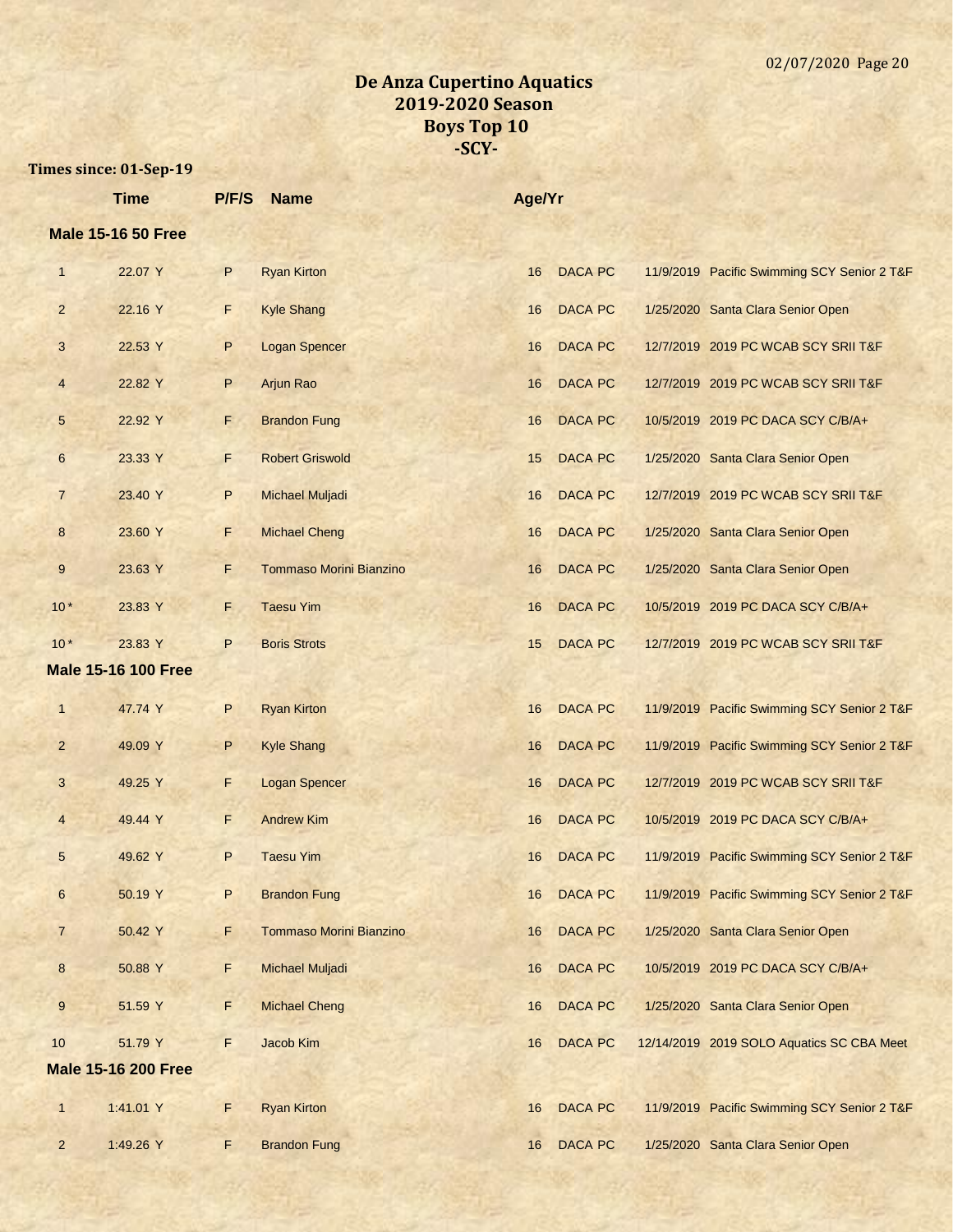|                 | <b>Time</b>                 | P/F/S   | <b>Name</b>            | Age/Yr |                |                                             |
|-----------------|-----------------------------|---------|------------------------|--------|----------------|---------------------------------------------|
| $\mathbf{3}$    | 1:49.78 Y                   | P       | <b>Michael Muljadi</b> | 16     | <b>DACA PC</b> | 12/7/2019 2019 PC WCAB SCY SRII T&F         |
| $\overline{4}$  | 1:50.13 Y                   | F       | <b>Taesu Yim</b>       | 16     | <b>DACA PC</b> | 1/25/2020 Santa Clara Senior Open           |
| 5               | 1:50.82 Y                   | F       | <b>Michael Cheng</b>   | 16     | <b>DACA PC</b> | 1/25/2020 Santa Clara Senior Open           |
| $6\phantom{1}$  | 1:53.37 Y                   | $\sf P$ | <b>Boris Strots</b>    | 15     | <b>DACA PC</b> | 11/9/2019 Pacific Swimming SCY Senior 2 T&F |
| $\overline{7}$  | 1:55.40 Y                   | P       | <b>Nilay Kundu</b>     | 15     | <b>DACA PC</b> | 12/7/2019 2019 PC WCAB SCY SRII T&F         |
| 8               | 1:59.58 Y                   | F       | <b>Roan Menon</b>      | 15     | UN PC          | 1/25/2020 Santa Clara Senior Open           |
| 9               | 1:59.87 Y                   | F       | <b>Nate Flesner</b>    | 15     | <b>DACA PC</b> | 11/15/2019 2019 PC DACA SCY C/B/A+          |
| 10              | 2:02.24 Y                   | F       | Jacob Kim              | 15     | <b>DACA PC</b> | 10/5/2019 2019 PC DACA SCY C/B/A+           |
|                 | <b>Male 15-16 500 Free</b>  |         |                        |        |                |                                             |
| $\mathbf{1}$    | 4:55.95 Y                   | F       | <b>Taesu Yim</b>       | 16     | <b>DACA PC</b> | 10/5/2019 2019 PC DACA SCY C/B/A+           |
| $\overline{a}$  | 4:59.20 Y                   | F       | <b>Robert Griswold</b> | 15     | <b>DACA PC</b> | 1/25/2020 Santa Clara Senior Open           |
| 3               | 5:00.57 Y                   | P       | <b>Boris Strots</b>    | 15     | <b>DACA PC</b> | 12/7/2019 2019 PC WCAB SCY SRII T&F         |
| $\overline{4}$  | 5:06.16 Y                   | F       | <b>Michael Cheng</b>   | 16     | <b>DACA PC</b> | 1/25/2020 Santa Clara Senior Open           |
| 5               | 5:08.38 Y                   | F       | <b>Michael Muljadi</b> | 16     | <b>DACA PC</b> | 12/7/2019 2019 PC WCAB SCY SRII T&F         |
| 6               | 5:08.74 Y                   | F       | <b>Kyle Shang</b>      | 16     | <b>DACA PC</b> | 10/5/2019 2019 PC DACA SCY C/B/A+           |
|                 | <b>Male 15-16 1000 Free</b> |         |                        |        |                |                                             |
| $\mathbf{1}$    | 9:50.95 Y                   | F       | <b>Taesu Yim</b>       | 16     | <b>DACA PC</b> | 11/9/2019 Pacific Swimming SCY Senior 2 T&F |
|                 | <b>Male 15-16 100 Back</b>  |         |                        |        |                |                                             |
| $\mathbf{1}$    | 53.26 Y                     | P       | <b>Ryan Kirton</b>     | 16     | <b>DACA PC</b> | 11/9/2019 Pacific Swimming SCY Senior 2 T&F |
| $\overline{2}$  | 53.69 Y                     | F       | <b>Robert Griswold</b> | 15     | <b>DACA PC</b> | 12/7/2019 2019 PC WCAB SCY SRII T&F         |
| 3               | 53.90 Y                     | F       | <b>Kyle Shang</b>      | 16     | DACA PC        | 11/9/2019 Pacific Swimming SCY Senior 2 T&F |
| $\overline{4}$  | 56.12 Y                     | F       | <b>Andrew Kim</b>      | 16     | DACA PC        | 10/5/2019 2019 PC DACA SCY C/B/A+           |
| $5\phantom{.0}$ | 56.17 Y                     | P       | <b>Taesu Yim</b>       | 16     | DACA PC        | 11/9/2019 Pacific Swimming SCY Senior 2 T&F |
| $6\phantom{a}$  | 57.46 Y                     | P       | <b>Lukas Peng</b>      | 16     | DACA PC        | 11/9/2019 Pacific Swimming SCY Senior 2 T&F |
| $\overline{7}$  | 57.50 Y                     | F       | Jacob Kim              | 16     | <b>DACA PC</b> | 12/14/2019 2019 SOLO Aquatics SC CBA Meet   |
| 8               | 57.84 Y                     | P       | Michael Muljadi        | 16     | <b>DACA PC</b> | 12/7/2019 2019 PC WCAB SCY SRII T&F         |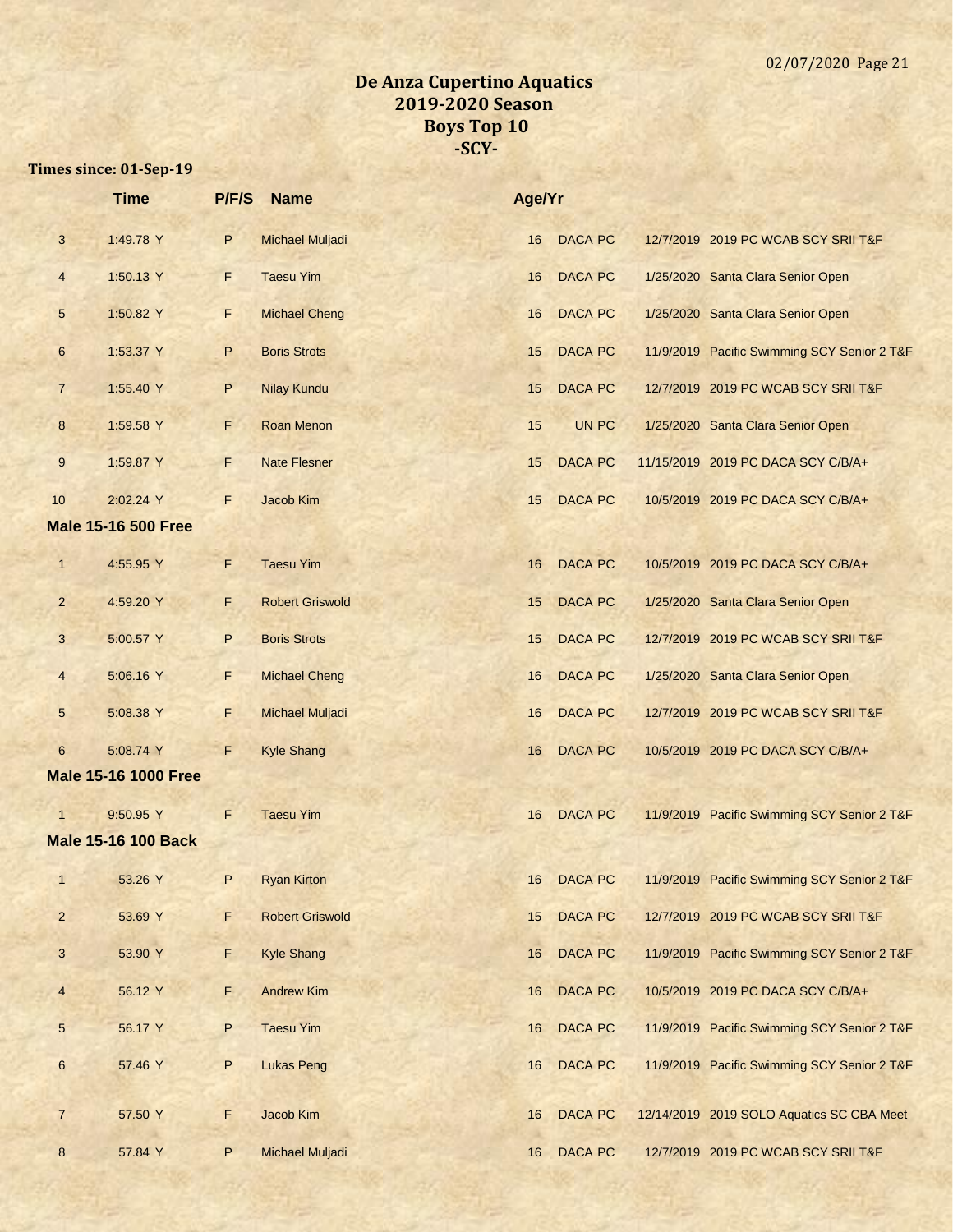|                         | <b>Time</b>                  | P/F/S | <b>Name</b>            | Age/Yr |                |                                             |
|-------------------------|------------------------------|-------|------------------------|--------|----------------|---------------------------------------------|
| $\boldsymbol{9}$        | 58.10 Y                      | F     | <b>Logan Spencer</b>   | 16     | <b>DACA PC</b> | 12/7/2019 2019 PC WCAB SCY SRII T&F         |
| 10                      | 1:00.85 Y                    | F     | <b>Boris Strots</b>    | 15     | <b>DACA PC</b> | 1/25/2020 Santa Clara Senior Open           |
|                         | <b>Male 15-16 200 Back</b>   |       |                        |        |                |                                             |
| $\mathbf{1}$            | 1:54.73 Y                    | P     | <b>Robert Griswold</b> | 15     | <b>DACA PC</b> | 12/7/2019 2019 PC WCAB SCY SRII T&F         |
| $\overline{2}$          | 1:58.19 Y                    | F     | <b>Kyle Shang</b>      | 16     | <b>DACA PC</b> | 11/9/2019 Pacific Swimming SCY Senior 2 T&F |
| 3                       | 2:02.48 Y                    | P     | <b>Lukas Peng</b>      | 16     | <b>DACA PC</b> | 12/7/2019 2019 PC WCAB SCY SRII T&F         |
| $\overline{\mathbf{4}}$ | 2:04.35 Y                    | F     | <b>Taesu Yim</b>       | 16     | <b>DACA PC</b> | 10/5/2019 2019 PC DACA SCY C/B/A+           |
| 5                       | 2:11.00 Y                    | F     | Jacob Kim              | 16     | <b>DACA PC</b> | 11/15/2019 2019 PC DACA SCY C/B/A+          |
| $\boldsymbol{6}$        | 2:12.15 Y                    | F     | <b>Boris Strots</b>    | 15     | <b>DACA PC</b> | 1/25/2020 Santa Clara Senior Open           |
| $\overline{7}$          | 2:25.50 Y                    | P     | <b>Roan Menon</b>      | 15     | <b>DACA PC</b> | 11/9/2019 Pacific Swimming SCY Senior 2 T&F |
|                         | <b>Male 15-16 100 Breast</b> |       |                        |        |                |                                             |
| $\mathbf{1}$            | 1:00.83 Y                    | F     | <b>Brandon Fung</b>    | 16     | <b>DACA PC</b> | 12/7/2019 2019 PC WCAB SCY SRII T&F         |
| $\overline{c}$          | 1:01.51 Y                    | F     | <b>Michael Ding</b>    | 15     | <b>DACA PC</b> | 1/25/2020 Santa Clara Senior Open           |
| 3                       | 1:04.57 Y                    | F     | <b>Elijah Sayson</b>   | 15     | <b>DACA PC</b> | 1/25/2020 Santa Clara Senior Open           |
| $\overline{\mathbf{4}}$ | 1:06.44 Y                    | P     | <b>Ryan Kirton</b>     | 16     | <b>DACA PC</b> | 11/9/2019 Pacific Swimming SCY Senior 2 T&F |
| 5                       | 1:06.50 Y                    | P     | <b>Lukas Peng</b>      | 16     | <b>DACA PC</b> | 11/9/2019 Pacific Swimming SCY Senior 2 T&F |
| 6                       | 1:06.51 Y                    | P     | <b>Michael Muljadi</b> | 16     | <b>DACA PC</b> | 12/7/2019 2019 PC WCAB SCY SRII T&F         |
| $\overline{7}$          | 1:07.57 Y                    | F     | <b>Nilay Kundu</b>     | 15     | <b>DACA PC</b> | 1/25/2020 Santa Clara Senior Open           |
| 8                       | 1:07.62 Y                    | P     | <b>Boris Strots</b>    | 15     | DACA PC        | 11/9/2019 Pacific Swimming SCY Senior 2 T&F |
| $\boldsymbol{9}$        | 1:08.14 Y                    | P     | <b>Kyle Shang</b>      | 16     | <b>DACA PC</b> | 11/9/2019 Pacific Swimming SCY Senior 2 T&F |
| 10                      | 1:09.25 Y                    | P     | <b>Michael Cheng</b>   | 16     | <b>DACA PC</b> | 11/9/2019 Pacific Swimming SCY Senior 2 T&F |
|                         | <b>Male 15-16 200 Breast</b> |       |                        |        |                |                                             |
| $\mathbf{1}$            | 2:08.46 Y                    | F     | <b>Michael Ding</b>    | 15     | <b>DACA PC</b> | 11/9/2019 Pacific Swimming SCY Senior 2 T&F |
| $\overline{a}$          | 2:14.41 Y                    | F     | <b>Brandon Fung</b>    | 16     | DACA PC        | 1/25/2020 Santa Clara Senior Open           |
| $\mathbf{3}$            | 2:16.56 Y                    | F     | <b>Elijah Sayson</b>   | 15     | DACA PC        | 1/25/2020 Santa Clara Senior Open           |
| $\overline{4}$          | 2:22.57 Y                    | P     | Michael Muljadi        | 16     | DACA PC        | 11/9/2019 Pacific Swimming SCY Senior 2 T&F |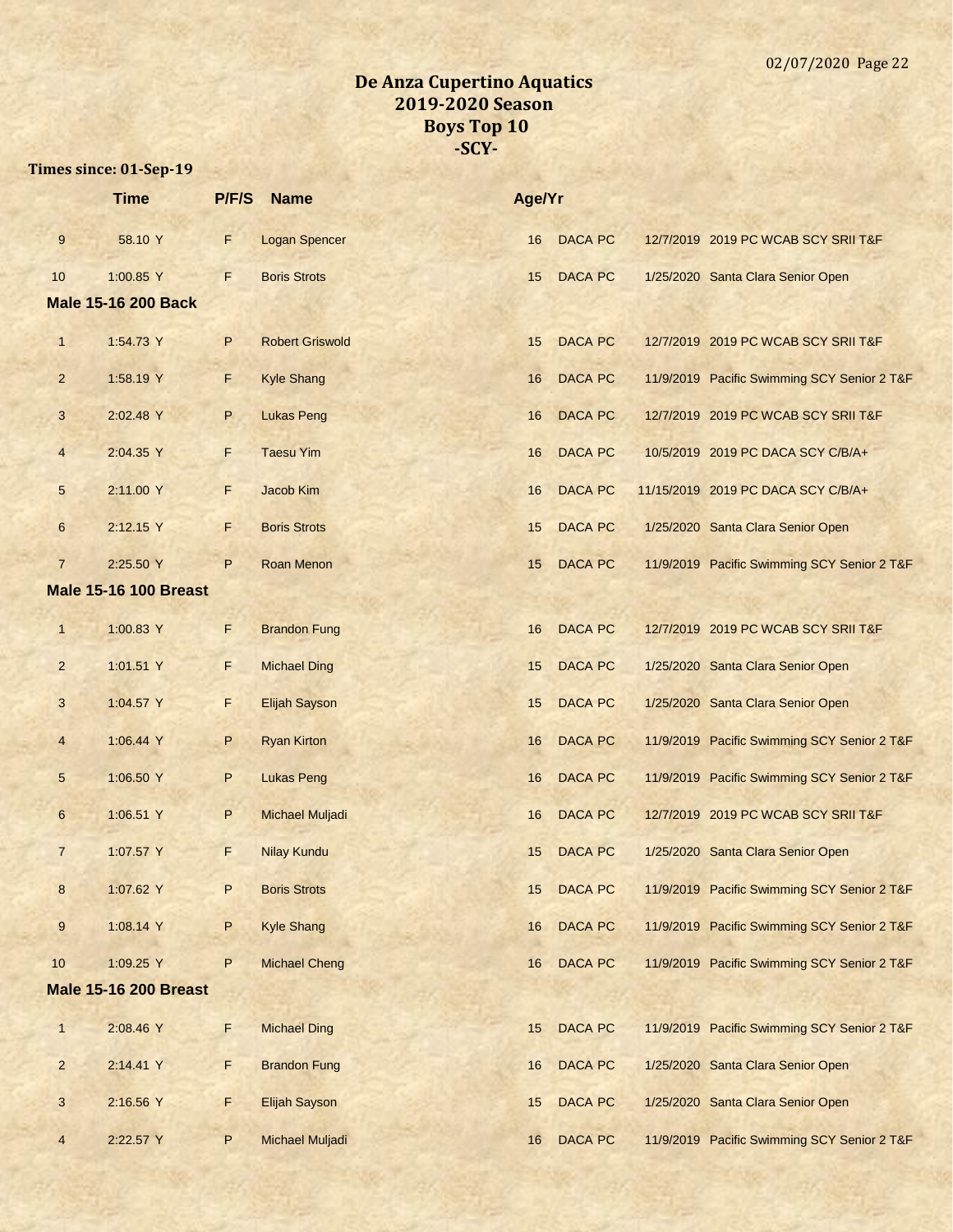|                 | <b>Time</b>               | P/F/S | <b>Name</b>          | Age/Yr |                |                                             |
|-----------------|---------------------------|-------|----------------------|--------|----------------|---------------------------------------------|
| $\sqrt{5}$      | 2:25.38 Y                 | F     | <b>Taesu Yim</b>     | 16     | <b>DACA PC</b> | 1/25/2020 Santa Clara Senior Open           |
| $\sqrt{6}$      | 2:25.87 Y                 | F     | <b>Lukas Peng</b>    | 16     | DACA PC        | 1/25/2020 Santa Clara Senior Open           |
|                 | <b>Male 15-16 100 Fly</b> |       |                      |        |                |                                             |
| $\mathbf{1}$    | 53.35 Y                   | P     | Arjun Rao            | 16     | <b>DACA PC</b> | 12/7/2019 2019 PC WCAB SCY SRII T&F         |
| $\overline{2}$  | 54.14 Y                   | P     | <b>Brandon Fung</b>  | 16     | <b>DACA PC</b> | 11/9/2019 Pacific Swimming SCY Senior 2 T&F |
| $\mathbf{3}$    | 54.33 Y                   | F     | <b>Kyle Shang</b>    | 16     | <b>DACA PC</b> | 12/7/2019 2019 PC WCAB SCY SRII T&F         |
| $\overline{4}$  | 54.61 Y                   | P     | <b>Ryan Kirton</b>   | 16     | <b>DACA PC</b> | 11/9/2019 Pacific Swimming SCY Senior 2 T&F |
| 5               | 55.58 Y                   | P     | <b>Boris Strots</b>  | 15     | <b>DACA PC</b> | 12/7/2019 2019 PC WCAB SCY SRII T&F         |
| $6\phantom{1}6$ | 56.02 Y                   | P     | <b>Taesu Yim</b>     | 16     | <b>DACA PC</b> | 11/9/2019 Pacific Swimming SCY Senior 2 T&F |
| $\overline{7}$  | 56.39 Y                   | P     | <b>Nilay Kundu</b>   | 15     | <b>DACA PC</b> | 12/7/2019 2019 PC WCAB SCY SRII T&F         |
| $\bf 8$         | 57.15 Y                   | F     | <b>Elijah Sayson</b> | 15     | <b>DACA PC</b> | 1/25/2020 Santa Clara Senior Open           |
| $\overline{9}$  | 57.28 Y                   | F     | <b>Michael Cheng</b> | 16     | DACA PC        | 1/25/2020 Santa Clara Senior Open           |
| $10$            | 57.32 Y                   | P     | <b>Michael Ding</b>  | 15     | <b>DACA PC</b> | 11/9/2019 Pacific Swimming SCY Senior 2 T&F |
|                 | <b>Male 15-16 200 Fly</b> |       |                      |        |                |                                             |
| $\mathbf{1}$    | 2:01.38 Y                 | P     | <b>Boris Strots</b>  | 15     | <b>DACA PC</b> | 11/9/2019 Pacific Swimming SCY Senior 2 T&F |
| $\overline{2}$  | 2:05.50 Y                 | P     | <b>Kyle Shang</b>    | 16     | <b>DACA PC</b> | 12/7/2019 2019 PC WCAB SCY SRII T&F         |
| $\mathbf{3}$    | 2:06.45 Y                 | P     | <b>Michael Cheng</b> | 16     | <b>DACA PC</b> | 11/9/2019 Pacific Swimming SCY Senior 2 T&F |
| $\overline{4}$  | 2:07.32 Y                 | P     | <b>Nilay Kundu</b>   | 15     | <b>DACA PC</b> | 12/7/2019 2019 PC WCAB SCY SRII T&F         |
| 5               | 2:12.88 Y                 | F     | <b>Elijah Sayson</b> | 15     | DACA PC        | 1/25/2020 Santa Clara Senior Open           |
| $6\phantom{1}6$ | 2:16.61 Y                 | F     | <b>Lukas Peng</b>    | 16     | <b>DACA PC</b> | 1/25/2020 Santa Clara Senior Open           |
| $\overline{7}$  | 2:34.81 Y                 | F     | <b>Agrya Alley</b>   | 15     | DACA PC        | 11/15/2019 2019 PC DACA SCY C/B/A+          |
|                 | Male 15-16 200 IM         |       |                      |        |                |                                             |
| $\mathbf{1}$    | 1:59.17 Y                 | F     | <b>Brandon Fung</b>  | 16     | DACA PC        | 12/7/2019 2019 PC WCAB SCY SRII T&F         |
| $\overline{2}$  | 2:00.94 Y                 | F     | <b>Andrew Kim</b>    | 16     | <b>DACA PC</b> | 10/5/2019 2019 PC DACA SCY C/B/A+           |
| 3               | 2:01.43 Y                 | F     | <b>Kyle Shang</b>    | 16     | DACA PC        | 12/7/2019 2019 PC WCAB SCY SRII T&F         |
| $\overline{4}$  | 2:02.26 Y                 | F.    | <b>Michael Ding</b>  | 15     | <b>DACA PC</b> | 12/7/2019 2019 PC WCAB SCY SRII T&F         |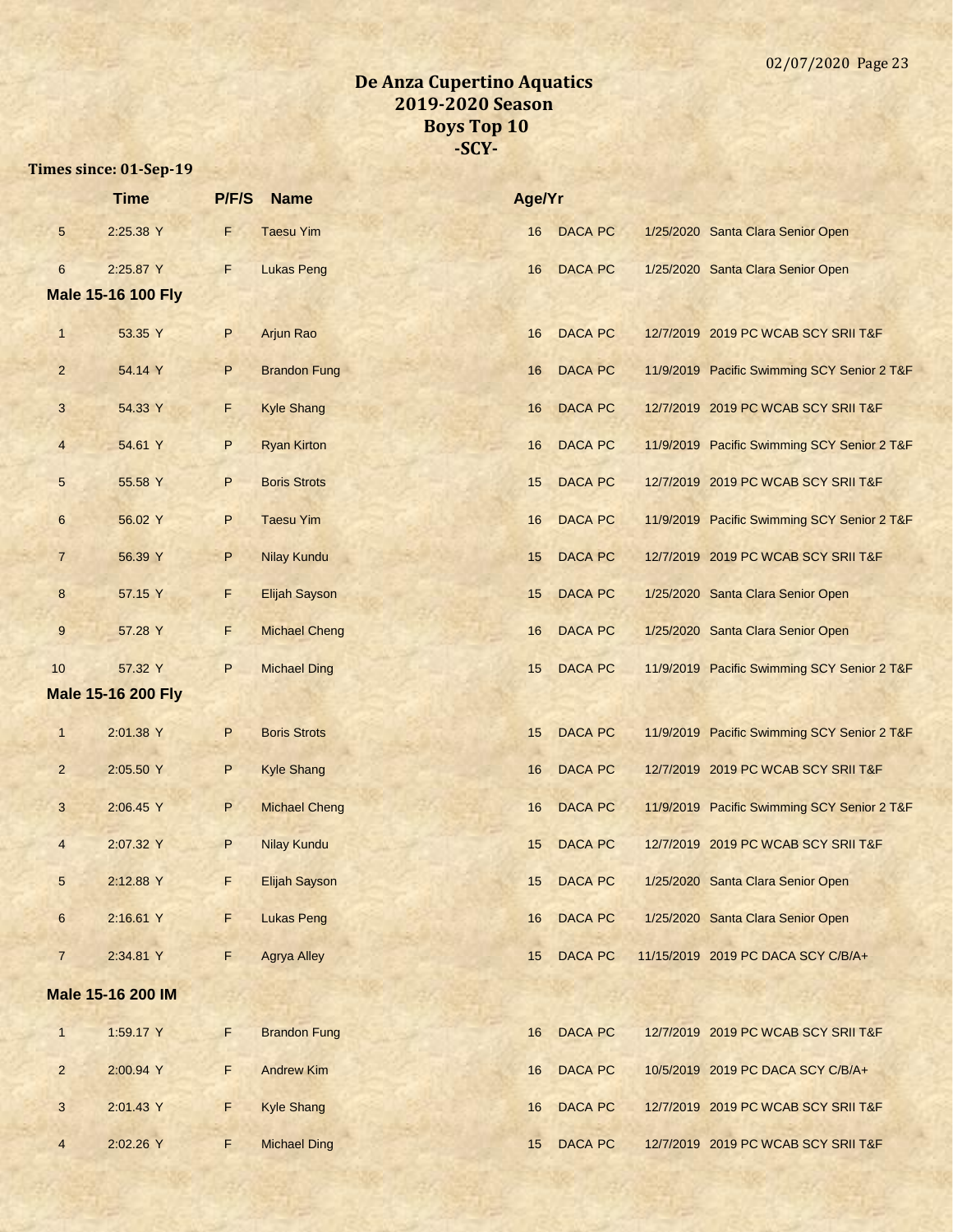|                | <b>Time</b>              |    | P/F/S Name             | Age/Yr |                |                                             |
|----------------|--------------------------|----|------------------------|--------|----------------|---------------------------------------------|
| 5              | 2:04.86 Y                | F  | <b>Taesu Yim</b>       | 16     | DACA PC        | 10/5/2019 2019 PC DACA SCY C/B/A+           |
| $6\phantom{1}$ | 2:05.47 Y                | P  | <b>Lukas Peng</b>      | 16     | <b>DACA PC</b> | 12/7/2019 2019 PC WCAB SCY SRII T&F         |
| $\overline{7}$ | 2:05.57 Y                | F  | <b>Michael Cheng</b>   | 16     | <b>DACA PC</b> | 1/25/2020 Santa Clara Senior Open           |
| 8              | 2:06.88 Y                | F  | <b>Boris Strots</b>    | 15     | DACA PC        | 1/25/2020 Santa Clara Senior Open           |
| 9              | 2:06.90 Y                | F  | <b>Michael Muljadi</b> | 16     | <b>DACA PC</b> | 10/5/2019 2019 PC DACA SCY C/B/A+           |
| 10             | 2:09.89 Y                | F. | <b>Nilay Kundu</b>     | 15     | <b>DACA PC</b> | 1/25/2020 Santa Clara Senior Open           |
|                | <b>Male 15-16 400 IM</b> |    |                        |        |                |                                             |
| $\mathbf{1}$   | 4:18.74 Y                | F  | <b>Michael Ding</b>    | 15     | <b>DACA PC</b> | 11/9/2019 Pacific Swimming SCY Senior 2 T&F |
| $\overline{2}$ | 4:19.85 Y                | P  | <b>Brandon Fung</b>    | 16     | <b>DACA PC</b> | 11/9/2019 Pacific Swimming SCY Senior 2 T&F |
| 3              | 4:21.35 Y                | F  | <b>Boris Strots</b>    | 15     | <b>DACA PC</b> | 12/7/2019 2019 PC WCAB SCY SRII T&F         |
| $\overline{4}$ | 4:32.43 Y                | F  | <b>Lukas Peng</b>      | 16     | DACA PC        | 1/25/2020 Santa Clara Senior Open           |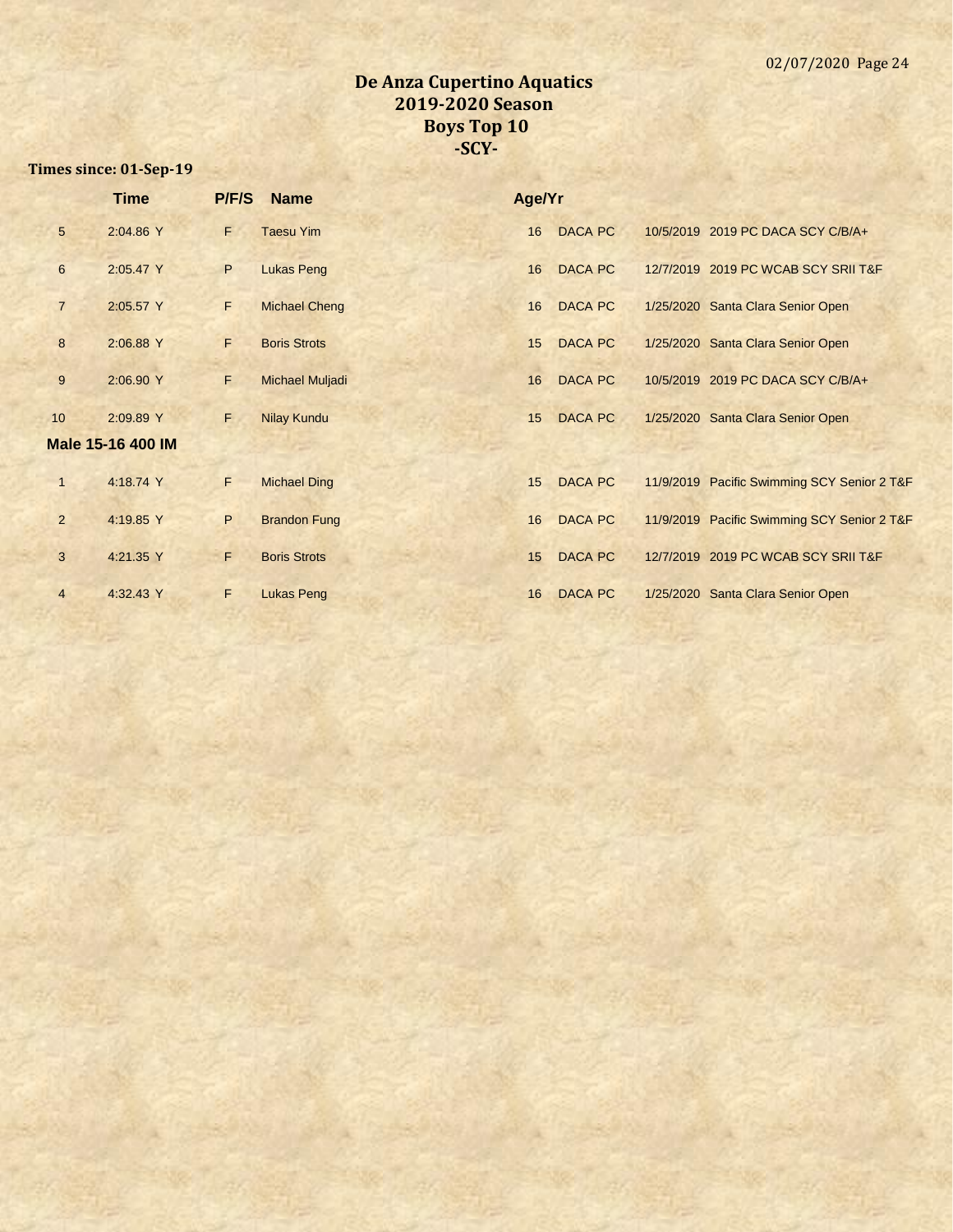|                           | <b>Time</b>                | P/F/S        | <b>Name</b>             | Age/Yr |                |  |                                             |
|---------------------------|----------------------------|--------------|-------------------------|--------|----------------|--|---------------------------------------------|
| <b>Male 17-18 50 Free</b> |                            |              |                         |        |                |  |                                             |
| $\mathbf{1}$              | 22.11 Y                    | F            | <b>Matthew Driscoll</b> | 17     | <b>DACA PC</b> |  | 1/25/2020 Santa Clara Senior Open           |
| $\overline{2}$            | 22.45 Y                    | P            | <b>Alex Kurotori</b>    | 18     | <b>DACA PC</b> |  | 11/9/2019 Pacific Swimming SCY Senior 2 T&F |
| 3                         | 22.80 Y                    | F            | Ryan ng                 | 17     | <b>DACA PC</b> |  | 10/5/2019 2019 PC DACA SCY C/B/A+           |
| 4                         | 22.99 Y                    | P            | <b>Jarrett Hampel</b>   | 18     | <b>DACA PC</b> |  | 11/9/2019 Pacific Swimming SCY Senior 2 T&F |
| 5                         | 23.05 Y                    | F            | Arjun Rao               | 17     | <b>DACA PC</b> |  | 1/25/2020 Santa Clara Senior Open           |
| $6\phantom{a}$            | 23.16 Y                    | $\mathsf{P}$ | <b>Arthur Moraes</b>    | 17     | <b>DACA PC</b> |  | 12/7/2019 2019 PC WCAB SCY SRII T&F         |
| $\overline{7}$            | 23.37 Y                    | P            | Sean Hyun Kim           | 17     | <b>DACA PC</b> |  | 12/7/2019 2019 PC WCAB SCY SRII T&F         |
| $\bf 8$                   | 23.44 Y                    | F            | <b>Anthony Zheng</b>    | 17     | <b>DACA PC</b> |  | 12/14/2019 2019 SOLO Aquatics SC CBA Meet   |
| 9                         | 23.46 Y                    | P            | <b>Derek Hanel</b>      | 17     | <b>DACA PC</b> |  | 12/7/2019 2019 PC WCAB SCY SRII T&F         |
| 10                        | 23.77 Y                    | F.           | <b>Mitchel Lau</b>      | 17     | <b>DACA PC</b> |  | 10/26/2019 2019 SUNN Fall Classic           |
|                           | <b>Male 17-18 100 Free</b> |              |                         |        |                |  |                                             |
| $\mathbf{1}$              | 46.91 Y                    | F            | <b>Matthew Driscoll</b> | 17     | <b>DACA PC</b> |  | 11/9/2019 Pacific Swimming SCY Senior 2 T&F |
| $\overline{2}$            | 48.45 Y                    | P            | <b>Alex Kurotori</b>    | 18     | <b>DACA PC</b> |  | 11/9/2019 Pacific Swimming SCY Senior 2 T&F |
| 3                         | 48.68 Y                    | P            | <b>Jarrett Hampel</b>   | 18     | <b>DACA PC</b> |  | 11/9/2019 Pacific Swimming SCY Senior 2 T&F |
| $\overline{4}$            | 50.12 Y                    | F            | Sean Hyun Kim           | 17     | <b>DACA PC</b> |  | 12/7/2019 2019 PC WCAB SCY SRII T&F         |
| 5                         | 50.16 Y                    | P            | Ryan ng                 | 17     | <b>DACA PC</b> |  | 12/7/2019 2019 PC WCAB SCY SRII T&F         |
| $6\phantom{.}$            | 50.45 Y                    | F            | <b>Derek Hanel</b>      | 17     | <b>DACA PC</b> |  | 1/25/2020 Santa Clara Senior Open           |
| $\overline{7}$            | 50.66 Y                    | F            | <b>Arjun Rao</b>        | 17     | <b>DACA PC</b> |  | 1/25/2020 Santa Clara Senior Open           |
| 8                         | 51.58 Y                    | F            | <b>Mitchel Lau</b>      | 17     | <b>DACA PC</b> |  | 1/23/2020 2020 PC BSC SCY ZN1N              |
| 9                         | 51.79 Y                    | F            | <b>Caleb Apodaca</b>    | 17     | DACA PC        |  | 1/25/2020 Santa Clara Senior Open           |
| 10                        | 52.08 Y                    | F            | <b>Anthony Zheng</b>    | 17     | <b>DACA PC</b> |  | 11/15/2019 2019 PC DACA SCY C/B/A+          |
|                           | <b>Male 17-18 200 Free</b> |              |                         |        |                |  |                                             |
| $\mathbf{1}$              | 1:41.74 Y                  | $\mathsf F$  | <b>Alex Kurotori</b>    | 18     | <b>DACA PC</b> |  | 12/7/2019 2019 PC WCAB SCY SRII T&F         |
| $\overline{2}$            | 1:47.53 Y                  | F            | Sean Hyun Kim           | 17     | <b>DACA PC</b> |  | 10/5/2019 2019 PC DACA SCY C/B/A+           |
| $\mathbf{3}$              | 1:47.92 Y                  | P            | Caleb Apodaca           | 17     | DACA PC        |  | 11/9/2019 Pacific Swimming SCY Senior 2 T&F |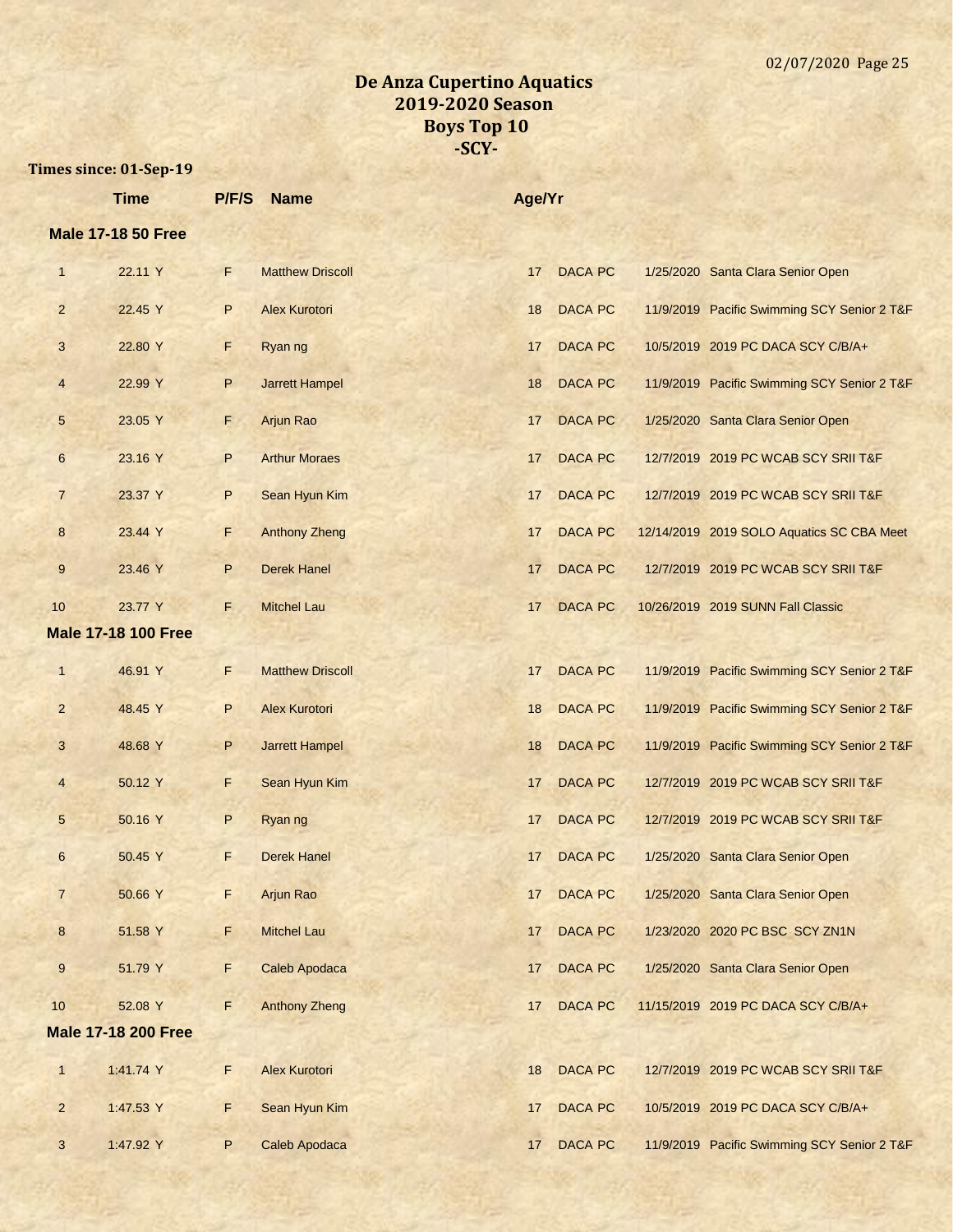|                         | <b>Time</b>                  | P/F/S        | <b>Name</b>             | Age/Yr |                |                                             |
|-------------------------|------------------------------|--------------|-------------------------|--------|----------------|---------------------------------------------|
| $\overline{4}$          | 1:51.28 Y                    | F            | <b>Jarrett Hampel</b>   | 18     | <b>DACA PC</b> | 1/25/2020 Santa Clara Senior Open           |
| 5                       | 1:58.08 Y                    | F.           | <b>Derek Hanel</b>      | 17     | <b>DACA PC</b> | 1/25/2020 Santa Clara Senior Open           |
| 6                       | 1:59.44 Y                    | F            | <b>Shawn Wang</b>       | 17     | <b>DACA PC</b> | 1/25/2020 Santa Clara Senior Open           |
| $\overline{7}$          | 2:08.83 Y                    | F            | <b>Patrick Yu</b>       | 17     | <b>DACA PC</b> | 10/26/2019 2019 SUNN Fall Classic           |
|                         | <b>Male 17-18 500 Free</b>   |              |                         |        |                |                                             |
| $\mathbf{1}$            | 4:40.15 Y                    | P            | <b>Alex Kurotori</b>    | 18     | <b>DACA PC</b> | 12/7/2019 2019 PC WCAB SCY SRII T&F         |
| $\overline{2}$          | 4:56.78 Y                    | F.           | Sean Hyun Kim           | 17     | <b>DACA PC</b> | 12/7/2019 2019 PC WCAB SCY SRII T&F         |
| 3                       | 5:47.13 Y                    | F            | Patrick Yu              | 17     | <b>DACA PC</b> | 10/26/2019 2019 SUNN Fall Classic           |
|                         | <b>Male 17-18 100 Back</b>   |              |                         |        |                |                                             |
| $\mathbf{1}$            | 50.15 Y                      | P            | <b>Matthew Driscoll</b> | 17     | <b>DACA PC</b> | 11/9/2019 Pacific Swimming SCY Senior 2 T&F |
| $\overline{2}$          | 52.85 Y                      | E.           | <b>Alex Kurotori</b>    | 18     | <b>DACA PC</b> | 12/7/2019 2019 PC WCAB SCY SRII T&F         |
| 3                       | 55.16 Y                      | $\mathsf{P}$ | Ryan ng                 | 17     | <b>DACA PC</b> | 11/9/2019 Pacific Swimming SCY Senior 2 T&F |
| $\overline{\mathbf{4}}$ | 55.22 Y                      | P            | <b>Caleb Apodaca</b>    | 17     | <b>DACA PC</b> | 11/9/2019 Pacific Swimming SCY Senior 2 T&F |
| 5                       | 55.81 Y                      | F.           | <b>Mitchel Lau</b>      | 17     | <b>DACA PC</b> | 10/26/2019 2019 SUNN Fall Classic           |
| 6                       | 56.03 Y                      | P            | <b>Jarrett Hampel</b>   | 18     | <b>DACA PC</b> | 11/9/2019 Pacific Swimming SCY Senior 2 T&F |
| $\overline{7}$          | 59.70 Y                      | P            | <b>Arthur Moraes</b>    | 17     | <b>DACA PC</b> | 11/9/2019 Pacific Swimming SCY Senior 2 T&F |
| $\boldsymbol{8}$        | 1:03.09 Y                    | F            | <b>Derek Hanel</b>      | 17     | <b>DACA PC</b> | 1/25/2020 Santa Clara Senior Open           |
| 9                       | 1:05.55 Y                    | F            | <b>Aidan Cummins</b>    | 17     | DACA PC        | 11/15/2019 2019 PC DACA SCY C/B/A+          |
|                         | <b>Male 17-18 200 Back</b>   |              |                         |        |                |                                             |
| $\mathbf{1}$            | 1:50.78 Y                    | F            | <b>Matthew Driscoll</b> | 17     | <b>DACA PC</b> | 11/9/2019 Pacific Swimming SCY Senior 2 T&F |
| $\overline{2}$          | 1:52.16 Y                    | F            | <b>Alex Kurotori</b>    | 18     | <b>DACA PC</b> | 12/7/2019 2019 PC WCAB SCY SRII T&F         |
| 3                       | 2:14.21 Y                    | P            | <b>Derek Hanel</b>      | 17     | <b>DACA PC</b> | 12/7/2019 2019 PC WCAB SCY SRII T&F         |
|                         | <b>Male 17-18 100 Breast</b> |              |                         |        |                |                                             |
| $\mathbf{1}$            | 59.36 Y                      | F.           | <b>Matthew Driscoll</b> | 17     | <b>DACA PC</b> | 11/9/2019 Pacific Swimming SCY Senior 2 T&F |
| $\overline{2}$          | 59.87 Y                      | F.           | <b>Arthur Moraes</b>    | 17     | <b>DACA PC</b> | 12/7/2019 2019 PC WCAB SCY SRII T&F         |
| 3                       | 1:01.67 Y                    | P            | Ryan ng                 | 17     | <b>DACA PC</b> | 12/7/2019 2019 PC WCAB SCY SRII T&F         |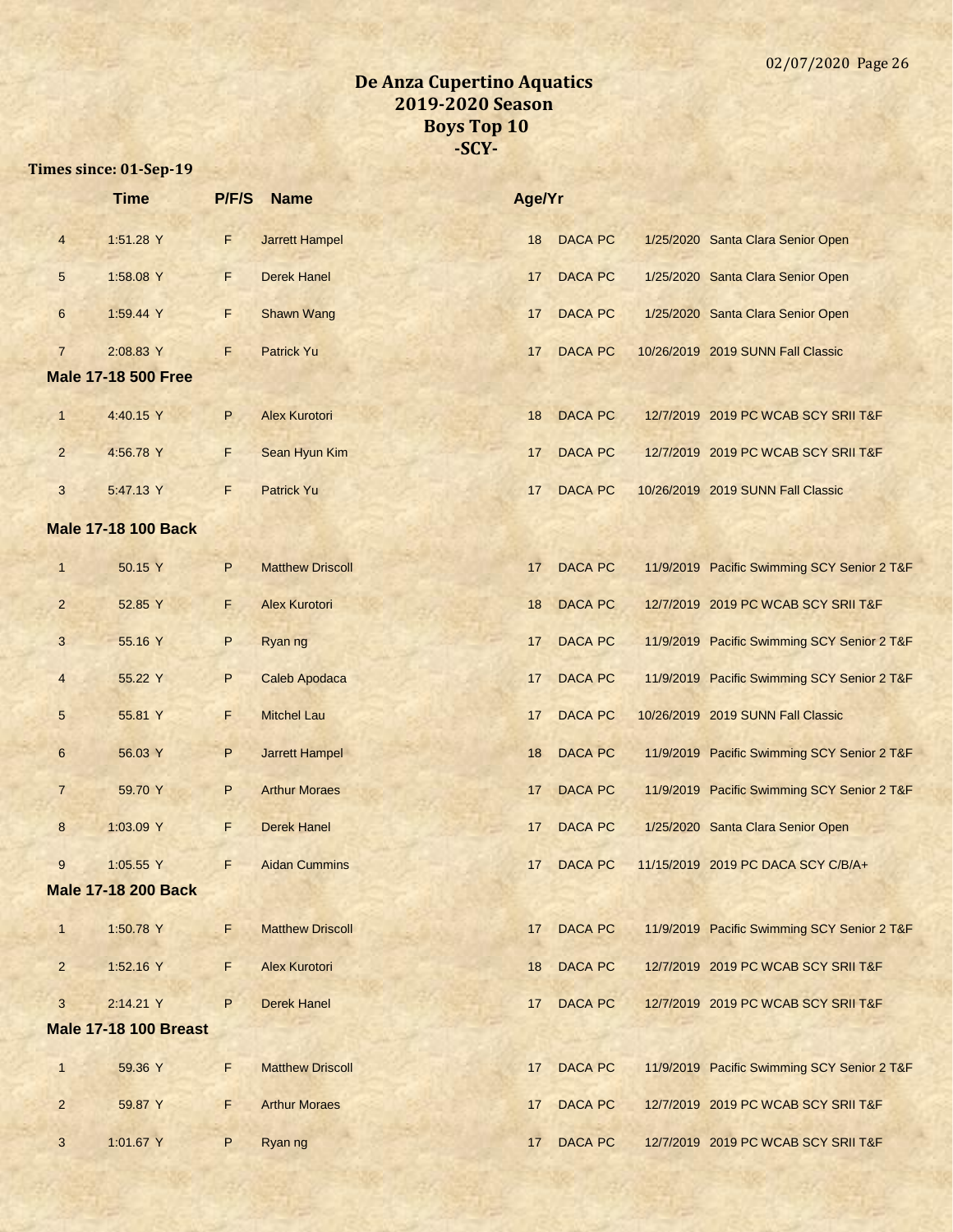|                         | <b>Time</b>                  | P/F/S        | <b>Name</b>             | Age/Yr |                |                                             |
|-------------------------|------------------------------|--------------|-------------------------|--------|----------------|---------------------------------------------|
| $\overline{\mathbf{4}}$ | 1:03.68 Y                    | F            | <b>Caleb Apodaca</b>    | 17     | <b>DACA PC</b> | 1/25/2020 Santa Clara Senior Open           |
| $\sqrt{5}$              | 1:04.70 Y                    | F            | <b>Alex Kurotori</b>    | 18     | <b>DACA PC</b> | 1/25/2020 Santa Clara Senior Open           |
| $\boldsymbol{6}$        | 1:05.28 Y                    | F            | <b>Anthony Zheng</b>    | 17     | <b>DACA PC</b> | 1/23/2020 2020 PC BSC SCY ZN1N              |
| $\overline{7}$          | 1:07.00 Y                    | F            | <b>Mitchel Lau</b>      | 17     | <b>DACA PC</b> | 1/23/2020 2020 PC BSC SCY ZN1N              |
| 8                       | 1:09.41 Y                    | F.           | <b>Shawn Wang</b>       | 17     | <b>DACA PC</b> | 1/25/2020 Santa Clara Senior Open           |
| 9                       | 1:13.12 Y                    | F.           | <b>Derek Hanel</b>      | 17     | <b>DACA PC</b> | 1/25/2020 Santa Clara Senior Open           |
|                         | <b>Male 17-18 200 Breast</b> |              |                         |        |                |                                             |
| $\mathbf{1}$            | 2:12.88 Y                    | $\sf P$      | Ryan ng                 | 17     | <b>DACA PC</b> | 12/7/2019 2019 PC WCAB SCY SRII T&F         |
| $\overline{2}$          | 2:13.50 Y                    | P            | <b>Arthur Moraes</b>    | 17     | <b>DACA PC</b> | 12/7/2019 2019 PC WCAB SCY SRII T&F         |
| 3                       | 2:13.91 Y                    | F.           | <b>Matthew Driscoll</b> | 17     | <b>DACA PC</b> | 1/25/2020 Santa Clara Senior Open           |
| $\overline{4}$          | 2:31.41 Y                    | F            | <b>Anthony Zheng</b>    | 17     | <b>DACA PC</b> | 10/26/2019 2019 SUNN Fall Classic           |
| 5                       | 2:43.39 Y                    | F            | <b>Patrick Yu</b>       | 17     | <b>DACA PC</b> | 10/26/2019 2019 SUNN Fall Classic           |
|                         | <b>Male 17-18 100 Fly</b>    |              |                         |        |                |                                             |
| $\mathbf{1}$            | 53.12 Y                      | P            | Caleb Apodaca           | 17     | <b>DACA PC</b> | 11/9/2019 Pacific Swimming SCY Senior 2 T&F |
| $\overline{c}$          | 53.36 Y                      | F            | Ryan ng                 | 17     | <b>DACA PC</b> | 10/5/2019 2019 PC DACA SCY C/B/A+           |
| 3                       | 53.47 Y                      | F            | Arjun Rao               | 17     | <b>DACA PC</b> | 1/25/2020 Santa Clara Senior Open           |
| $\overline{\mathbf{4}}$ | 53.48 Y                      | $\sf P$      | <b>Matthew Driscoll</b> | 17     | <b>DACA PC</b> | 11/9/2019 Pacific Swimming SCY Senior 2 T&F |
| 5                       | 54.47 Y                      | P            | <b>Jarrett Hampel</b>   | 18     | <b>DACA PC</b> | 11/9/2019 Pacific Swimming SCY Senior 2 T&F |
| 6                       | 55.97 Y                      | $\mathbf{P}$ | <b>Mitchel Lau</b>      |        | 17 DACA PC     | 1/23/2020 2020 PC BSC SCY ZN1N              |
| $\overline{7}$          | 59.31 Y                      | F            | <b>Anthony Zheng</b>    | 17     | DACA PC        | 11/15/2019 2019 PC DACA SCY C/B/A+          |
| $\bf 8$                 | 1:01.64 Y                    | P            | <b>Shawn Wang</b>       | 17     | DACA PC        | 12/7/2019 2019 PC WCAB SCY SRII T&F         |
|                         | <b>Male 17-18 200 Fly</b>    |              |                         |        |                |                                             |
| $\mathbf{1}$            | 1:55.08 Y                    | F            | <b>Caleb Apodaca</b>    | 17     | <b>DACA PC</b> | 11/9/2019 Pacific Swimming SCY Senior 2 T&F |
|                         | Male 17-18 200 IM            |              |                         |        |                |                                             |
| $\mathbf{1}$            | 1:53.56 Y                    | F.           | <b>Matthew Driscoll</b> | 17     | <b>DACA PC</b> | 11/9/2019 Pacific Swimming SCY Senior 2 T&F |
| $\overline{2}$          | 1:56.36 Y                    | F            | <b>Caleb Apodaca</b>    | 17     | DACA PC        | 11/9/2019 Pacific Swimming SCY Senior 2 T&F |
| $\mathbf{3}$            | 1:58.65 Y                    | P            | Ryan ng                 | 17     | <b>DACA PC</b> | 12/7/2019 2019 PC WCAB SCY SRII T&F         |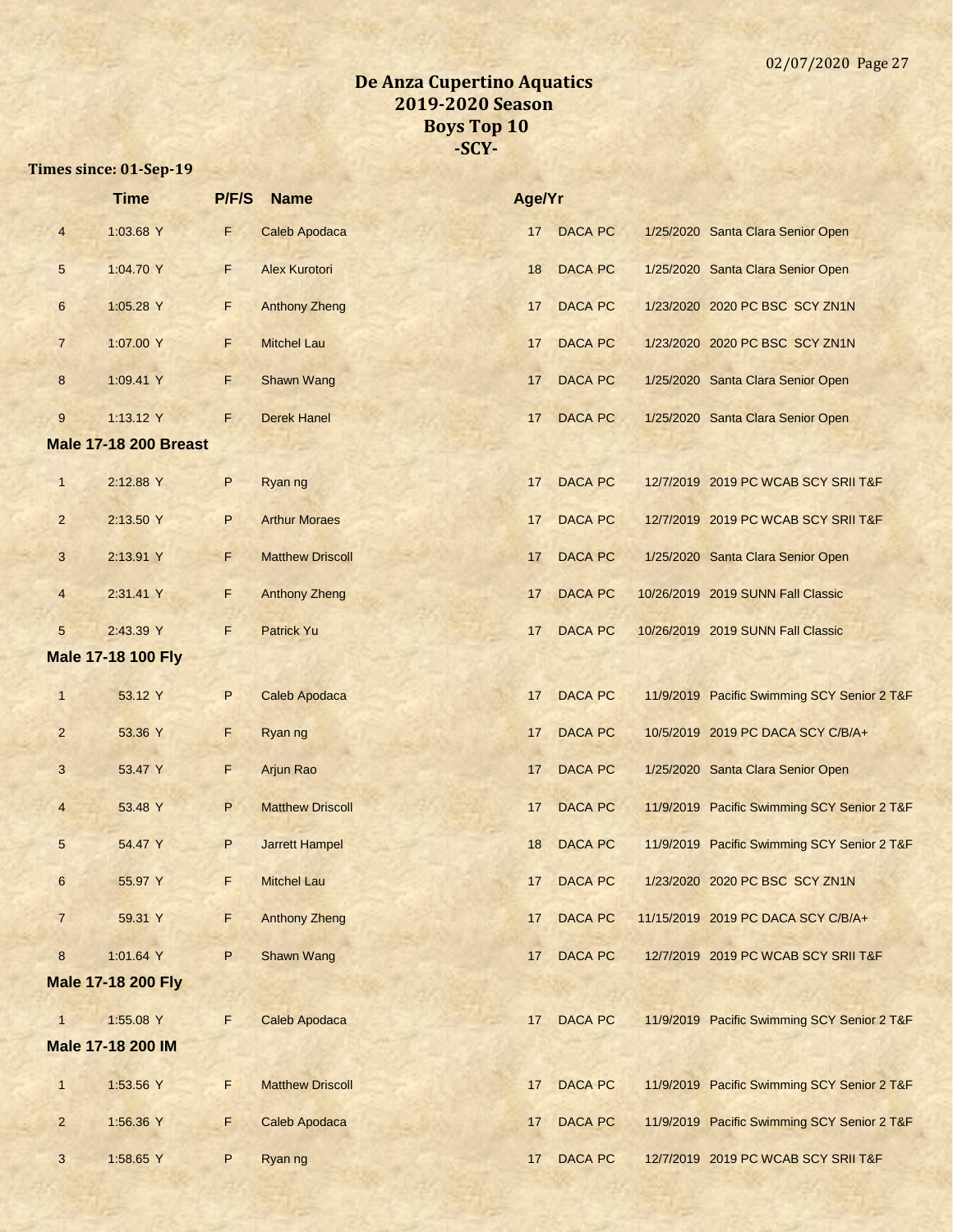|                 | <b>Time</b>              | P/F/S        | <b>Name</b>          | Age/Yr |                |                                             |
|-----------------|--------------------------|--------------|----------------------|--------|----------------|---------------------------------------------|
|                 |                          |              |                      |        |                |                                             |
| $\overline{4}$  | 2:05.34 Y                | P            | <b>Arthur Moraes</b> | 17     | <b>DACA PC</b> | 11/9/2019 Pacific Swimming SCY Senior 2 T&F |
| $5\phantom{.0}$ | 2:05.36 Y                | F            | <b>Mitchel Lau</b>   | 17     | <b>DACA PC</b> | 10/26/2019 2019 SUNN Fall Classic           |
| 6               | 2:08.31 Y                | P            | Sean Hyun Kim        | 17     | <b>DACA PC</b> | 12/7/2019 2019 PC WCAB SCY SRII T&F         |
| $\overline{7}$  | 2:15.03 Y                | F.           | <b>Shawn Wang</b>    | 17     | <b>DACA PC</b> | 1/25/2020 Santa Clara Senior Open           |
| 8               | 2:19.09 Y                | $\mathsf{P}$ | <b>Derek Hanel</b>   | 17     | DACA PC        | 11/9/2019 Pacific Swimming SCY Senior 2 T&F |
| 9               | 2:19.31 Y                | F.           | <b>Patrick Yu</b>    | 17     | <b>DACA PC</b> | 11/15/2019 2019 PC DACA SCY C/B/A+          |
|                 | <b>Male 17-18 400 IM</b> |              |                      |        |                |                                             |
| $\mathbf{1}$    | 4:04.59 Y                | P            | <b>Caleb Apodaca</b> | 17     | <b>DACA PC</b> | 11/9/2019 Pacific Swimming SCY Senior 2 T&F |
| $\overline{2}$  | 4:10.85 Y                | P            | Ryan ng              | 17     | <b>DACA PC</b> | 12/7/2019 2019 PC WCAB SCY SRII T&F         |
| 3               | 4:51.52 Y                | F            | <b>Patrick Yu</b>    | 17     | DACA PC        | 11/15/2019 2019 PC DACA SCY C/B/A+          |